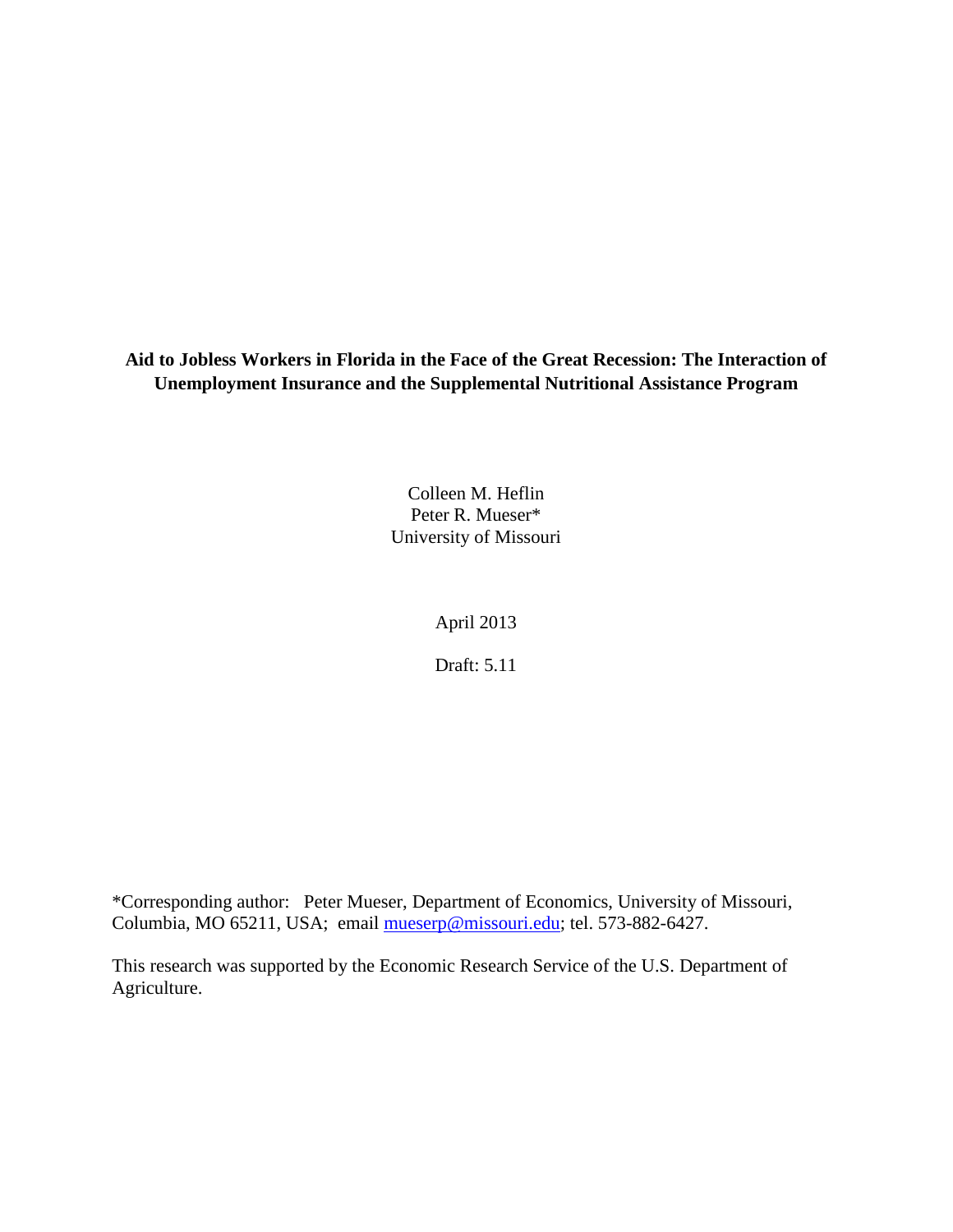### **Introduction**

The U.S. economy is undergoing a major restructuring. Unemployment rates persist at historic highs, and economic growth is slower than in any recovery since the Great Depression. The average duration of unemployment spells during the recession was higher than in any other post-War recession and there is evidence that a growing number of workers are becoming discouraged and leaving the labor market. As a result, in 2010 poverty topped 15 percent for the first time in over twenty years and food insecurity rates remained at a measured high of 14.5 percent, suggesting that American families are facing levels of hardship that are unprecedented in recent memory.

The social safety net has become a critical source of support for many families as they try to make ends meet during these difficult times. In particular, the Supplemental Nutrition Assistance Program (SNAP)<sup>[1](#page-0-0)</sup> caseload has grown to 47.7 million people in January 2013—or 15.1 percent of all Americans. Unemployment Insurance (UI), although historically reaching only half of all unemployed workers, is a significant source of income for those who qualify. Given the recent growth in the caseloads for both programs, the composition of the SNAP caseload has shifted dramatically with the economic crisis. Yet, little is known about how the changing economic conditions have affected SNAP caseloads and its interaction with the UI program.

We examine state administrative data from Florida for SNAP and UI from late 2005 through early 2010. We focus on three research questions:

> 1. How has SNAP participation changed as a result of the declining economic conditions?

<span id="page-1-0"></span><sup>&</sup>lt;sup>1</sup> The Food Stamp Program was renamed Supplemental Nutrition Assistance Program in fall of 2008. We refer to the program as SNAP throughout the current paper.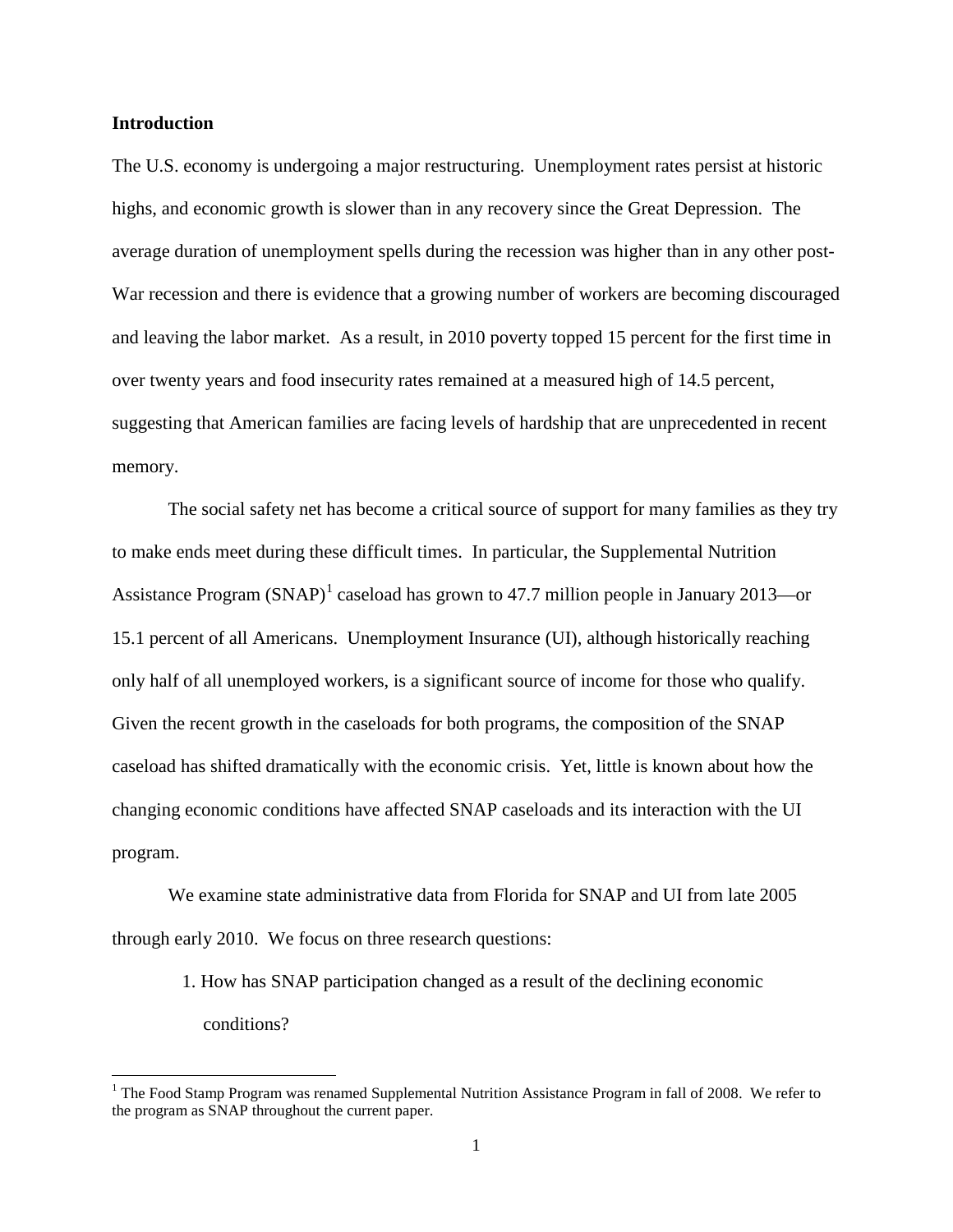2. Among SNAP participants, how has participation in UI changed?

3. How has the role UI insurance changed for SNAP participants? We consider in particular patterns of combined usage and their evolution during this period.

Analyses based on Florida are ideal for addressing these research questions. Florida is the fourth largest state in the United States by population with 19.3 million residents and the  $22<sup>nd</sup>$  largest state by total land area. The particularly severe economic downturn faced by Florida allows clear identification of the role of the recession on SNAP caseloads and UI benefit receipt patterns. Florida SNAP administration underwent major modernization in the first part of the last decade and was one of the most advanced systems in the nation at the onset of the Great Recession. The state economy has a highly diverse service-based structure with a heterogeneous labor force, in many ways leading national trends. Analyses based on Florida may well provide the most accurate picture of expected future patterns in other states.

## **SNAP and UI in Context**

Recent research on UI and SNAP has focused on the large increase in caseloads in the Great Recession and the ability of these programs to buffer households from the worst effects of economic shocks. Funding for SNAP grew faster as result of the Great Recession than any other American safety net program. Aggregate expenditures increased from \$30 billion in 2007 to \$65 billion in 2010; real per capita spending also doubled from \$136 to \$287 over the same period. Although the size of the average benefit amount did increase modestly, increased expenditures were driven by the rise in the number of recipients (Moffit 2013). Nationally, half of all SNAP participants are children. One in four of all American children received SNAP benefits in 2012 (Isaacs and Healy 2012). Receipt of SNAP and UI benefits during the Great Recession benefitted those at the bottom of the income distribution, while other programs, such as Earned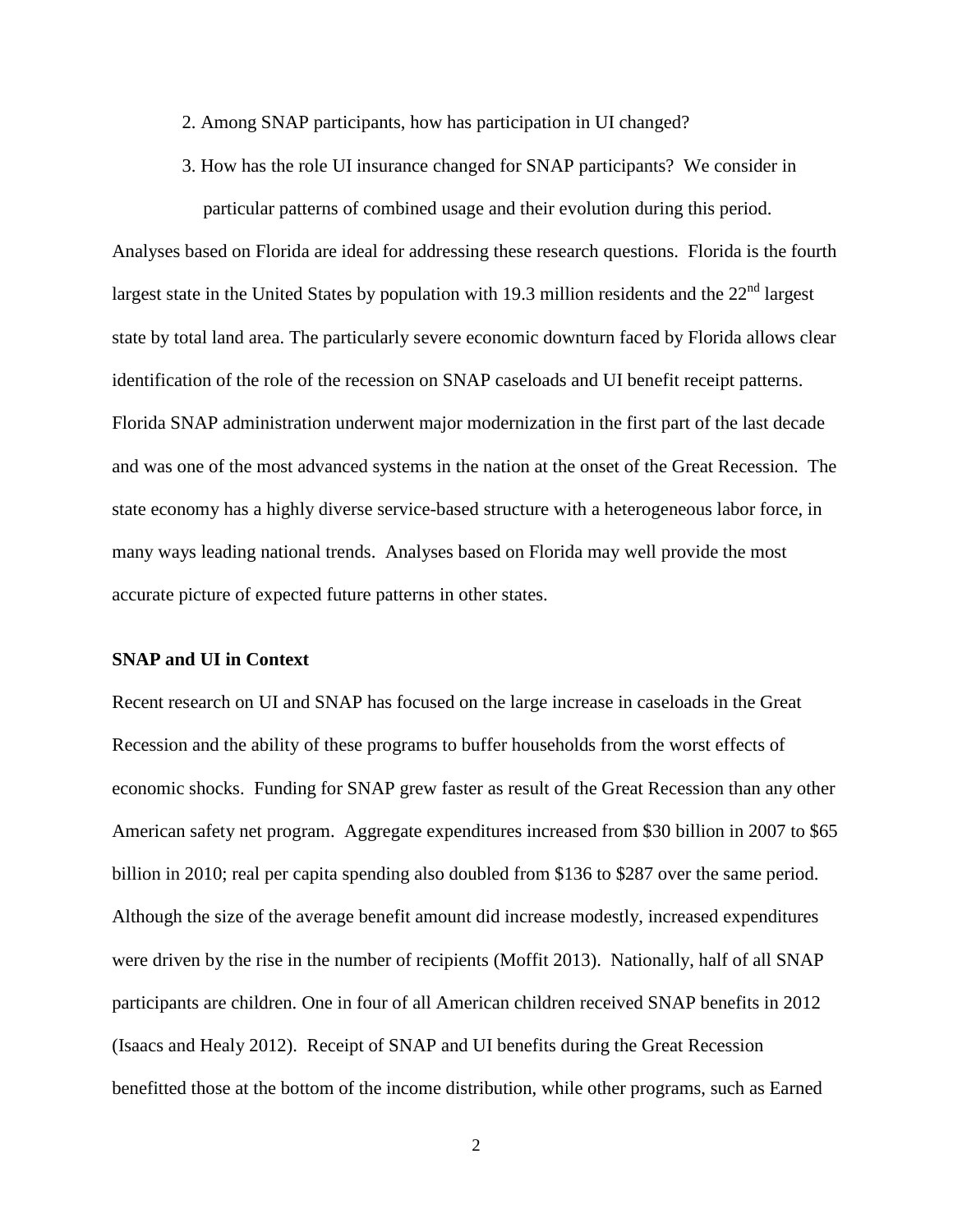Income Tax Credit were less progressive (Moffit 2013). Research from the Fragile Families study, based on nearly 5,000 children born just before the turn of the century in the U.S. to disadvantaged families, found that without the availability of SNAP, food hardships would have doubled in 2008 (Pilkauskas, Currie and Garfinkel 2012).

Research on UI tends to focus on the effects of receipt on unemployment duration and job search. Although data sources and methods vary, estimates generally suggest that the extension of UI benefits beginning in 2008 has resulted in small to modest increases in the national unemployment rate and a reduction in unemployment spell exits. Results using the CPS from 1994-2010 indicate that recent UI extensions result in small increases in duration and reductions in unemployment spell exits. Nonetheless, the majority of UI recipients still exit in the first six months (Farber and Valletta 2011). Other estimates suggest that the extension of UI benefits may have increased the national unemployment rate by as much as 1.8 percentage points, and extended the duration of unemployment by 2.1 to 5.3 weeks (Mazumder 2011; Elsby, Hobijn and Sahin 2010), although Rothstein (2011) looks at a slightly longer time period and estimates national unemployment rate increases of between 0.1 and 0.5%. Van Horn and Zukin (2011) report from a national random survey of workers who lost a job during the Great Recession that UI exhaustees were more likely to be male and have a high school education or less. The unemployed who did not take up UI were more likely to be female, younger and have lower incomes relative to those who participated in UI.<sup>[2](#page-1-0)</sup>

Joint participation between UI and SNAP has been explored using state administrative data for seven states. Results examining the 2006-2009 time period indicate that joint

<span id="page-3-0"></span> $2 A$  few commentators have argued that extensions in UI benefits have had much larger impacts on unemployment during the Great Recession. See Barro (2010), and Howell and Azizoglu (2011).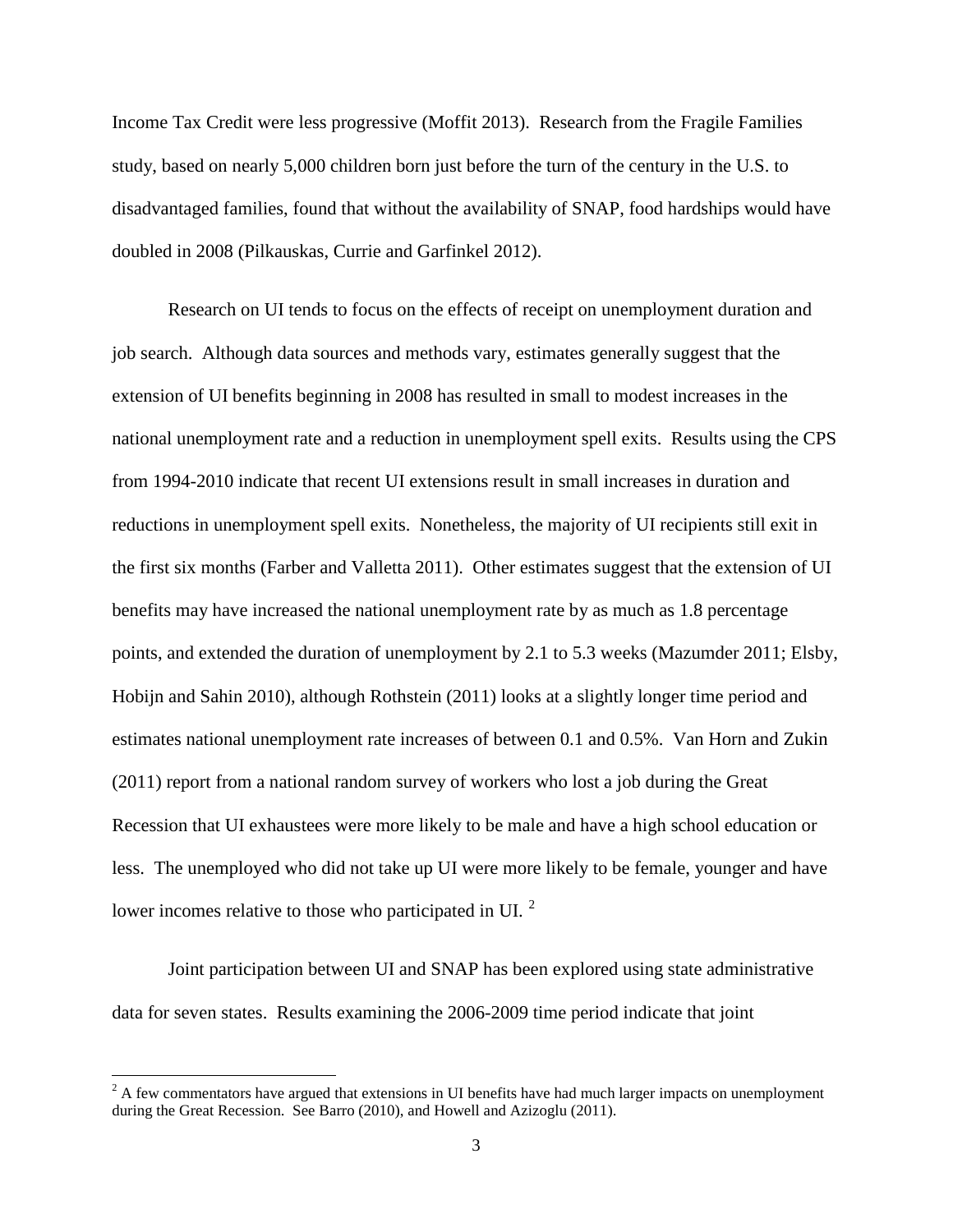participation between the two programs did increase after the Great Recession but that sequential participation of SNAP take-up after UI exhaustion was not as great as anticipated (Anderson, Kirlin and Weisman 2012).

### **SNAP Demographics in Florida**

The Department of Children and Families (DCF) in Florida serviced the third largest SNAP caseload in the country with 3.6 million individuals in December 2012, 8 percent more than in December 2010. Florida accounted for 7.5 percent of the national caseload of 47.8 million participants (USDA 2013). While growth in the Florida SNAP caseload followed the national trend closely from the beginning of 2003 to mid-2007, from May 2007 to the present, the rate of growth in the SNAP caseload has exceeded that of the nation. See Figure 1.

Located in the Southern part of the United States and known for its temperate climate a larger share of the caseload in Florida is composed of elderly adults as compared to the national average (20.2 versus 16.5 percent). Some 36.9 percent of the caseload is made up of children, 16.7 percent disabled non-elderly adults, and 15.9 percent single adults heading households with children. Approximately 24.8 percent of the caseload is classified as non-elderly, non-disabled, childless households, often referred to as "ABAWDs" in the literature (USDA 2012). Following the Great Recession, this group makes up a larger share of the caseload than in the U.S. as a whole, and it is now of substantial importance in Florida's caseload.

Due to the history of population migration into the state, the SNAP caseload in Florida has a varied citizenship background. There were 212,000 naturalized citizens participating in SNAP in Florida in FY2011 representing 15.4 percent of all naturalized citizens on the SNAP caseload in the United States. Similarly, there were 31,000 refugees and 215,000 other noncitizens participating in SNAP in FY2008, representing 8.9 and 15.1 percent, respectively, of the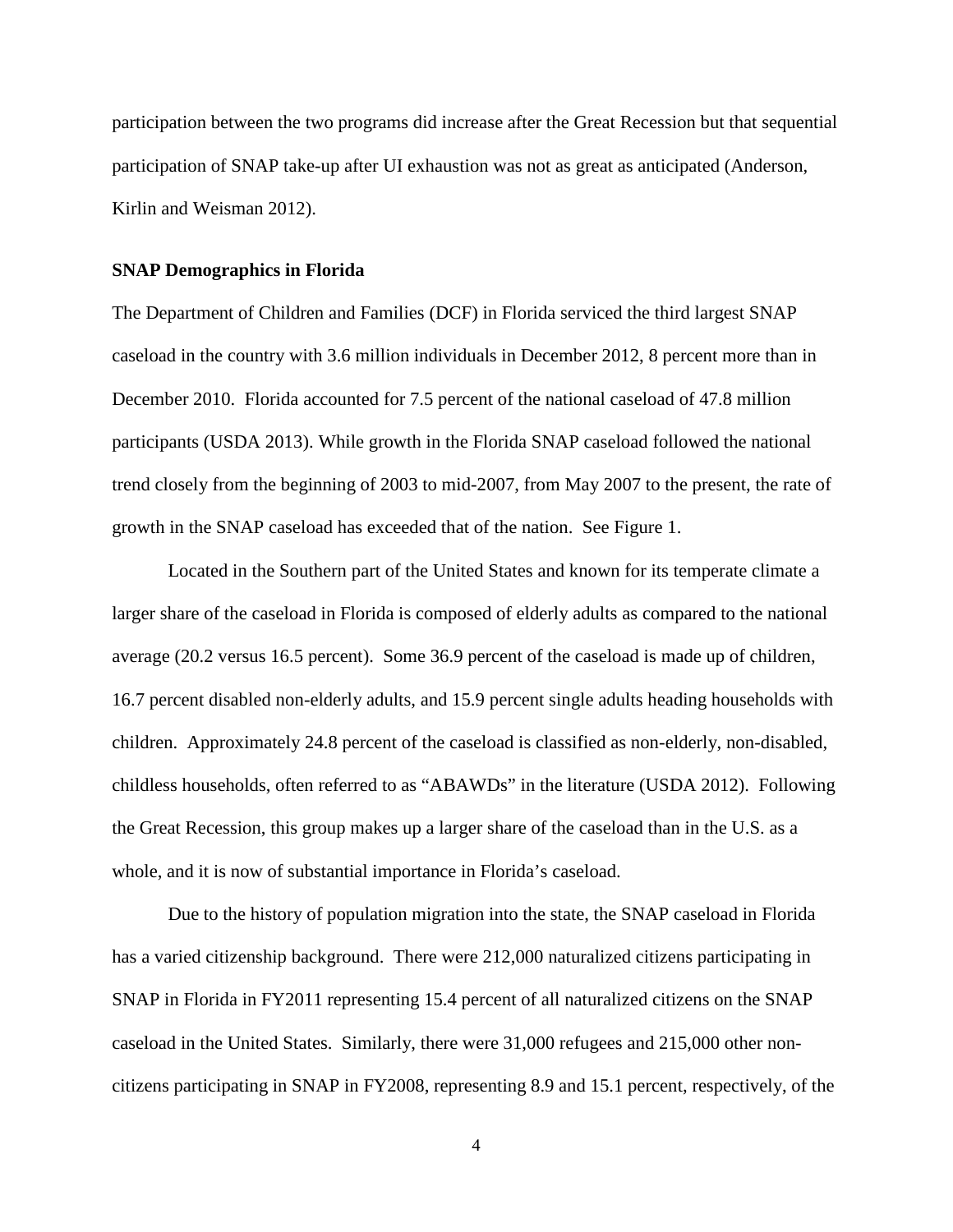national caseload for these populations (USDA 2012). This population heterogeneity in terms of nativity and citizenship also makes Florida a particularly interesting case.

### **Florida's Economy**

Florida entered the twenty-first century with a strong economy whose performance mirrored that of the national economy. From 1996-2002, the state unemployment rate in Florida stayed within two-tenths of a percentage point of the national average (see Figure 2). In 2003, however, Florida's unemployment rate began to fall sharply ahead of the also declining national unemployment rate. While economists debated the consequences of having a national unemployment rate of 4.6 percent in 2006, the unemployment rate reached a low of 3.4 percent in 2006 in Florida. Then, as the national annual unemployment rate held steady in 2007 at the 2006 low of 4.6 percent, Florida's unemployment rate began to climb. In 2008, Florida's unemployment rate jumped to 6.2 percent while the national unemployment rate remained at 4.8 percent. As of December 2009, Florida had the sixth highest state unemployment rate in the country, 11.8 percent, a 4.2 percentage-point increase over the December 2008 level and a more than three-fold increase in under three years. [3](#page-3-0) In contrast to other states that witnessed their largest declines in employment in manufacturing, Florida lost over 250 thousand jobs in the construction industry between December 2006 and December 2009 (Bureau of Labor Statistics, 2010).

At the national level, one of the more troubling aspects of the recent recession compared to other recessions in the last twenty years is the length of the median duration of unemployment. Since 1965, the median duration of unemployment has remained below 10 weeks with only two exceptions. In both the mid-1980s and early 2000's the median duration crossed the 10 week

<span id="page-5-0"></span><sup>&</sup>lt;sup>3</sup> The February 2013 rate for Florida was 7.7 percent and Florida ranked 32.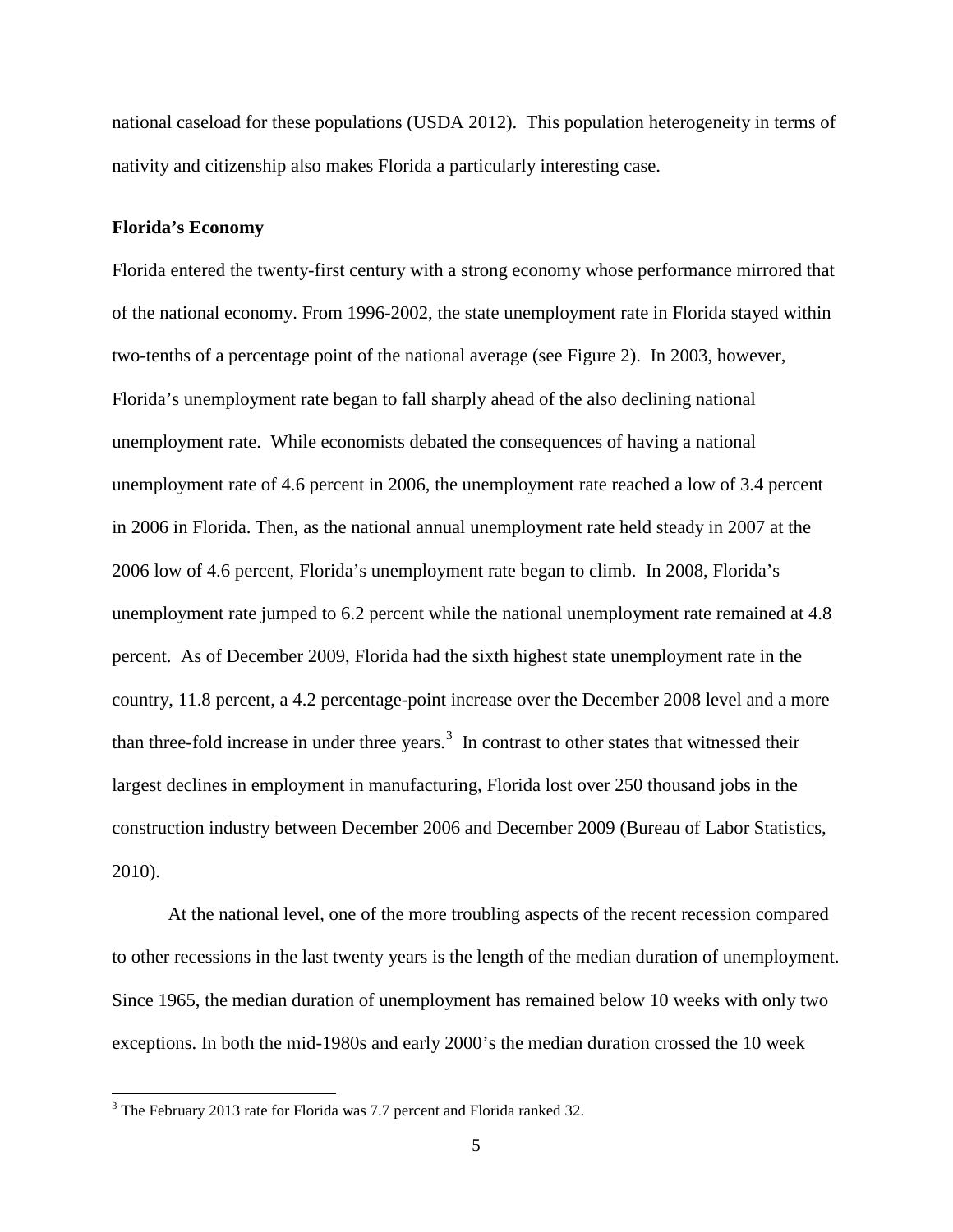mark but still remained below 13 weeks. In December, 2009, however, the median duration of unemployment was 20.5 weeks (Federal Reserve Bank of St. Louis 2010). This unique aspect of the recession means that not only were more people unemployed, but they remained unemployed for periods that are dramatically longer than at any time in recent history. In Florida, according to data from the fourth quarter for 2012, the average duration of UI benefits was 20.3 weeks, above the national average of 17.1 weeks. The exhaustion rate in Florida was 70.1 percent, well above the national average of 47.2 percent and the highest in the country (Department of Labor, 2013). Thus, economic conditions in Florida provide a particularly challenging economic environment, so the economic impacts are likely to be particularly clear.

### **Federal Changes in Unemployment Insurance Program**

The Unemployment Insurance Program is a joint federal-state program that operates as social insurance for short-term periods of unemployment. In order to qualify, workers must meet both monetary eligibility guidelines, based on the sector of employment and total earnings over a 20 month period, and non-monetary requirements, which are determined primarily by age, reason for work separation and availability for work. Historically, regular state UI benefits for most recipients last for 26 weeks (6 months). After exhausting regular benefits, recipients may be eligible for additional weeks of benefits funded under federal legislation, contingent on the condition of the state and national economies. Significant state variation exists in the operation of UI with regard to eligibility requirements, benefit amounts and benefit durations.

Through seven legislative actions at the U.S. federal level from June 2008 to April 2010, the Unemployment Insurance program was altered to extend the maximum duration of receipt up to 99 weeks in some states as well as to provide for a \$25 week supplement. With four tiers of benefit duration tied to the unemployment rate, states were encouraged to liberalize eligibility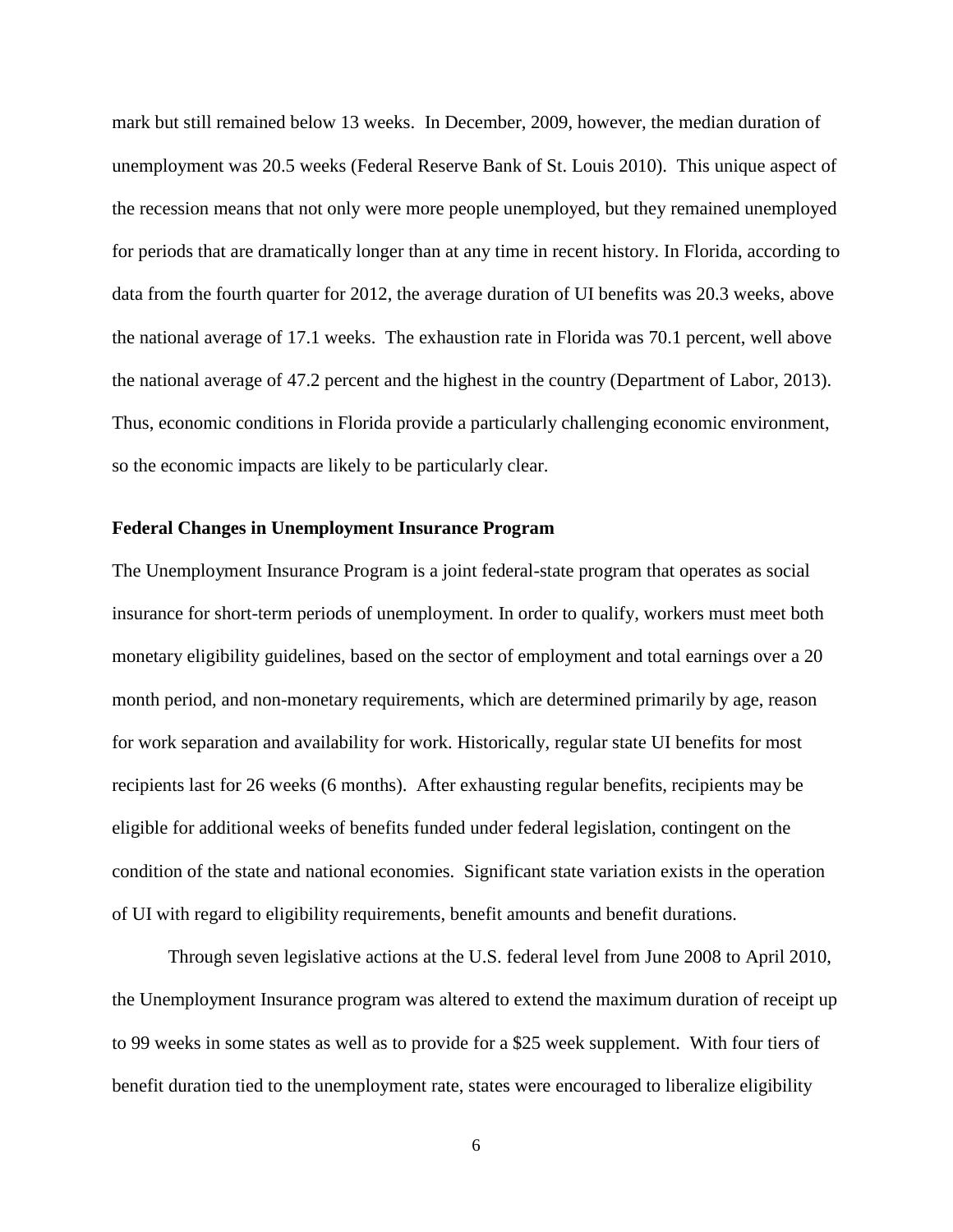standards by making a number of reforms such as relaxing non-monetary requirements to allow separations due to spousal relocation, domestic violence or to care for an ill family member. While states fund regular unemployment insurance benefits from taxes received from state employers, the federal government fully funded extended benefits received under emergency legislation (EUC08) from July 2008 to May 2010. As late as 2011, the number of recipients receiving such federal extended benefits exceeded the number on regular state UI benefits at the national level.

In Florida, monetary eligibility requires employment in two of first four of the last five quarters and total minimum earnings of \$3,200 over this period. Workers must be between the ages of 18 and 65 to qualify and have separated from their employer due to layoff, compulsory retirement, in order to move with a military spouse, or because of personal illness. Florida does not provide a dependence allowance and benefits range from a minimum weekly level of \$32 to a maximum of \$275, among the lowest in the country.

### **Data**

Monthly data on SNAP applicants and participants for January 2006-February 2010 come from administrative case records maintained by the Florida Department of Children and Families (DCF) in computer readable form. The information in these records includes the date and method of application for benefits, disposition of the application (denial/case opened), monthly benefit amounts, reported income amounts, as well as demographic and geographic characteristics of households. Data on employment and earnings come from quarterly earnings records from the Florida Unemployment Insurance system. We also utilize weekly data on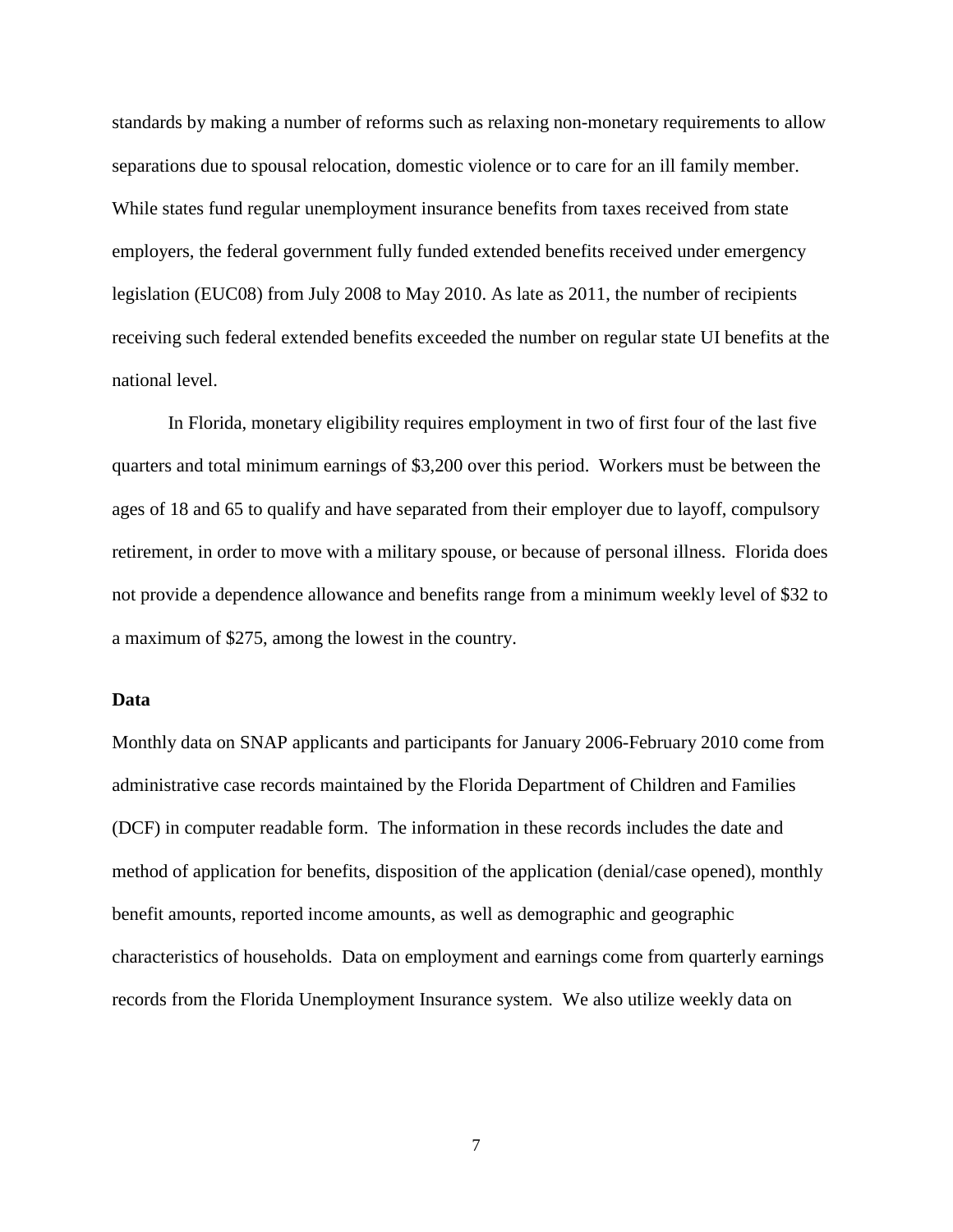Unemployment Insurance Program participation obtained from the Florida Agency for Workforce Innovation.<sup>[4](#page-5-0)</sup>

Our analysis is the result of merging UI benefit data on the total SNAP caseload data. Therefore, we are beginning with the universe of SNAP recipients. As a consequence, we are unable to speak generally about the universe of UI recipients. We can, however, identify how SNAP recipients with UI program participation are different from those without UI and we can identify important program dynamics to receipt of both programs. Given the central importance of these two social programs in buffering American households during the Great Recession, our findings are of critical interest.

The analyses that follow are limited to SNAP recipients age at least 18 and less than 65. Unemployment Insurance receipt outside that age range is very low, in large part because of the structure of program rules. This means that SNAP "child only" cases are omitted, since any adults in the household are not considered SNAP recipients. Those households that have more than one adult who is listed as a SNAP recipient in this age range can contribute more than one individual to the analysis.

The unit throughout our analysis is an individual, and UI benefit receipts and earnings are those accruing to the individual. However, receipts of the SNAP are counted at the household level. When we classify an individual as a recipient of UI benefits or earnings, this means that the individual is personally receiving income of this kind, whereas receipt of SNAP indicates that the person is an eligible member of a household receiving SNAP.

<span id="page-8-0"></span><sup>&</sup>lt;sup>4</sup> Basic caseload information is available at Florida Department of Children and Families (2012).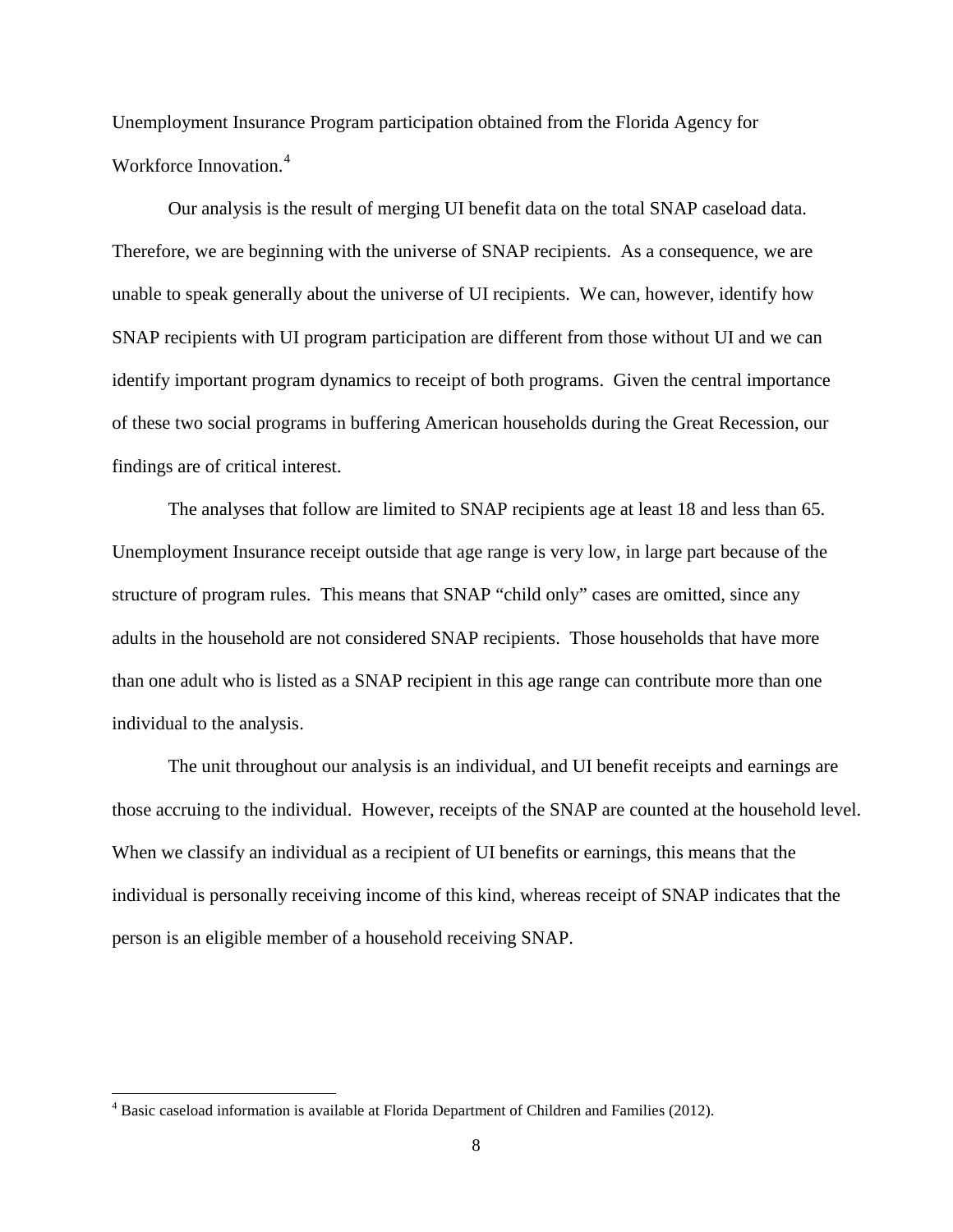### **Joint Receipt in UI and SNAP**

Traditionally, the Unemployment Insurance Program and SNAP were targeted towards and served different populations. Joint participation in the Unemployment Insurance Program and SNAP was relatively rare with only 1-2 percent of the SNAP population receiving UI until mid-2008. However, as part of the National Recovery Act, in July 2008, Emergency Unemployment Compensation (EUC) benefits were implemented in July 2008 with important extensions in November 2008 and November 2009. As noted above, EUC is a federally funded program that provides benefits to individuals who have exhausted their regular state benefits. After EUC was implemented, joint participation in UI and SNAP climbed to 10 percent of Florida's SNAP recipients by 2010. See Figure 3.

The growth in joint participation is clearly related to both the high level of state unemployment and the change in federal unemployment benefit policies. Spikes are visible in the level of joint participation with implementation of the UEC program in summer 2008 as well as each time that the UEC program was extended, in both November 2008 and November 2009. Thus, the population who are eligible to jointly participate in both UI and SNAP has greatly expanded over the time period and this change has contributed to the increase over the observation period. Looking at new SNAP recipients, Figure 3 shows that the proportion receiving UI benefits increased from a base of 3-4 percent to 12-14 percent over the same period.

Equally important, program dynamics appear to have changed. Until mid-2008 when the maximum length of a UI spell was capped at 26 weeks, 25 percent of UI participants discontinued receipt each month. However, by 2009, monthly discontinuations had declined to 5-10 percent (Figure 4). Declining exits are the result of both more difficult economic conditions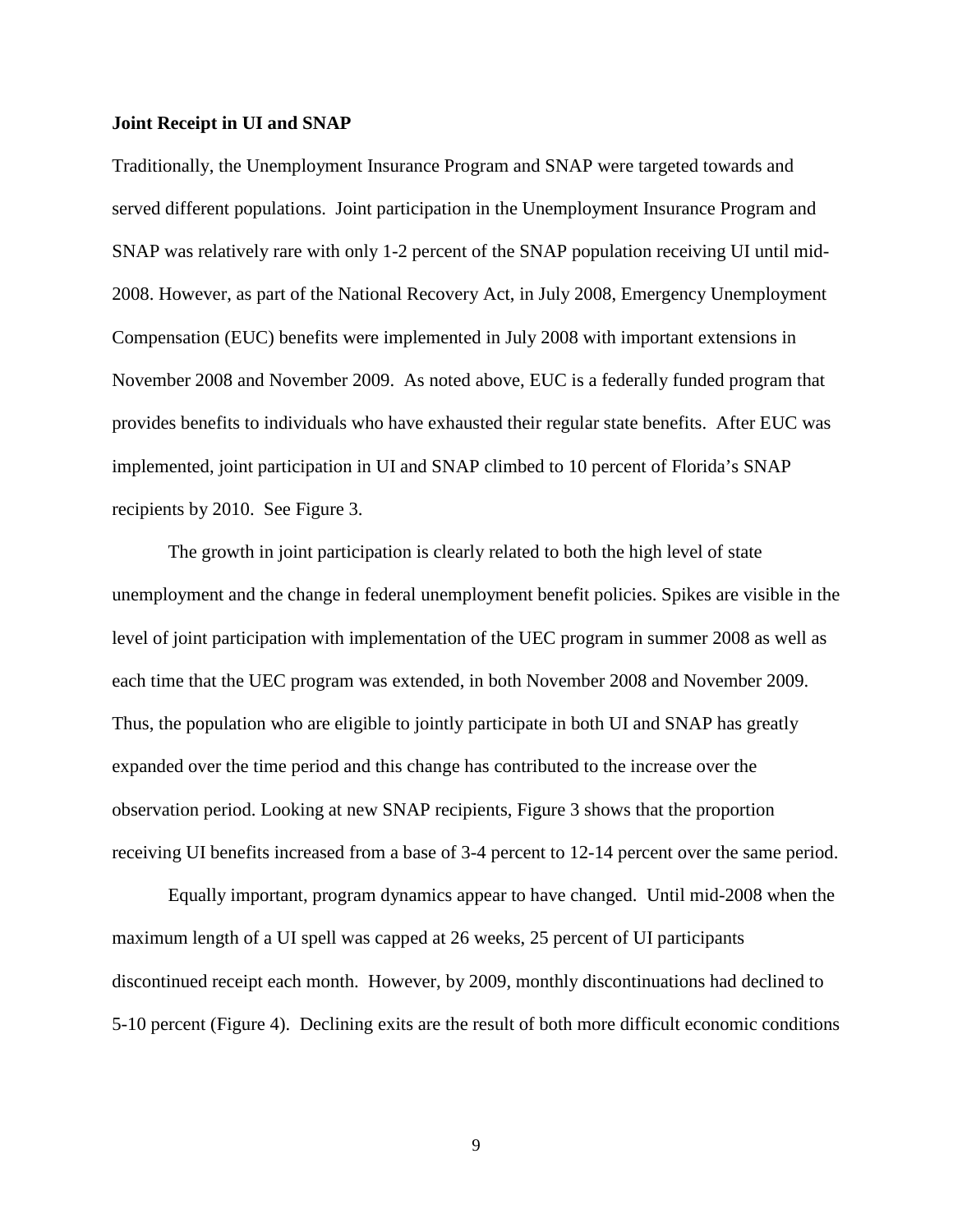that make it harder to find employment, as well as the ability to remain on the UI program for longer periods of time than ever before.<sup>[5](#page-8-0)</sup>

In terms of subgroup differences, while UI participation among SNAP recipients was equally common among men and women prior to the Great Recession, a sharp gender differential emerged after the Great Recession, with male recipients having rates of joint receipt that were 2-4 percentage points higher than women (see Figure 5). This undoubtedly reflects the greater growth in unemployment among men occurring during the recession (Michaelides and Mueser, 2012).

In terms of racial differences in the level of joint receipt in UI and SNAP, while African-Americans are observed to have slightly higher levels of joint receipt prior to the Great Recession than Hispanics or Whites, with the onset of the recession, the difference between African-Americans and Hispanics diminishes to the point of being negligible (Figure 6). Whites have a lower level of joint receipt than both Blacks and Hispanics after the Great Recession, consistent with expectations informed by racial differences in levels of unemployment.

Turning to geographic differences in levels of joint receipt, prior to the Great Recession UI benefit receipt among SNAP participants was slightly more common in urban counties than in rural counties. However, in the recession this grows to a 2 percentage point difference (Figure 7). This differential is likely due to the differences in the number of jobs that are eligible for UI receipt and the higher levels of unemployment in urban relative to rural areas. Only about one in ten SNAP recipients in Florida lives in counties that are largely rural.

In terms of household composition, there are no observable differences in the likelihood of joint receipt between individuals in households with children and those without children after

<span id="page-10-0"></span><sup>5</sup> Figure 4 presents the proportion of recipients receiving UI benefits in a given month who are not receiving UI benefits in the following month, contingent on receiving SNAP in both months. The proportion is essentially unchanged if the proportion is calculated including those receiving SNAP only in the first month.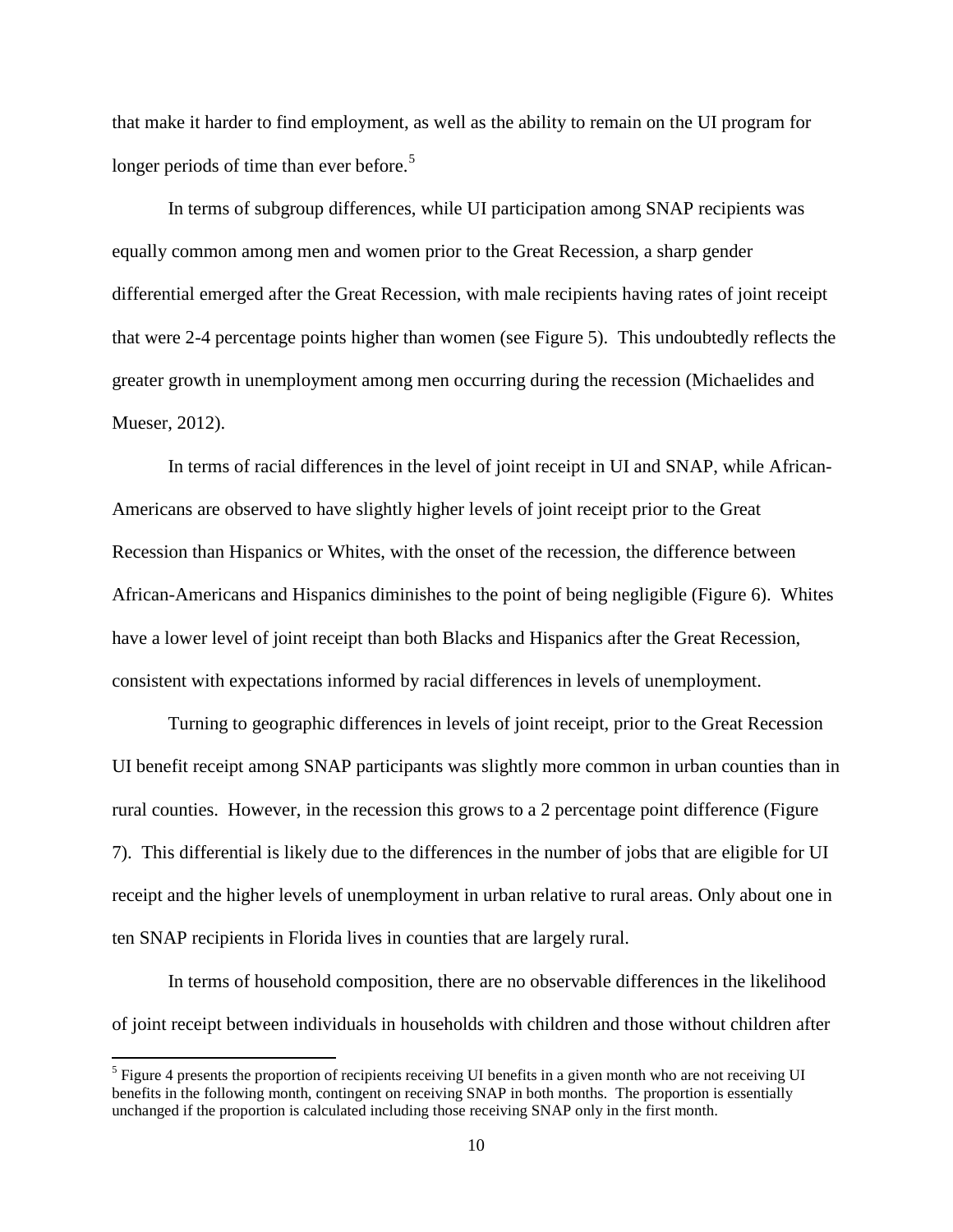the Great Recession, although those in both types of households increase their joint receipt after the recession (see Figure 8). However, despite the fact that our sample includes only SNAP recipients less than age [6](#page-10-0)5, we find that those in households with elderly<sup>6</sup> are much less likely to participate in UI and SNAP (Figure 9) relative to those in other household types after the Great Recession. Finally, as expected, those in households with no disabled or elderly, and no children were more likely to jointly participate than the average SNAP recipient; this differences grows after the Great Recession (see Figure 10).

In summary, each group examined sharply increased their level of joint participation after the Great Recession and particularly after the EUC program was introduced in July 2008. Importantly, where group differences in participation rates were present previously, these differences became more pronounced after the Great Recession. Thus, joint participation after the Great Recession is both more common and more unevenly distributed than in prior times.

### **Patterns of SNAP and UI Receipt**

Patterns of use of UI among SNAP recipients, reflected in both the order and extent to which participants access these safety net programs, shifted in important ways over this period. One indication is provided by the distribution of UI spells among SNAP recipients in Florida. We consider spells of UI receipt that began while an individual was receiving SNAP or in the 12 months prior to the beginning of SNAP. We have divided such spells into those that began in the period prior to the onset of the major economic decline, and those beginning in the period of dramatic downturn and the extended period of labor market distress that continued even when the economy began growing. Figure 11 presents the distribution of duration for these spells. For

<span id="page-11-0"></span> $6$  In defining household type, we take the elderly to be those age 60 and older, corresponding with the definition used in SNAP regulations. An individual age at least 60 but less than 65 is in our SNAP sample and is also in an elderly household, but since the SNAP recipients in our sample must be at least 18 and under 65, most recipients we analyze in households coded as containing elderly are not themselves elderly.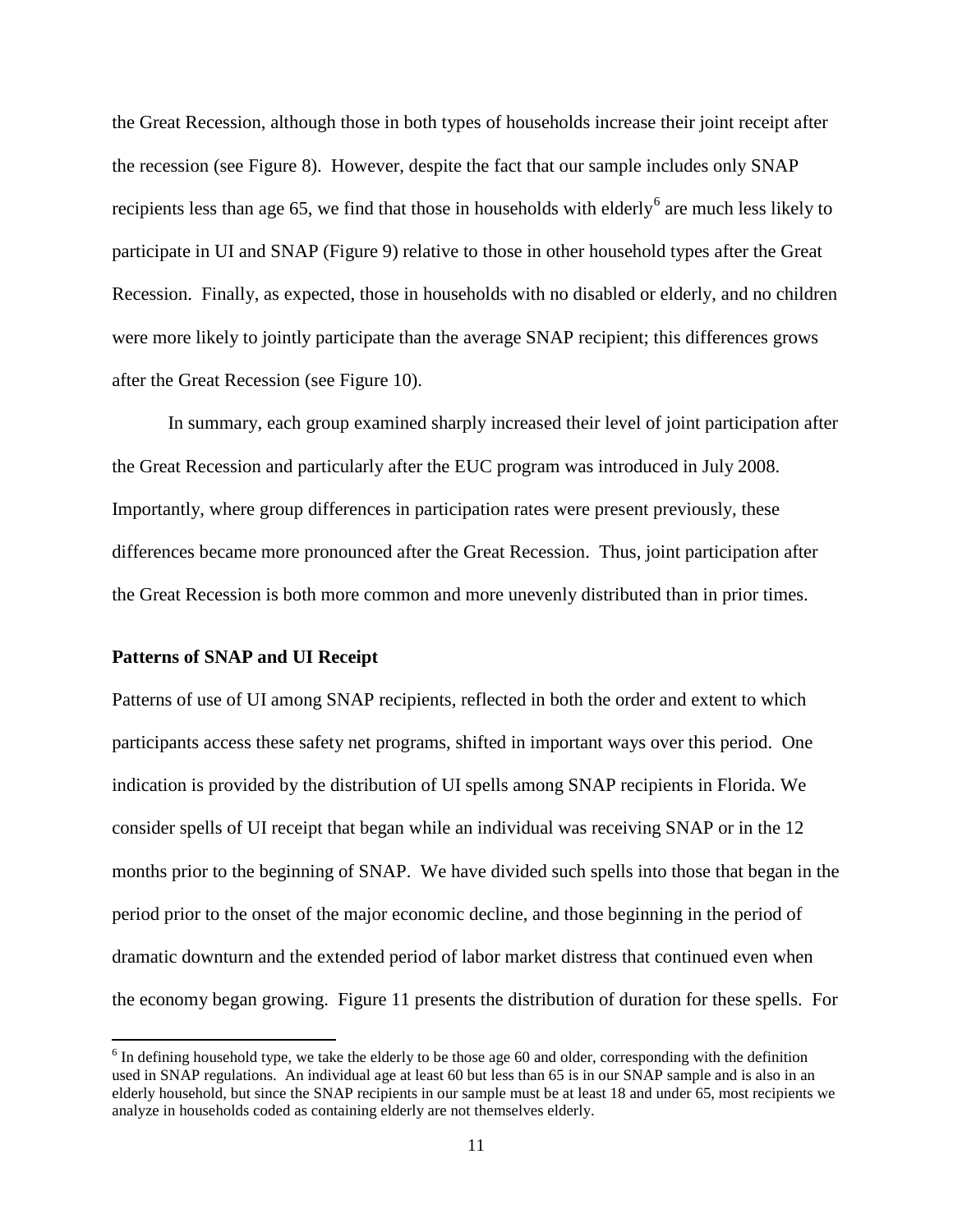the first period, almost all spells end within seven months, reflecting the 26-week maximum UI receipt limit in place at that time. In contrast, in the second period, although half of all UI spells last seven months or less, about a third of all spells last for 12 months or more.

In order to examine the dynamics of SNAP and UI receipt, we have constructed spells for each individual that identify the period of time during which benefits were paid. In most prior analyses of spells, the focus is on continuous periods of receipt (i.e., successive months in which benefits were received), but we have expanded our definition of spells to include intervening periods of up to six months in which no benefits were received. Hence, an individual who receives UI compensation for three months, receives no benefits in the next four months, and then begins receiving SNAP, contribute a single spell. The value of this approach is that we are able to identify participants who cycle quickly on and off a particular program, as well as those who move from one program to another even when there are intervening periods in which they are without benefits. In the latter category, for example, are individuals who exhaust unemployment benefits and then turn to SNAP after several months when savings are depleted. Since our interest is in joint receipt of SNAP and UI, only UI spells involving some SNAP receipt are included. This means that UI benefits that are observed within six months of SNAP receipt are included in a spell, whereas other UI spells (separated by more than six months from SNAP receipt) are omitted.<sup>[7](#page-11-0)</sup>

Table 1 provides a count of the number of spells for the two periods we will be considering, the 26-month period up through December 2007, the official start of the recession, and the 26-month period starting in January 2008. In order to account for the experience of all

<span id="page-12-0"></span><sup>&</sup>lt;sup>7</sup> Since our data include information only on individuals who received SNAP during the period of our study, UI spells are available to us for this population only. If we were to include all UI spells for such individuals, it would be a specially selected sample of UI spells. Particularly problematic for the analyses here, the selection process would be different for spells near the ends of our observation window, imposing hard-to-quantify selection effects on the patterns we are interested in studying.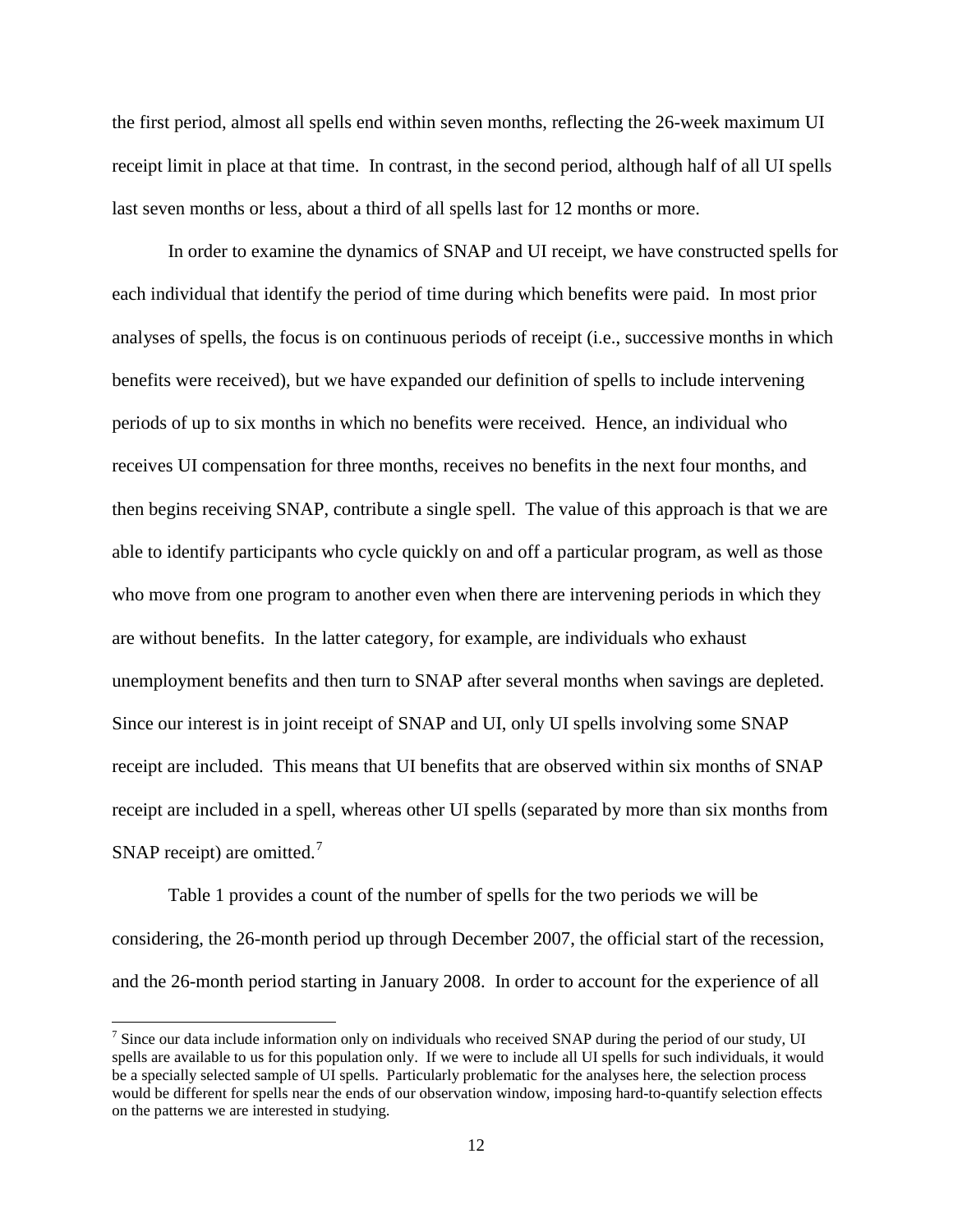SNAP recipients, we include spells that begin or end outside the period in question, but limit our analysis to patterns observed in these spells within a given period. Since the statistics we present will be influenced by the length of the period, in order for comparisons to be meaningful, it is critical that the two periods be of equal length. $8$ 

In the first period, we see there are approximately 1.4 million spells, increasing to over 2.2 million spells in the second period. This reflects the dramatic growth in the SNAP population. In both periods, we see that the average number of spells per person is 1.07 or 1.08, meaning that over 90 percent of individuals contribute a single spell. Spells in both periods average about 11 months in duration. It should be noted that these mean lengths includes only months within the 26-month, so that those spells that began prior to the period or continue after the end of the period are substantially longer.

We have coded spells to reflect the order in which benefits were received, with S identifying SNAP payments, U unemployment benefits, B receipt of both types of benefits within a month, and N an intervening period of up to six months with no benefits. A spell that began prior to the period begins with the code C, and a spell completed after the period ends with a code of  $C<sup>9</sup>$  $C<sup>9</sup>$  $C<sup>9</sup>$  Hence, UBC identifies a spell beginning with one or more months of UI benefits, followed by a period in which both UI and SNAP are received, with the spell extending beyond the end of the period. Table 2 specifies the coding system, Table 3 gives the distribution of SNAP-only spells, and Table 4 gives the distribution of spells with both UI and SNAP.

<sup>&</sup>lt;sup>8</sup> Note that these periods differ from those reported in Figure 11 reflecting the difference in focus of the two tabulations and our data timeframe limitations.

<span id="page-13-1"></span><span id="page-13-0"></span><sup>9</sup> However, spells with nonreceipt at the beginning or end of the period are not counted as censored spells but are coded as starting or ending within the period. This increases the number of spells beginning in the first six months and the number ending in the last six months of the period. This effect is modest because the proportion of spells with nonreceipt is small, and, in any event, these effects are the same for the two periods, so comparisons between periods are not subject to bias.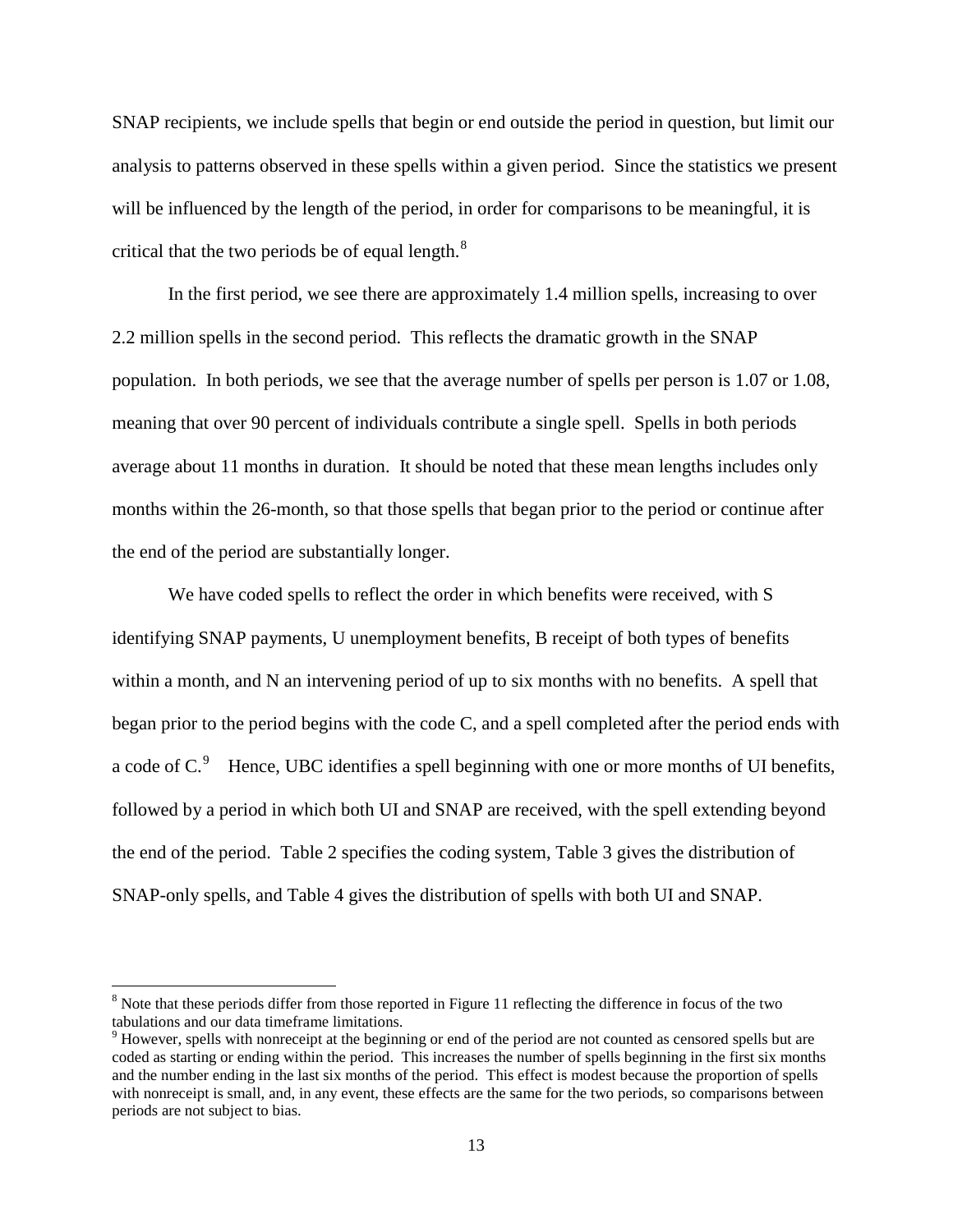Table 3 shows, as expected, that the proportion of SNAP-only spells declines between the periods: 93 percent of spells involve only SNAP in the first period, but that declines to 85 percent in the second period. In both periods, about 30 percent of all spells are SNAP spells that begin and end within the period (coded "S"), 40 percent are SNAP spells that are either left or right censored, and slightly under 10 percent are spells that span the full 26 months. Less than 15 percent of SNAP-only spells involve any period of nonreceipt.

Table 4 lists both the frequency distribution of particular spell types containing UI and the relative frequency ranking of such spells during each period. The distribution of such spells has changed dramatically with the onset of the recession. As an example, consider the spell UBC, which begins with one or more month of UI benefit receipt, followed by a period in which both SNAP and UI benefits are received, which is then censored at the end of the period. Whereas in the earlier period, only 0.3 percent of spells followed this pattern, the number had increased to 1.8 percent for the later period.

Also listed is the ranking of each spell type in terms of frequency (among spells with UI receipt) in each period. Focusing on the ranking adjusts for the fact that many more spells included UI in the second period than in the first. Shifts in ranking over time are particularly notable. As an example, consider those cases that begin with UI benefit receipt, are followed by a period of combined receipt, and then are followed by a period of UI benefits only (UBUC and UBU), both highly unlikely in the earlier period, but among the top ten patterns at a later point.

Several comparisons may be of interest. The codes UBS, UBSC, UNS, UNSC and US indicate those patterns where initial UI receipt is followed by exclusive SNAP use. In each case, there is little change in the proportion of spells over the two period. In contrast are those spells that end with UI receipt (possibly joint with SNAP receipt). For example, the UBC pattern,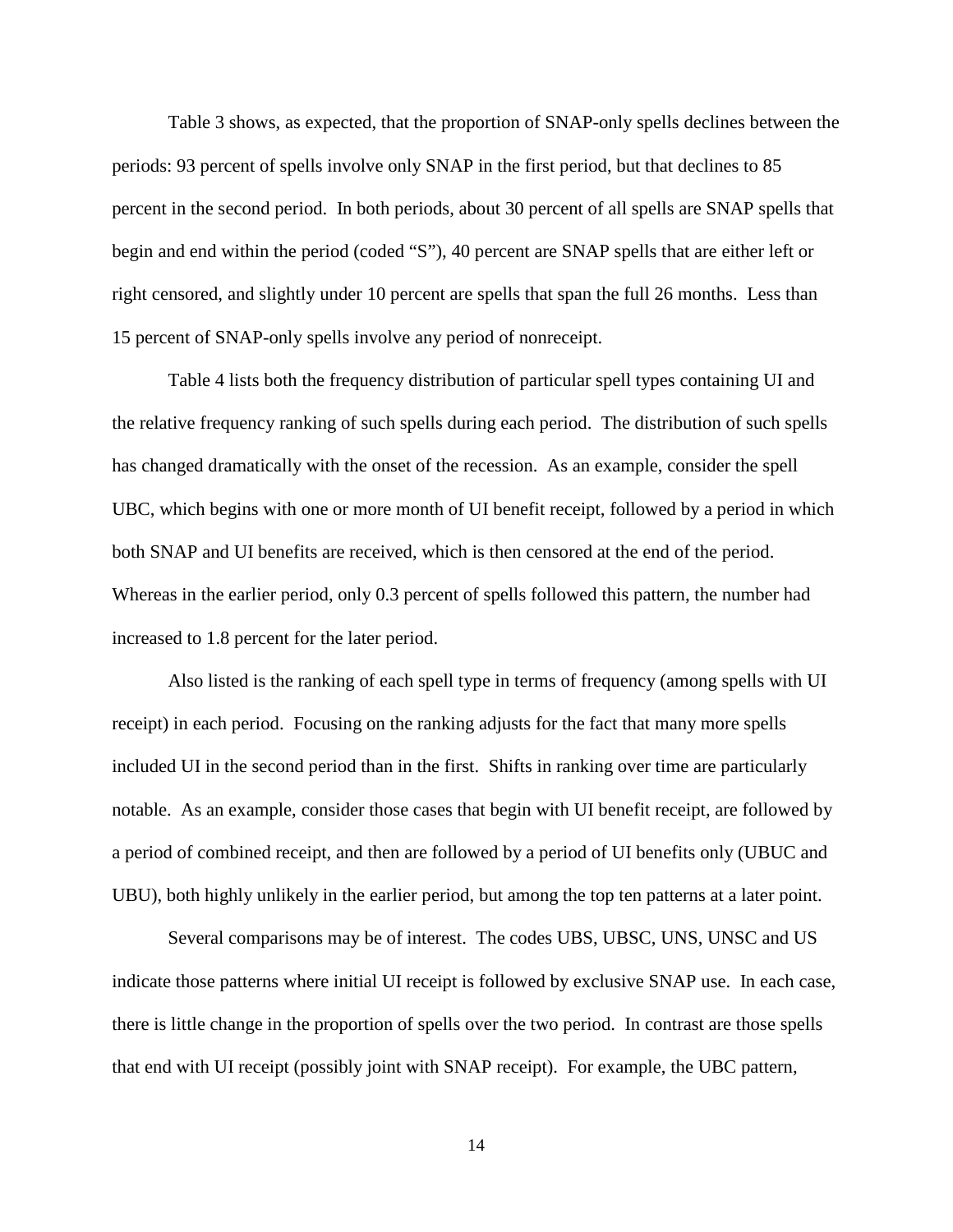indicating a spell that begins with UI receipt, followed by a period of receipt of both UI and SNAP, which is censored at the end of the period, amounts to only 0.3 percent of all spells in the earlier period, but accounts for 1.8 percent in the later period.

The inferences one can obtain from Table 4 are limited since only about half of observed spells fit the patterns in this listing. Table 5 reports the distribution of spells in four broad categories that include all spells (the classification is provided in Table 2). These tabulations confirm the basic results reported above. The greatest change between periods occurs where UI is the dominant type of receipt, that is, in which SNAP occurs in a spell that begins and ends with UI or with joint receipt of SNAP and UI (line 2 on Table 5). Whereas only 1.1 percent of all spells are in this category in the earlier period, 6.3 percent of the second-period spells are in this category. As a proportion of spells with UI, these spells grow from one in six spells to over two-fifths.

In contrast, those spells indicating that individuals turn to SNAP after a period of UI receipt have become relatively less important after the recession. Perhaps the prototype for combining UI and SNAP is the case of a household that receives UI for some period and then, around the time those benefits are exhausted, begins receiving SNAP (line 5). Fully two-fifths of the spells that combine UI and SNAP beginning in the first period fitted this description; by the second period, only about a quarter of such spells fitted that characterization.

Those spells in which an individual is originally receiving SNAP, and at some point receives UI benefits, and then returns to sole reliance on SNAP accounted for about one in five spells in the earlier period (line 4). By the later period, such cases accounted for only one in ten UI-SNAP spells. Finally, those spells that begin with SNAP receipt and end in UI receipt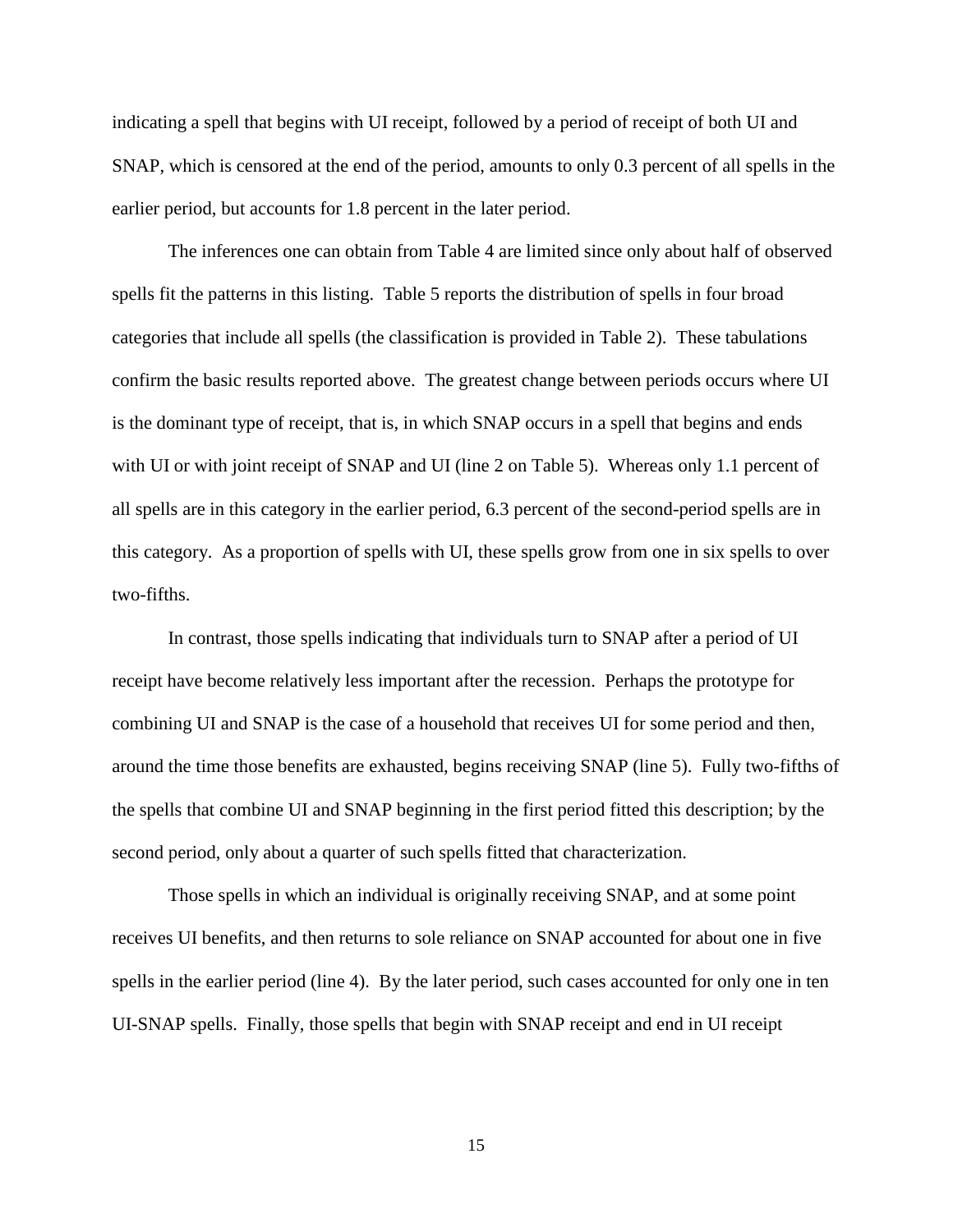increased substantially, from 1.2 percent to 3.2 percent of all spells (line 3), but their share of joint SNAP-UI spells remained about the same.

The lower panel of Table 5 shows that the proportion of spells that are censored increased dramatically between periods.<sup>[10](#page-13-1)</sup> This shift is clearly largely a function of the increase in spell length, which is reported in Table 6. The average spell classified as UI with embedded SNAP is about six month in length in the earlier period, but it increases to 13.4 months in the later period. We can see that this growth is primarily due to an increase in the number of months of UI receipt. In the average spell during the earlier period, individuals received UI benefits for approximately five months, whereas that figure was nearly 12 months in the second period. As noted above, this reflects changes in the UI rules allowing for extended periods of UI receipt. It is clear that whereas, prior to the recession, UI was seldom of dominant importance in a combined SNAP-UI spell, after the recession, not only did the number of cases with UI increase, but so did the relative reliance on UI.

Those spells where SNAP was clearly the dominant form of receipt, and where UI receipt is interior to SNAP, are generally long spells, averaging about 20 months. It is notable that for this category, which increased little between the two periods, the spell length increased very little. However, the relative importance of UI increased, with the average number of months receiving UI increasing from about four in the earlier period to nearly six in the later period.

<span id="page-16-0"></span>As noted above, the changes in spell structure between the two periods reflect both the dramatic deterioration of labor market opportunities and legislation extending the period when benefits could be received. In order to gauge the relative importance of these two factors, we simulated UI benefit receipt in the second period as it would have occurred under the earlier UI

 $10$  We also examined changes in the four broad categories of spells by whether the spells were censored, but the patterns of change reported above were very similar for censored and uncensored spells.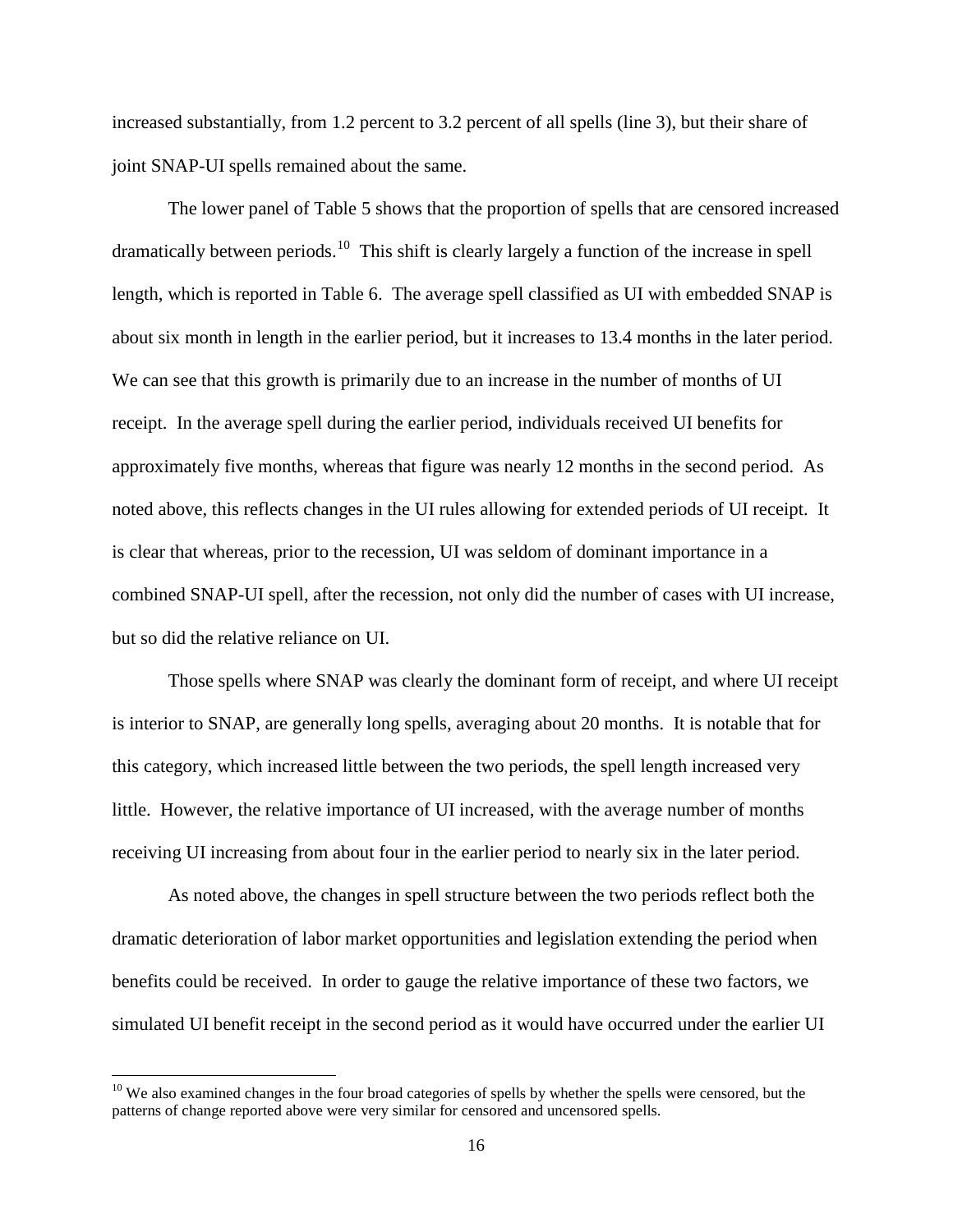regime. Since, prior to 2008, UI benefits in Florida could be received for no more than 26 consecutive weeks, the procedure involved truncating spells of UI receipt at 26 weeks. In addition, any UI benefits received so soon after a prior spell of benefits that it would likely have been prohibited in the earlier period were also omitted.<sup>[11](#page-16-0)</sup> Simulated results are provided in the Appendix tables.

Of all SNAP and SNAP-UI spells in the simulation, 14.4 percent combined UI and SNAP, as compared with 15 percent of spells based on observed data. As might be expected, longer spells are less common in the simulations. For example, the spell UBC, which identifies spells where SNAP and UI are both received each month to the end of the period, are two-thirds less likely. In contrast, those spells that begin with UI receipt and end in SNAP (e.g., UBSC, UBS, UNSC) are now more common. See Appendix Table A1. When we classify the spells in categories, the shift is even clearer (Appendix Table A2). The proportion of spells that are classified as UI with embedded SNAP declines by about half, whereas the spells that identify initial UI that leads into SNAP receipt doubles. In fact, the distribution of spells, normalized by the number of spells that combine SNAP and UI, looks quite similar for the simulated spells and those spells prior to the recession (compare columns 2 in Tables 5 with column 4 in Appendix Table A2). Also, as might be expected, the simulated spells in the categories where UI dominates have far less UI receipt (compare spell length and months of UI receipt for the first two categories of receipt in Appendix Table A3).

<span id="page-17-0"></span> $11$  Our simulated UI spells omit any week of UI benefits for an individual who had received benefits for 26 weeks or more over the prior year. This approach is an approximation of the rules in effect prior in the earlier period, which limited UI compensation to 26 weeks in the year following the filing of a claim, and only covered those with earnings above a minimum in the preceding five quarters. Since changes were a result of federal legislation, we considered using an indicator in our data for whether a particular benefit was provided under the regular state program or under the federal legislation, but we chose not to use this information because we saw evidence that individuals eligible for state benefits sometimes received federal benefits. In fact, the results would have been quite similar if we had simulated spells based on funding source, although there is evidence supportive of our concern. Of the weeks we omitted from the simulated UI spells, only about 1 percent were identified as being funded by the regular state program; of the weeks included, 82 percent were funded by the regular state program.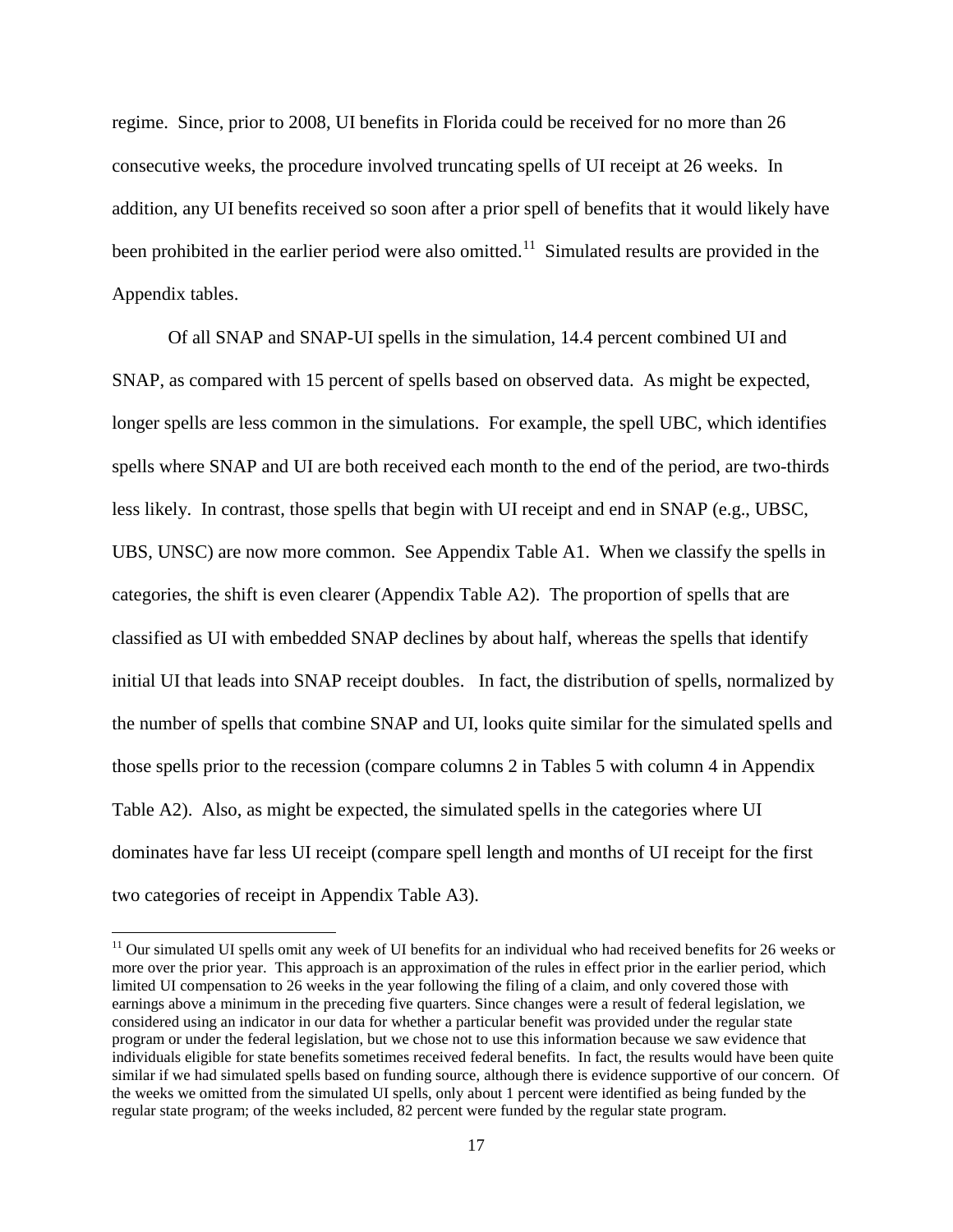Our conclusion is that increases in the number of SNAP spells involving UI receipt is almost entirely driven by the recession, but that the growth of spells where UI dominates is primarily a result of legislation that extends UI benefits. In the absence of such legislation, twothirds of those spells combining SNAP and UI would have involved households where a member's UI benefits ran out and the family turned to SNAP, or (less commonly) cases where a household receiving SNAP obtained UI benefits for a short period of time. In our observed data, these two classes of spells make up only about a third of such cases.

In the earlier section, we discussed how the joint use of SNAP and UI shifted for different groups. Table 7 provides information on the distribution and length of spells by gender, race, urbanization, as well as by the presence of children or elderly in the household. As we might expected, the disproportionate growth in unemployment for men associated with the recession increased the proportion of joint SNAP-UI spells for men relative to women. The growth in such spells for men and women follows a similar pattern across types of spells.

Racial differences are somewhat larger. Nearly 8 percent of nonwhite spells prior to the recession involved joint receipt SNAP and UI, whereas the comparable figure for whites and Hispanics was around 6 percent. Growth in such spells was slightly smaller for nonwhites, but the total proportion remained slightly higher for nonwhites. In both periods, nonwhites were appreciably more likely to have spells in which SNAP was dominant and UI receipt was interior—a pattern that was less likely to grow than other patterns. As a result, nonwhites were somewhat more likely to maintain "traditional" patterns of joint use than were whites or Hispanics.

In both periods, a smaller proportion of spells involve UI benefits for rural than urban areas in Florida. Bearing in mind that only about 10 percent of SNAP recipients are in rural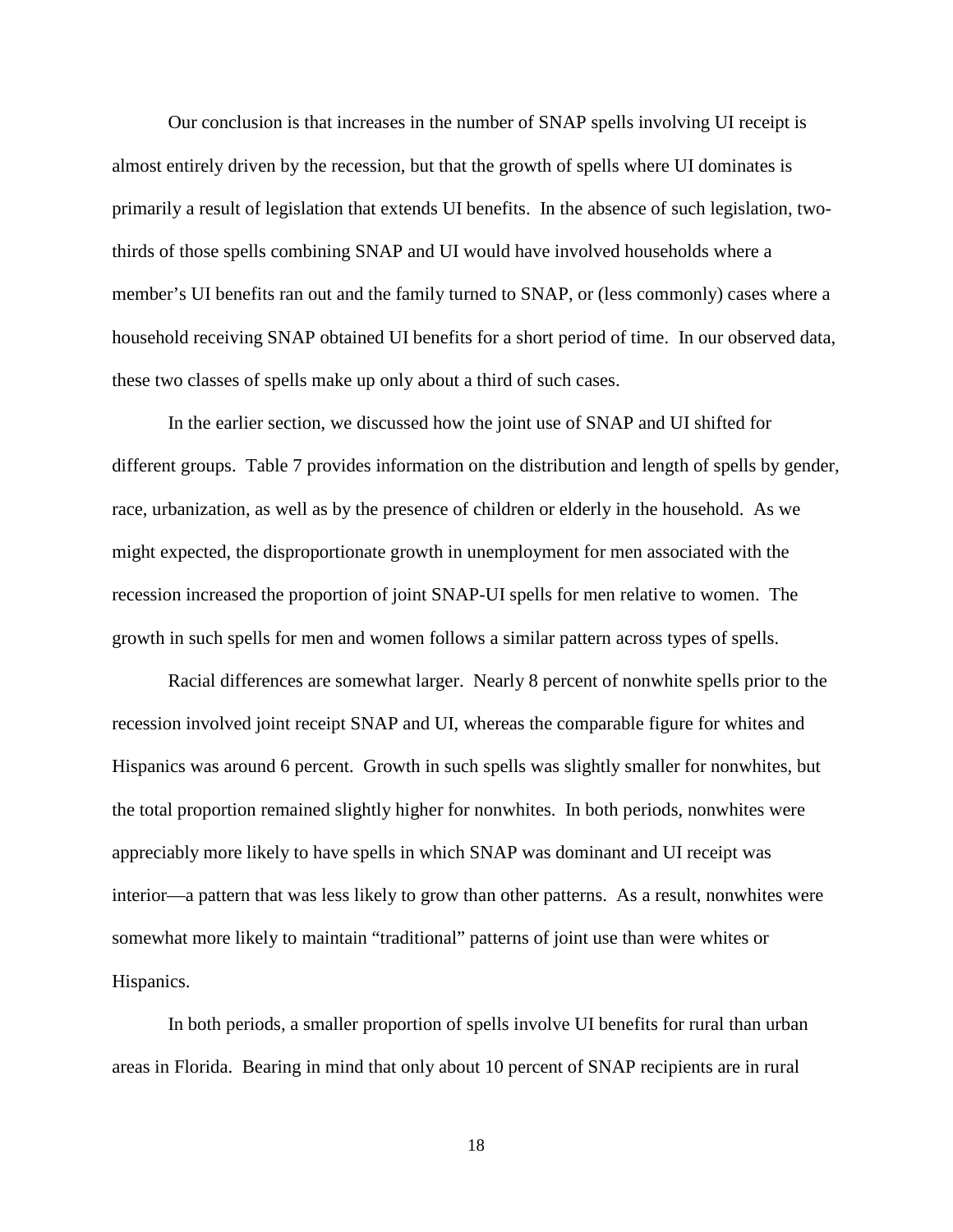areas, the observed differences are modest. Contingent on the spell involving both SNAP and UI, there are relatively fewer spells that indicate heavy reliance on UI (spells in the first two broad categories examined above) in rural areas.

Those in households with children are slightly more likely than others to have spells that combine SNAP and UI, although the difference is modest (7.8 percent versus 6.3 percent in the first period, and 17.5 versus 16.5 in the second). Those in households with elderly individuals are much less likely to have joint SNAP-UI spells, but there is substantial growth between the two periods in the proportion with overlap. The growth in those cases that indicate particularly heavy reliance on UI (spells in the first two categories) is very strong in this group.

### **Sources of Income**

The growth in the importance of UI can be captured by looking at the income sources for SNAP recipients. The increase in UI receipts we find implies that SNAP may be drawing in a new kind of recipient. SNAP recipients have low income and limited savings because of the program's requirements. With the recession, it appears that a low income population has expanded to include an increasing proportion of those with previously substantial incomes that have faced serious employment setbacks.

Table 8 provides information on income sources for new SNAP recipients for periods prior to and following onset of the Great Recession. Since data on earnings are available on a quarterly basis, this analysis is presented in terms of quarters, providing information on the quarter prior to SNAP entry, the quarter of entry, and the two quarters following SNAP entry.<sup>12</sup>

 $12$  Note, in contrast to the prior section, here a spell is defined by SNAP participation. We focus on those who begin receiving SNAP at least six months prior to the period end in order to assure that our measures of earnings in the two quarters following program entry occur within the period of interest.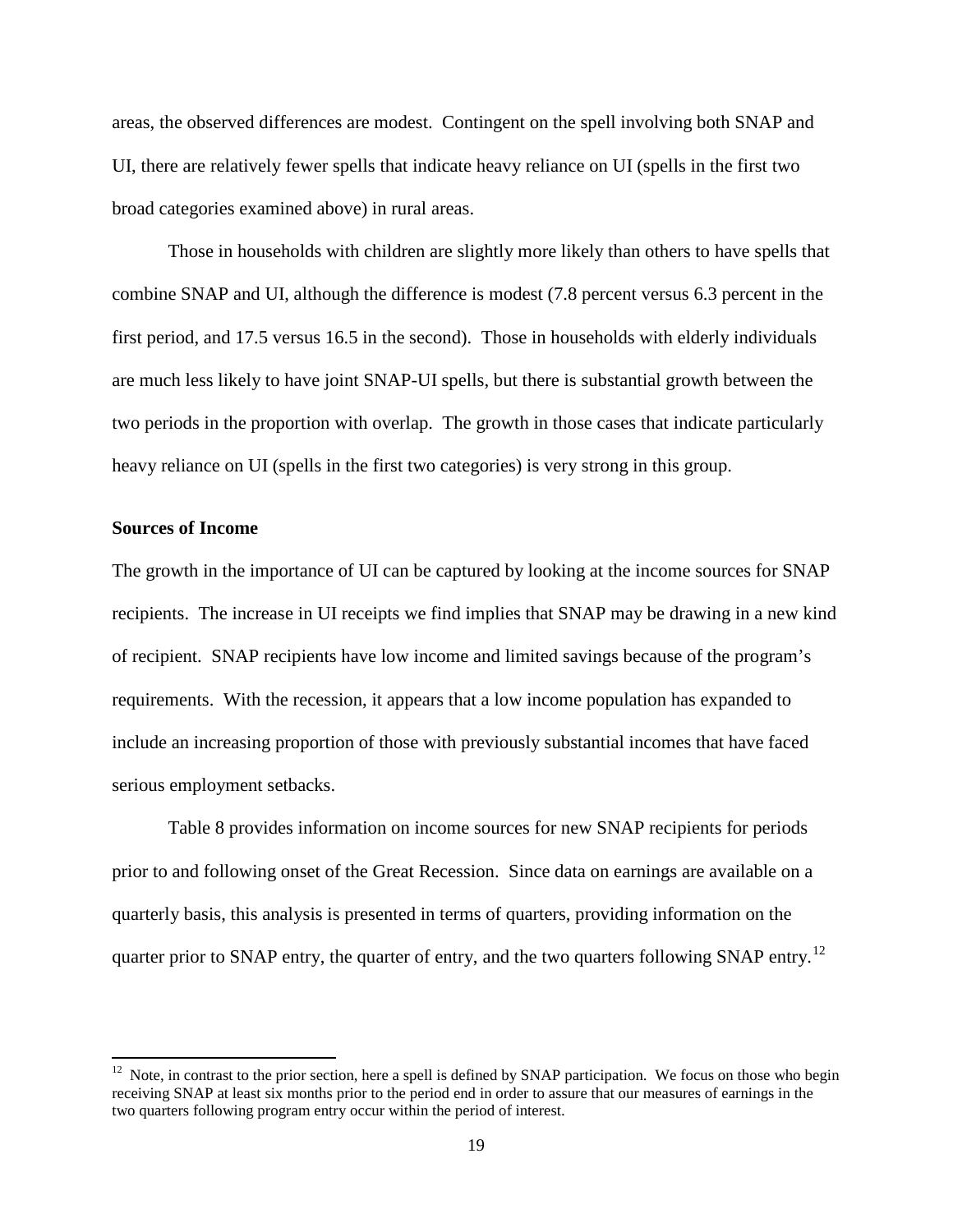The comparison provides information for the two quarters following SNAP entry, in each case limiting consideration to those who continue to receive SNAP through the end of the quarter.

Comparison between periods confirms that UI participation has increased dramatically. In the quarter prior to entry, during the earlier period, 2.7 percent of recipients received UI benefits, whereas in the later period, the number had increased to 7.1 percent; numbers for the quarter of entry are 4.9 and 12.5 percent, respectively.

Earnings and employment for new SNAP recipients provide a slightly more complex pattern. During the earlier period, some 43 percent of recipients had income in the quarter prior to SNAP entry, whereas that number had declined to 40 percent in the second period. Yet, for those who had income, earnings were nearly 20 percent higher in the second period. This implies that, among the employed, there is a larger share with higher prior earnings in the second period. The stories of middle class families turning to SNAP in the face of job loss are seen in these data. Of particular interest, we note that the proportion employed after beginning SNAP declines much more quickly in the later period. In the second quarter after entry, whereas 36 percent of recipients were employed in the first period, the number was only 29 percent after the onset of the recession.

In both periods, we see that, for those receiving UI, these benefits are substantially greater than the SNAP payments received. During the first period, the average recipient is in a household receiving SNAP benefits of \$700 in the quarter following SNAP entry, whereas, for the subset who receive UI benefits, the average UI benefit is \$1,722. Both SNAP and UI payments are higher for those after the recession, but UI remains much more important (\$2,139 versus \$858).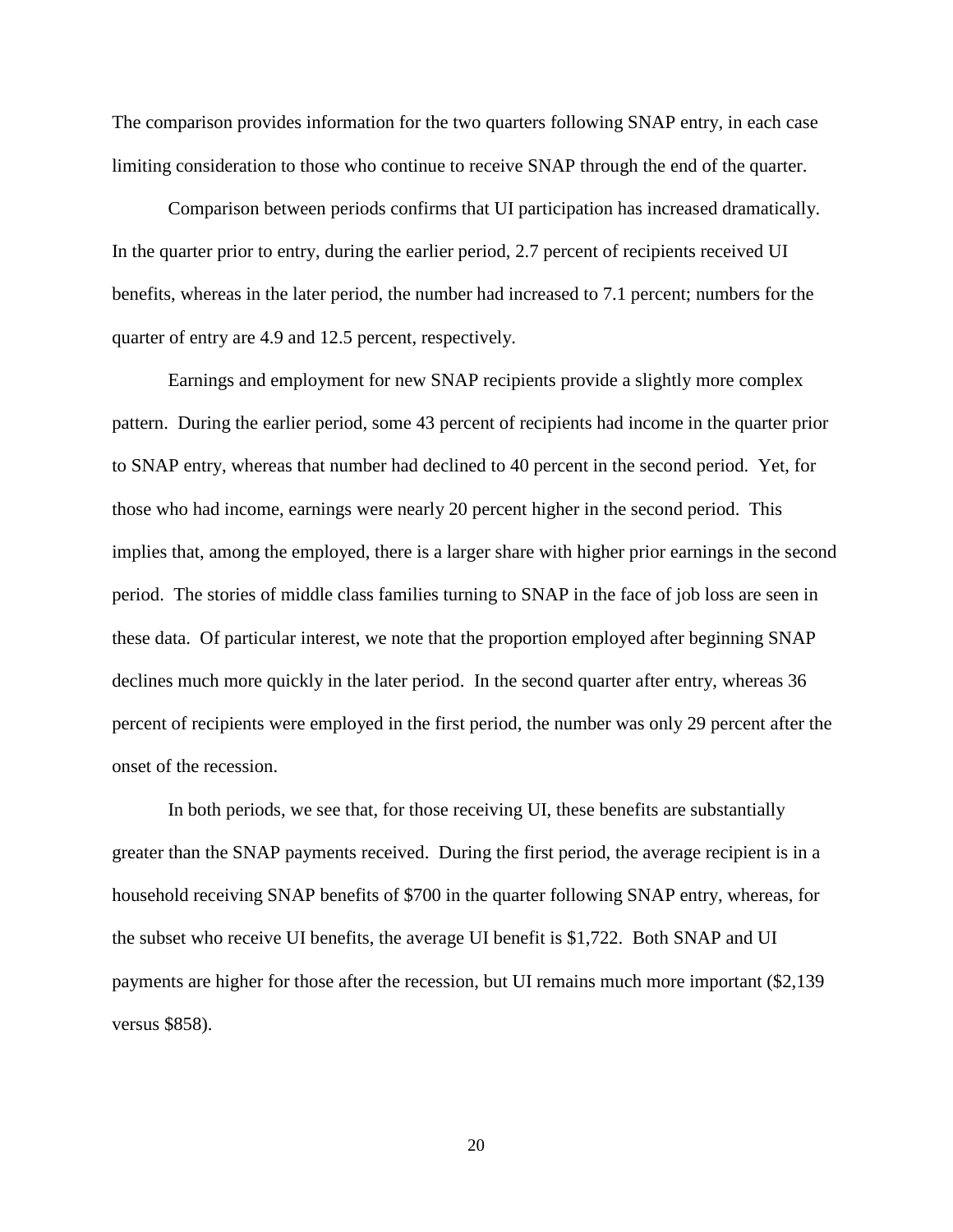What happens to those who leave the SNAP caseload? As the previous analysis of spell types indicates, following the recession, an increasing number of those who discontinue receipt of SNAP continued to receive UI benefits. Table 9 allows us to examine the importance of such benefits as well as the role of earnings. The focus of the table is on income sources following departure from the SNAP for those whose spells of SNAP ended before and after the recession. The first column provides statistics for all such spells, whereas the second and third divide up spells by their length.

In the first period, nearly half of all spells ended with earnings in the subsequent quarter, whereas the proportion fell below 40 percent after the recession. The numbers for those with longer SNAP spells are smaller, and the gap between periods is somewhat greater: After the recession, only about a quarter of those with spells of ten months or more have employment in the quarter after SNAP ends.

Perhaps surprisingly, however, for those who have earnings, the average earnings are about 10 percent higher in the second period (\$6900 versus \$6300). It is important to recognize that a smaller proportion of recipients leave the rolls in the second period, so the higher earnings may partly reflect selection. Nonetheless, these results support the view, suggested by the higher prior earnings after the recession for employed new recipients (Table 8), that the recession may have forced additional individuals who differ from prior recipients to seek SNAP assistance.

As expected, the differentials by period in UI benefit receipt for the quarter following departure from SNAP are particularly dramatic. Only about 2 percent of those leaving SNAP in the earlier period have UI benefits, whereas the number exceeds 10 percent for those departing from SNAP in the later period. In addition, not only are more of those leaving SNAP receiving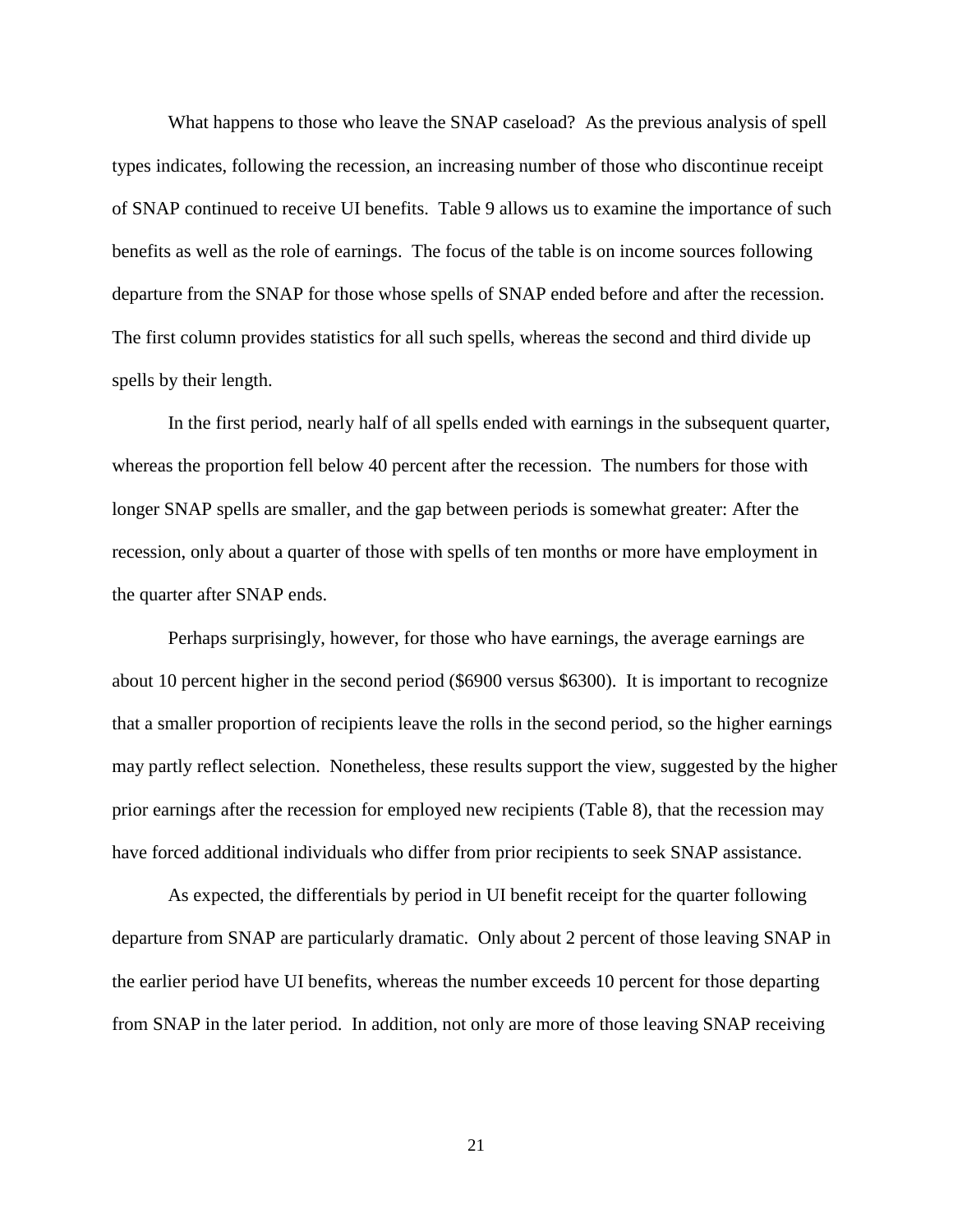UI benefits, but the, the total UI benefit payment, contingent on receiving benefits, is about 50 percent greater in the later period.

We also looked at differences in income sources by gender, race, settlement density, and household structure. As might be expected, contingent on working, earnings of women are somewhat below those of men (Table 10a). Perhaps surprisingly, women are more likely to be working than men at all points, that is, prior to beginning SNAP, in the first two quarters of SNAP receipt, and following the end of a spell. Changes that occur with the onset of the recession, and in particular the increased reliance on UI benefits, are essentially the same for men and women.

Comparing across racial groups (Table 10b), we see that prior to and during SNAP spells, nonwhites are appreciably more likely to be employed than whites, and they are slightly more likely to receive UI benefits, although, in both cases, the average amount received for those with these income sources is lower. For nonwhites, the pattern of growth in UI with the recession is similar to that for the population as a whole, although the increase is somewhat less dramatic. Hispanics have lower levels of employment prior to SNAP receipt than either whites or nonwhites, and their reliance on UI benefits is lower than either group. Reliance on benefits does increase with the recession, but, in contrast to the other groups, those entering SNAP after the recession are more likely than in the earlier period to be working. Hence, among Hispanics, the recession appears to have brought in those who had prior employment, making the new Hispanic entrants appear more like the other racial groups.

 Table 10c provides a comparison between the SNAP recipients in rural counties to those in the remainder of counties. The slightly lower UI use is evident here, but the most notable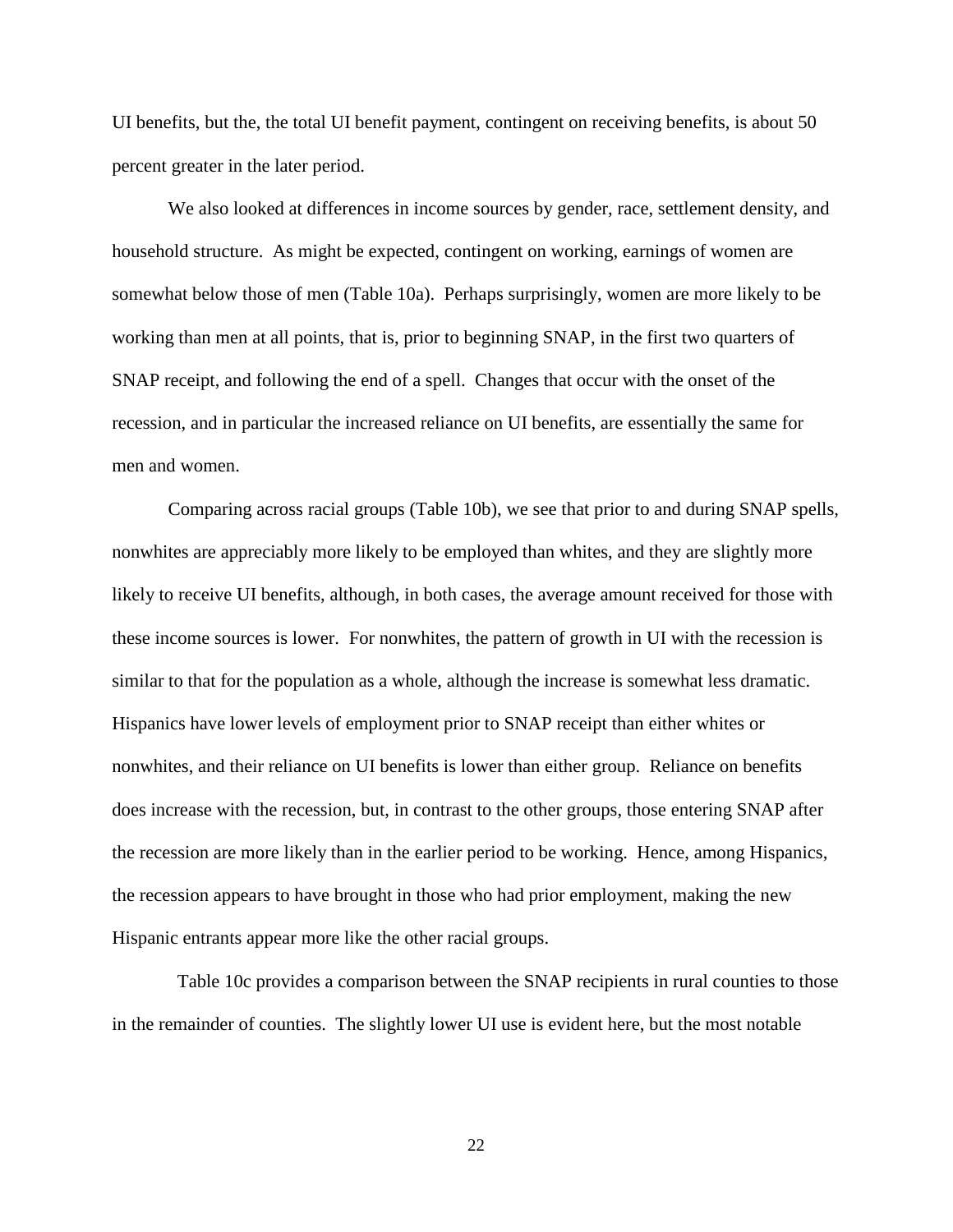observation is that differences between rural and urban are small. Shifts in patterns of use are essentially the same in urban and rural areas.

As expected, reliance on employment and UI benefits is higher for those in households with children and lower for those in households with elderly individuals. Notably, after the recession, slightly more individuals had prior earnings among recipients in elderly households than was the case before the recession, the reverse of the shift observed for the population as a whole.

### **Conclusion**

The current paper provides results from an analysis that examines the interaction of two of the largest programs aiding disadvantaged populations in the United States, with a focus on changes occurring with the onset of the most serious economic downturn in many decades. The results make clear that the recession induced important changes in patterns of receipt. The number of people receiving SNAP grew dramatically, and, in terms of sheer numbers, the increase in the number relying on SNAP alone grew much faster than those using both SNAP and UI. However, for a growing *share* of SNAP recipients, UI and SNAP were combined (Table 5), and reliance on SNAP became secondary for a growing share of these. Among recipient spells that combined SNAP and UI, in the first period, UI was of primary importance in about a third, whereas, after the recession, that number had increased to two-thirds. Although the growth in extended periods of UI is primarily a function of federal legislation, the increased likelihood that a household receives both UI and SNAP is due primarily to labor market weakness. In the wake of the Great Recession, the conceptualization of how the American social safety net supports disadvantaged families will require revision.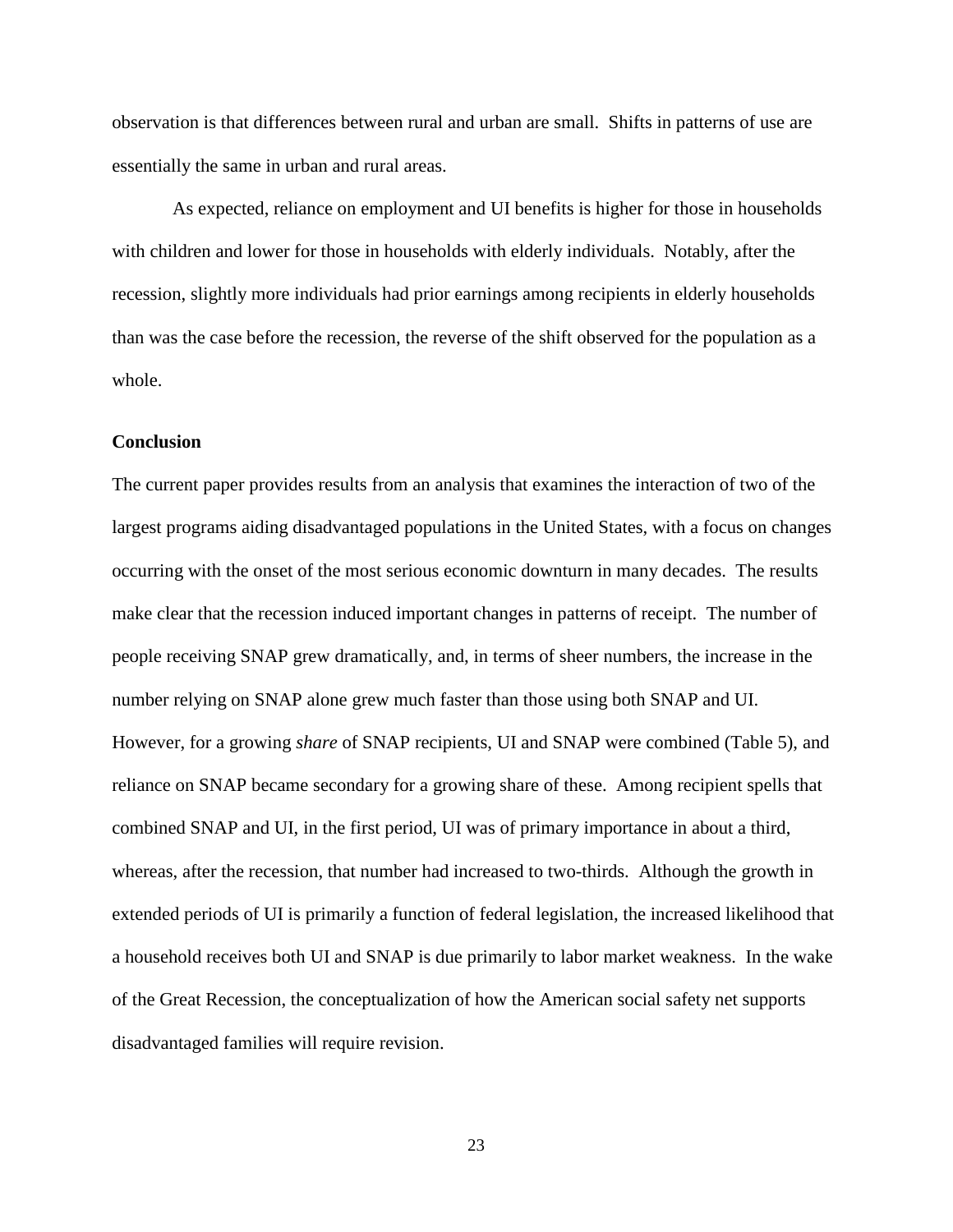### **References**

- Anderson, T., Kirlin, J. A., & Wiseman, M. (2012). "Pulling Together: Linking Unemployment Insurance and Supplemental Nutrition Assistance Program Administrative Data to Study Effects of the Great Recession." USDA Agricultural Research Service, Lincoln, Nebraska.
- Barro, Robert J. (2010). "The Folly of Subsidizing Unemployment," *Wall Street Journal*, August 30, 2010.
- Bureau of Labor Statistics. (2010). "Non-Farm Wage and Salary Employment." Available at: <http://www.bls.gov/eag/eag.fl.htm> .
- Elsby, M. W., Hobijn, B., & Sahin, A. (2010). "The Labor Market in the Great Recession," NBER Working Paper 15979, National Bureau of Economic Research, Cambridge, MA.
- Farber, H. S., & Valletta, R. G. (2013). "Do Extended Unemployment Benefits Lengthen Unemployment Spells? Evidence from Recent Cycles in the US Labor Market," Working Paper #573, Princeton University, Industrial Relations Section. Available at: [http://arks.princeton.edu/ark:/88435/dsp01th83kz40p.](http://arks.princeton.edu/ark:/88435/dsp01th83kz40p)
- Federal Reserve Bank of St Louis. (2010). "Median Duration of Unemployment." (http://research.stlouisfed.org/fred2/graph/?s[1][id]=UEMPMED) Accessed February 14, 2010.
- Florida Department of Children and Families (DCF). (2013). Access Florida Food, Medical Assistance and Cash. Accessed March 2013: [http://www.dcf.state.fl.us/programs/access/StandardDataReports.asp.](http://www.dcf.state.fl.us/programs/access/StandardDataReports.asp)
- Howell, D. R., & Azizoglu, B. M. (2011). "Unemployment Benefits and Work Incentives: The US Labour Market in the Great Recession," *Oxford Review of Economic Policy*, *27*(2), 221-240.
- Isaacs, J. & Healy, L. (2012). "The Recession's Ongoing Impact on Children, 2012: Indicators of Children's Economic Well-Being," Urban Institute, Washington, D.C. Available at: http://www.urban.org/UploadedPDF/412713-The-Recessions-Ongoing-Impact-on-Children-2012.pdf
- Mazumder, B. (2011). "How did unemployment insurance extensions affect the unemployment rate in 2008–10?" *Chicago Fed Letter*, 285.
- Michaelides, Marios & Peter R. Mueser. (2012). "The Role of Industry and Occupation in Recent US Unemployment Differentials by Gender, Race, and Ethnicity," *Eastern Economic Journal* (preprint).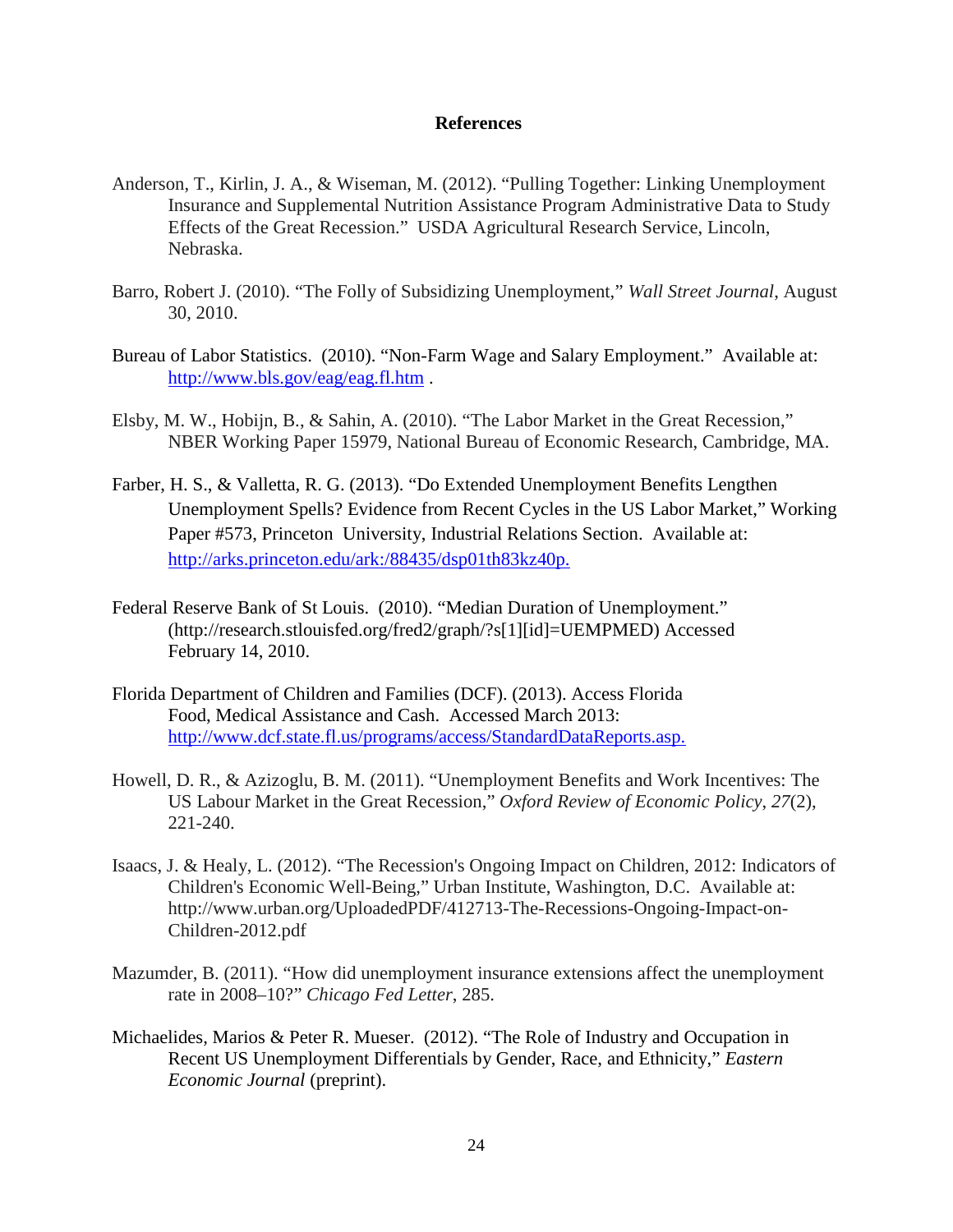- Moffitt, R. A. (2013). "The Great Recession and the Social Safety Net," Russell Sage Foundation Working Paper. Available at [https://www.russellsage.org/research/reports/great-recession-social-safety-net.](https://www.russellsage.org/research/reports/great-recession-social-safety-net)
- Pilkauskas, N. V., Currie, J. M., & Garfinkel, I. (2012). "The Great Recession, Public Transfers, and Material Hardship," *Social Service Review*, 86(3), 401-427.
- Rothstein, J. (2011). "Unemployment Insurance and Job Search in the Great Recession," NBER Working Paper 17534, National Bureau of Economic Research, Cambridge, MA.
- U.S. Department of Labor. (2013). Unemployment Insurance Database. Available at: [http://workforcesecurity.doleta.gov/unemploy/content/data\\_stats/datasum12/DataSum\\_20](http://workforcesecurity.doleta.gov/unemploy/content/data_stats/datasum12/DataSum_2012_4.pdf) [12\\_4.pdf.](http://workforcesecurity.doleta.gov/unemploy/content/data_stats/datasum12/DataSum_2012_4.pdf)
- U.S. Department of Agriculture (USDA). (2013). "Supplemental Nutrition Assistance Program: Number of Persons Participation," Updated March 8, 2013. Accessed March 2013: [http://www.fns.usda.gov/pd/29SNAPcurrPP.htm.](http://www.fns.usda.gov/pd/29SNAPcurrPP.htm)
- Van Horn, C. E., & Zukin, C. (2011). "The Long-Term Unemployed and Unemployment Insurance: Evidence from a Panel Study of Workers Who Lost a Job During the Great Recession," Research Brief, John J. Heldrich Center for Workforce Development, Edward J. Bloustein School of Planning and Public Policy, Rutgers University, New Brunswick, NJ.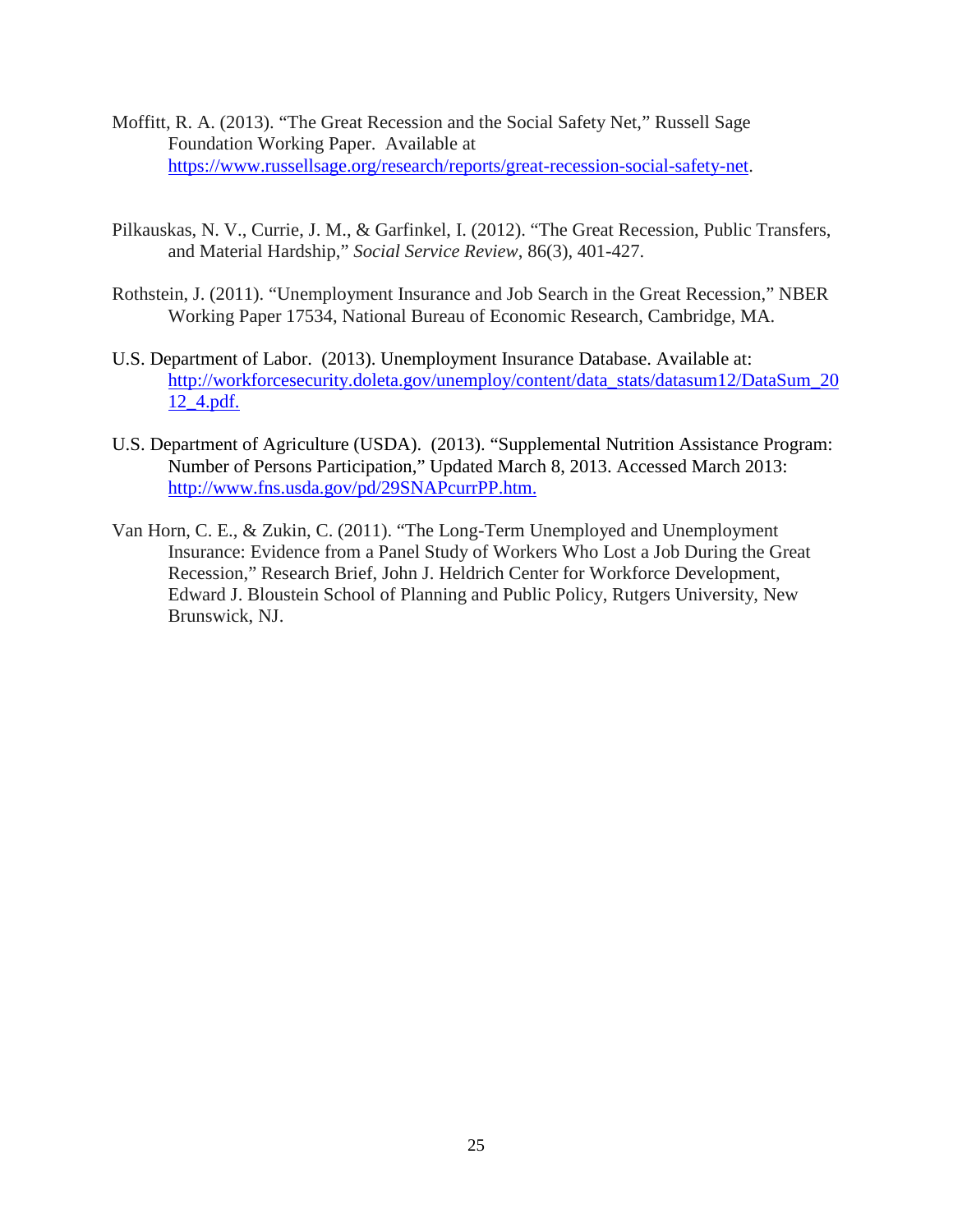Figure 1. Unemployment: U.S. and Florida



Figure 2. SNAP Caseloads: U.S. and Florida

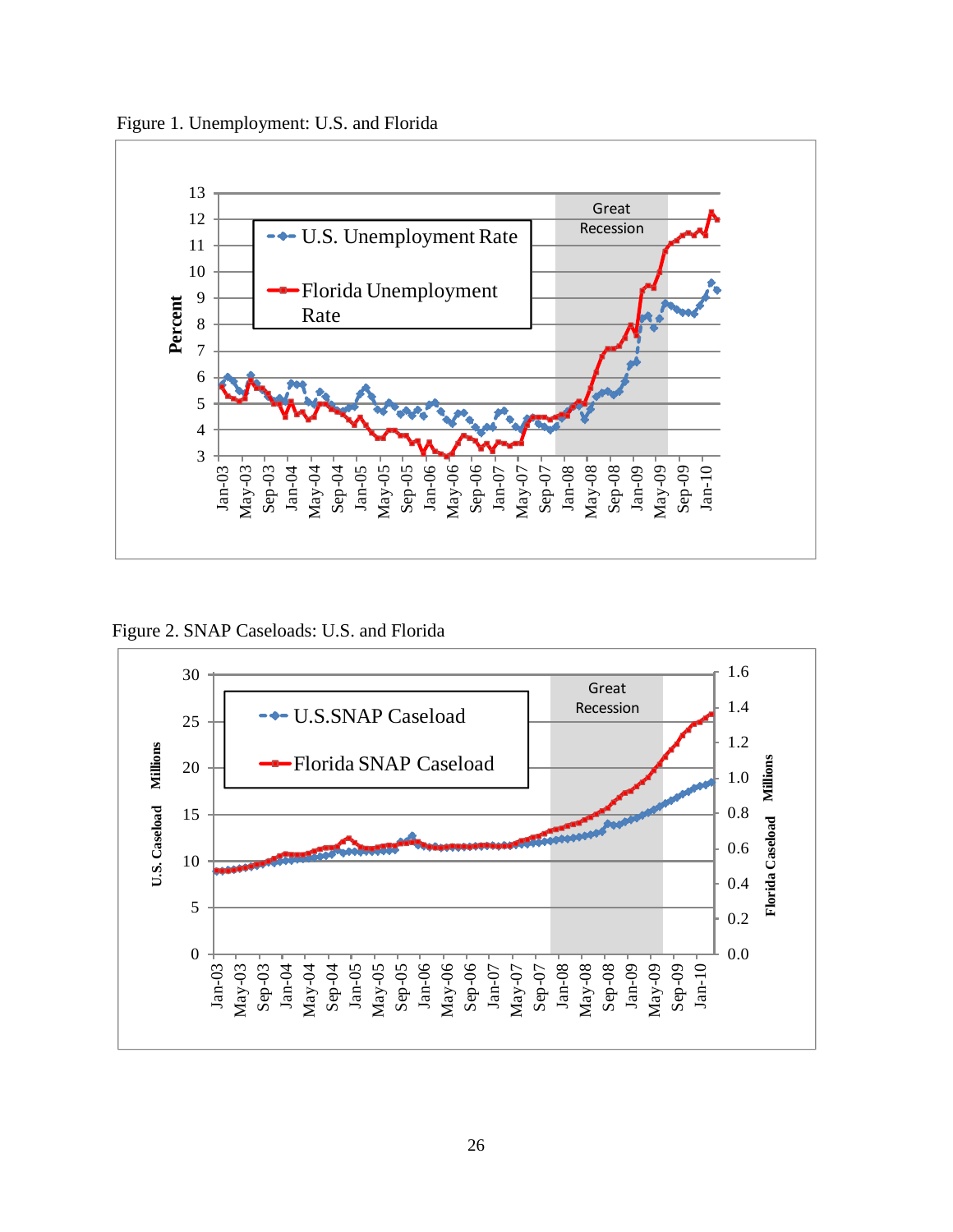Figure 3. UI-SNAP Joint Receipt



Figure 4. Probability that UI Recipient Exits UI: For SNAP Recipients

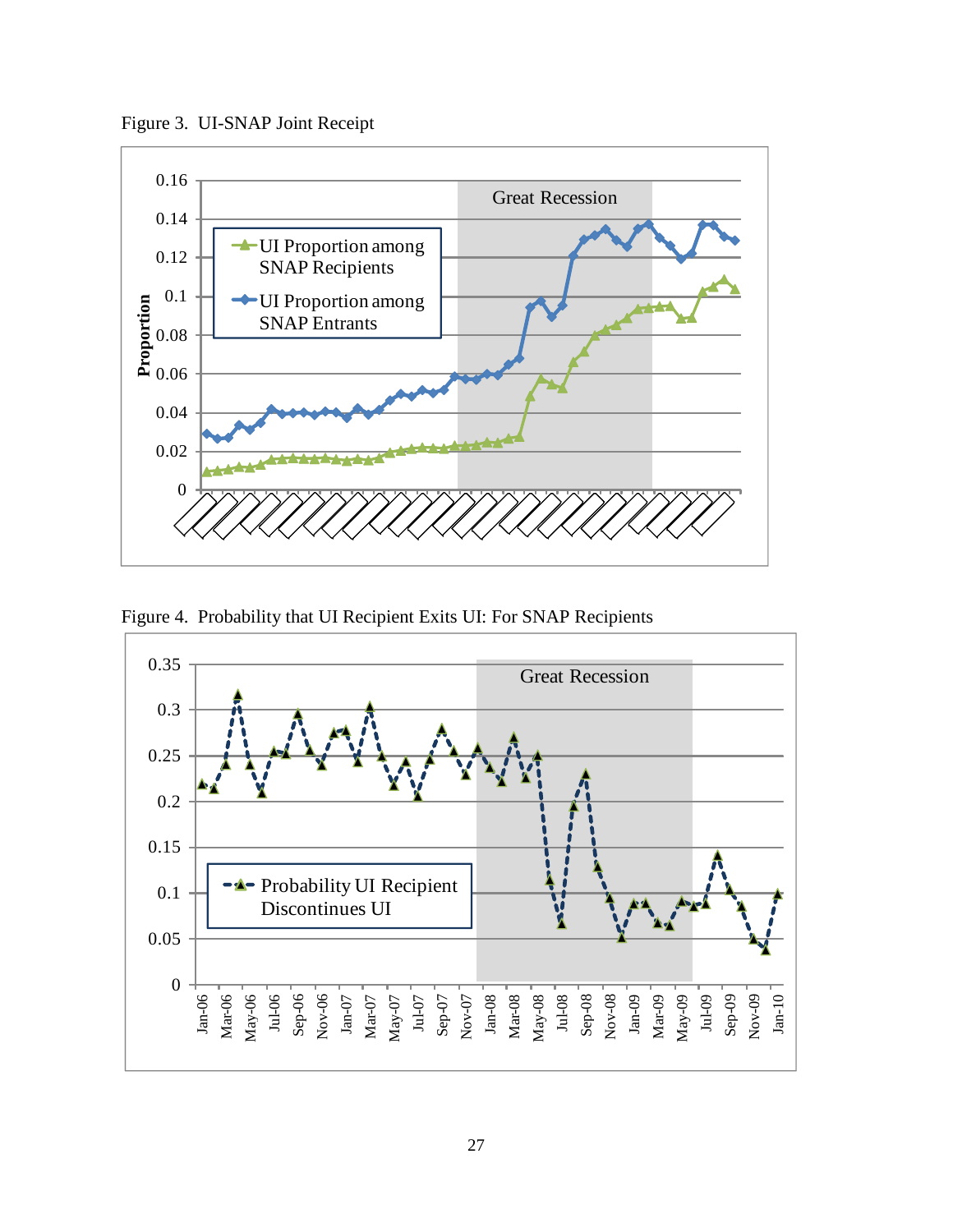

Figure 5. UI-SNAP Joint Receipt: UI Proportion among SNAP Recipients for Males and Females

Figure 6. UI-SNAP Joint Receipt: UI Proportion among SNAP Recipients by Race

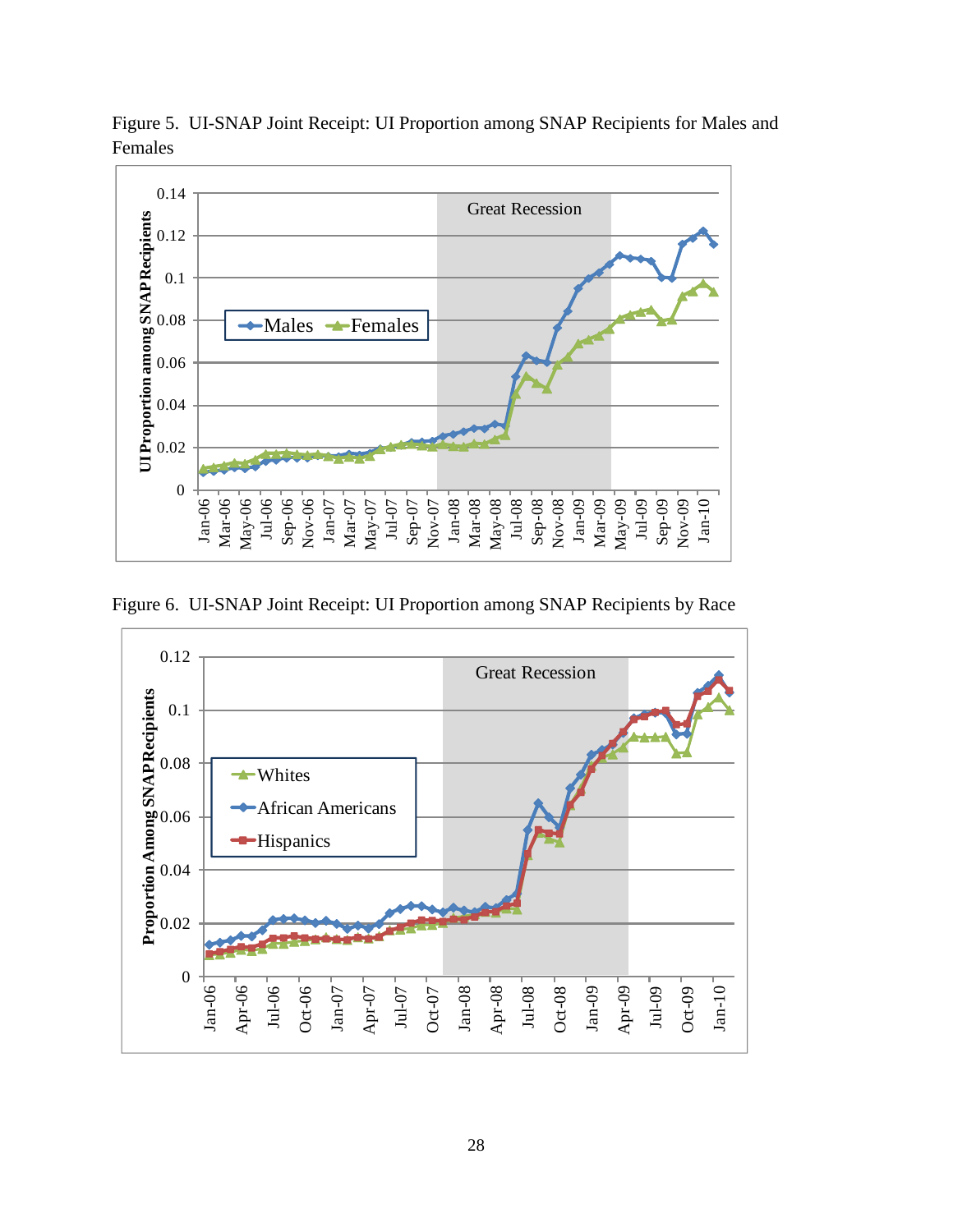

Figure 7. UI-SNAP Joint Receipt: UI Proportion Among SNAP Recipients by Urbanization

Figure 8. UI-SNAP Joint Receipt: Recipients in Households with Children

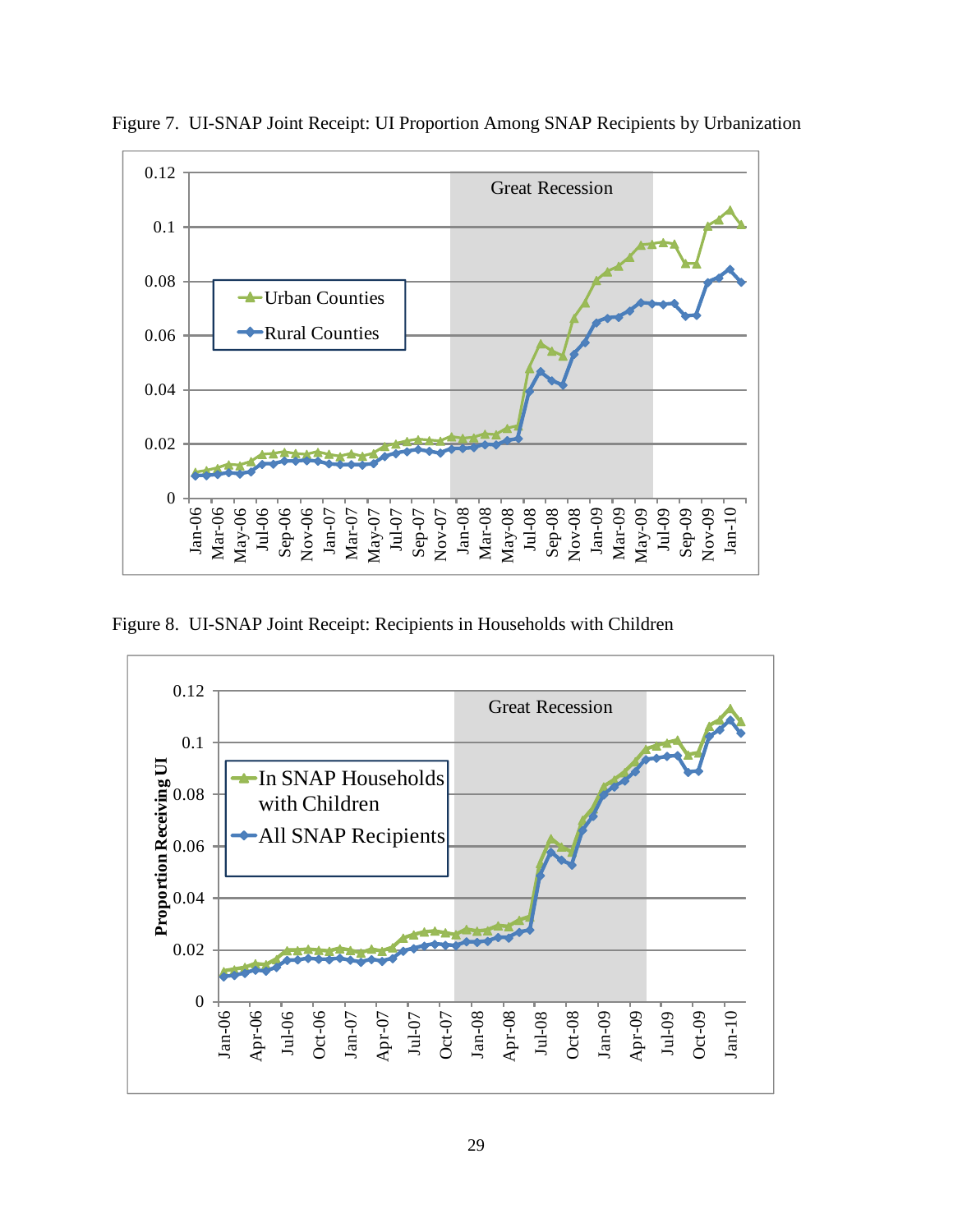

Figure 9. UI-SNAP Joint Receipt: Recipients in Households with Elderly Recipients

Figure 10. UI Joint Receipt: Recipients in Households without Children, Elderly or Disabled Recipients

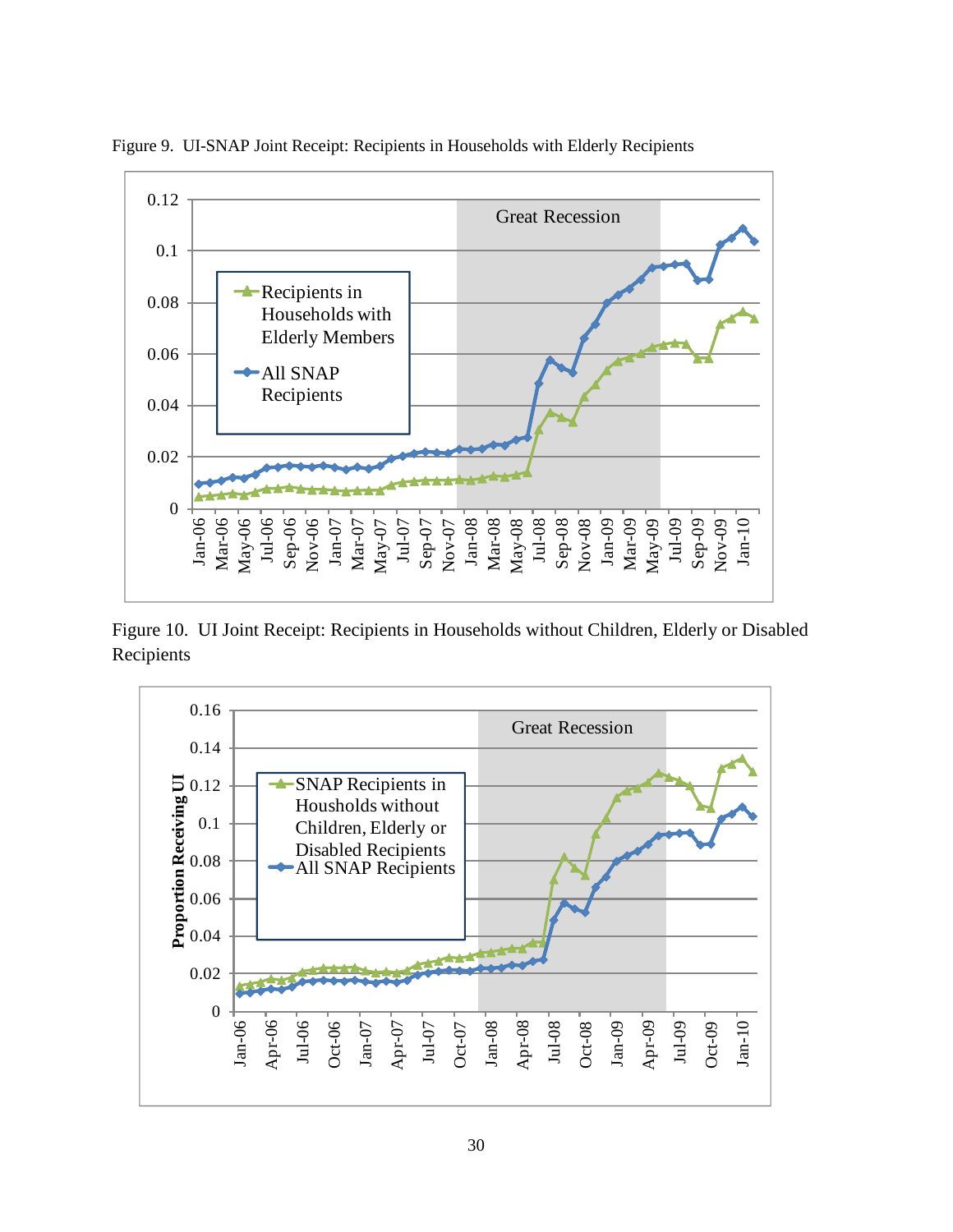

Figure 11. UI Spell Length Distribution: UI Spells with SNAP in 12 Months after Start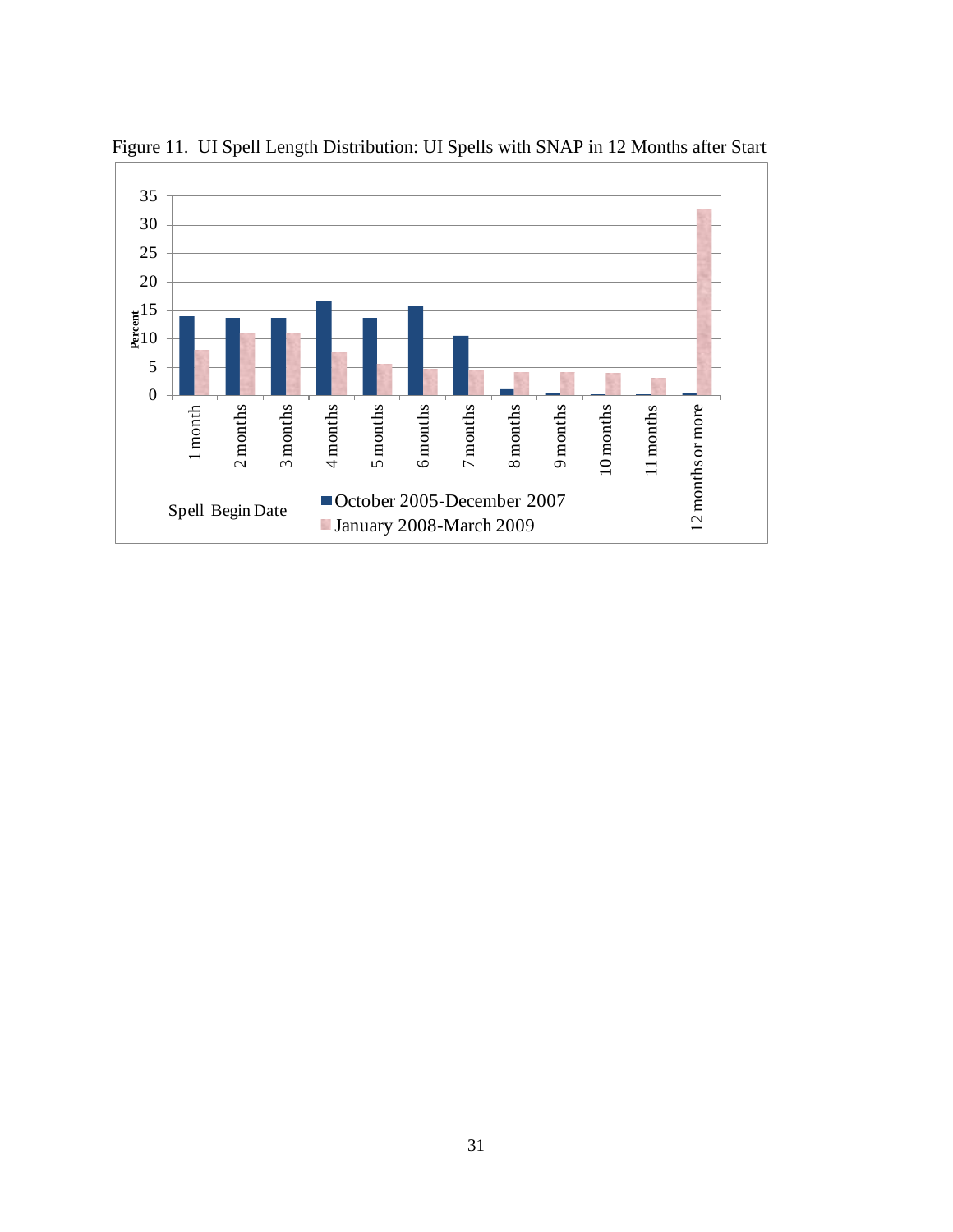# Table 1. Spell Count: Two Periods

|                           | November 2005-<br>December 2007 | January 2008-<br>February 2010 |
|---------------------------|---------------------------------|--------------------------------|
| Number of spells          | 1,411,559                       | 2,219,786                      |
| Number of individuals     | 1,302,349                       | 2,070,207                      |
| Average spells per person | 1.08                            | 1.07                           |
| Average spell length      | 10.8                            | 11.9                           |

# Table 2. Coding Scheme for SNAP and SNAP-UI Spells

| Coding of Spell Runs            |                                                                                                                                                                                                                            |
|---------------------------------|----------------------------------------------------------------------------------------------------------------------------------------------------------------------------------------------------------------------------|
| S                               | One or more month of SNAP only receipt                                                                                                                                                                                     |
| U                               | One or more month of UI only receipt                                                                                                                                                                                       |
| B                               | One or more month of both SNAP and UI                                                                                                                                                                                      |
| N                               | One to six months of no receipt, internal to spell involving SNAP or UI receipt                                                                                                                                            |
| $\mathbf C$                     | Indicator that spell is censor                                                                                                                                                                                             |
| Example                         | A spell beginning in a period with two months of SNAP receipt, followed by three<br>months with no benefit receipt, followed by a month of receipt of both UI and SNAP,<br>ending within the period would be coded as SNB. |
| Spell Categories                |                                                                                                                                                                                                                            |
| UI with Embedded<br><b>SNAP</b> | Spells starting with UI, or UI and SNAP; becoming SNAP, or UI and SNAP; ending in<br>UI, or UI and SNAP (e.g., UB, UBC, UBU, UBUC, USU, UBU)                                                                               |
| SNAP to UI                      | Spells starting in SNAP; ending in UI, or UI and SNAP (e.g., SBU, SBUC)                                                                                                                                                    |
| SNAP with Interior UI           | Spells starting in SNAP; becoming UI, or UI and SNAP; ending in SNAP (e.g., SBS,<br>SBSC)                                                                                                                                  |
| UI to SNAP                      | Spells starting in UI, or UI and SNAP; ending in SNAP (e.g., UBS, BS, BSC)                                                                                                                                                 |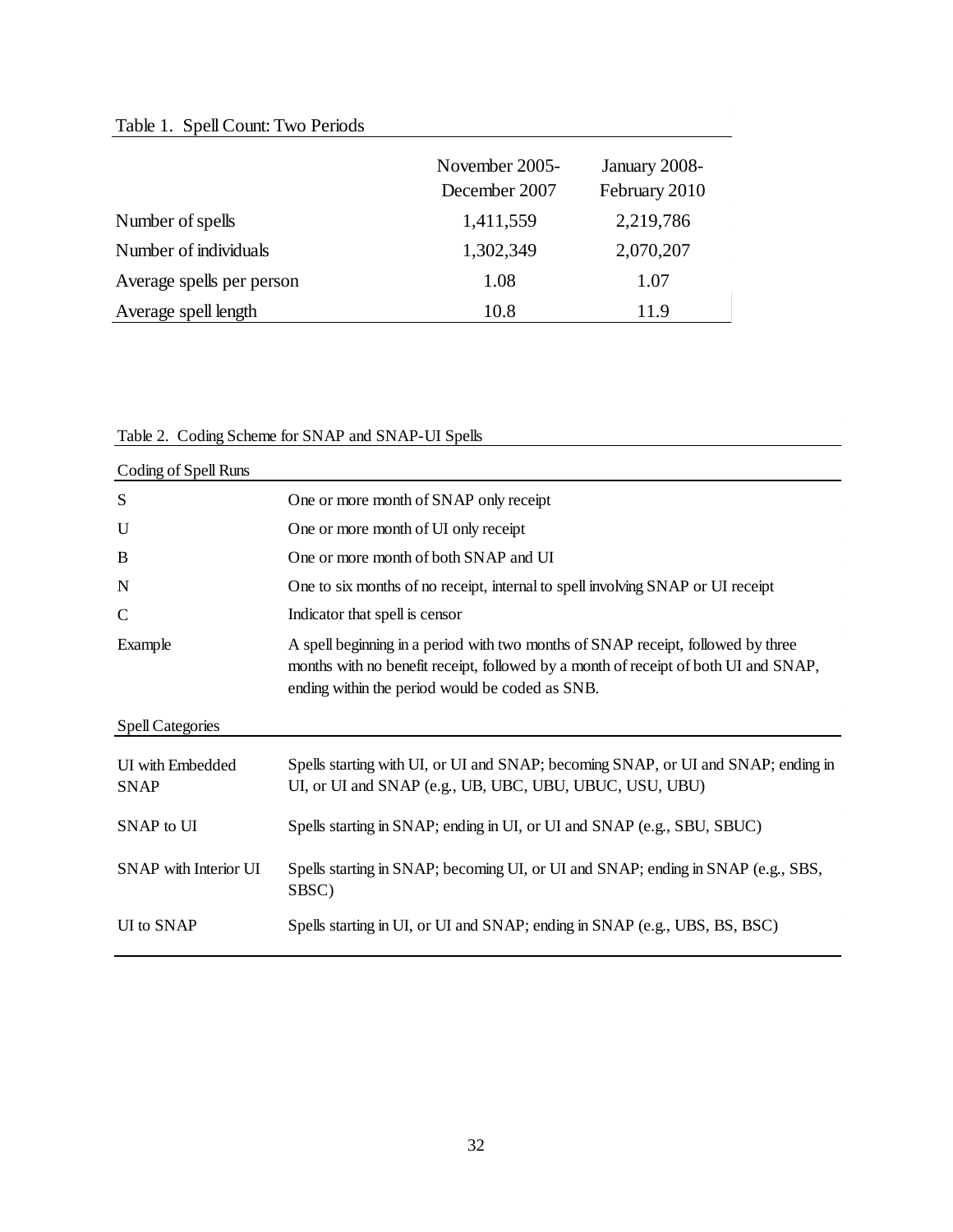|                             | November 2005 -      | January 2008 -       |
|-----------------------------|----------------------|----------------------|
|                             | December 2007        | February 2010        |
|                             | Proportion of Spells | Proportion of Spells |
| SNAP-Only Spells            | 93.4%                | 84.9%                |
| S                           | 30.9%                | 27.9%                |
| <b>SC</b>                   | 21.2%                | 26.9%                |
| <b>CS</b>                   | 19.7%                | 10.3%                |
| <b>CSC</b>                  | 9.7%                 | 9.2%                 |
| <b>SNSC</b>                 | 2.9%                 | 3.7%                 |
| <b>SNS</b>                  | 2.3%                 | 2.2%                 |
| <b>CSNS</b>                 | 2.5%                 | 1.3%                 |
| More complex cycles of SNAP | 4.1%                 | 3.5%                 |

### Table 3. Spell Distribution for SNAP Only Spells

Table 4. Spells Distribution for Spells with SNAP and UI

|                               | November 2005 -      |                | January 2008 - |                      |
|-------------------------------|----------------------|----------------|----------------|----------------------|
|                               | December 2007        |                |                | February 2010        |
|                               | Proportion of Spells |                |                | Proportion of Spells |
| Spells with UI and SNAP       | 6.5%                 | Rank           | 15.0%          | Rank                 |
| <b>UBC</b>                    | 0.3%                 | 6              | 1.8%           | 1                    |
| <b>UBS</b>                    | 0.5%                 | $\mathbf{1}$   | 0.6%           | 4                    |
| <b>SBC</b>                    | 0.2%                 | 11             | 0.8%           | $\mathfrak{2}$       |
| BC                            | 0.2%                 | 8              | 0.7%           | 3                    |
| <b>UBSC</b>                   | 0.3%                 | 4              | 0.4%           | 6                    |
| <b>UBUC</b>                   | 0.0%                 | 45             | 0.6%           | 5                    |
| <b>UNSC</b>                   | 0.3%                 | $\overline{2}$ | 0.3%           | 7                    |
| <b>BS</b>                     | 0.3%                 | 3              | 0.3%           | 10                   |
| <b>UNS</b>                    | 0.3%                 | 5              | 0.2%           | 14                   |
| <b>SBSC</b>                   | 0.2%                 | 9              | 0.3%           | 11                   |
| <b>CSBSC</b>                  | 0.2%                 | 7              | 0.2%           | 13                   |
| <b>UBU</b>                    | 0.1%                 | 20             | 0.3%           | 9                    |
| <b>SBS</b>                    | 0.2%                 | 10             | 0.2%           | 16                   |
| <b>BSC</b>                    | 0.2%                 | 12             | 0.2%           | 15                   |
| <b>BUC</b>                    | 0.0%                 | 36             | 0.3%           | 8                    |
| <b>CSBC</b>                   | 0.1%                 | 24             | 0.3%           | 12                   |
| BU                            | 0.1%                 | 18             | 0.2%           | 18                   |
| <b>US</b>                     | 0.1%                 | 14             | 0.1%           | 23                   |
| Other 1-, 2- or 3- run spells | 1.9%                 |                | 1.8%           |                      |
| Spells with 4 or more runs    | 1.9%                 |                | 5.6%           |                      |

Note: All spells with up to three runs were ranked by relative frequency. The listing in the table includes the 18 spells with the highest average ranking over the two periods.

 $\sim$   $\sigma$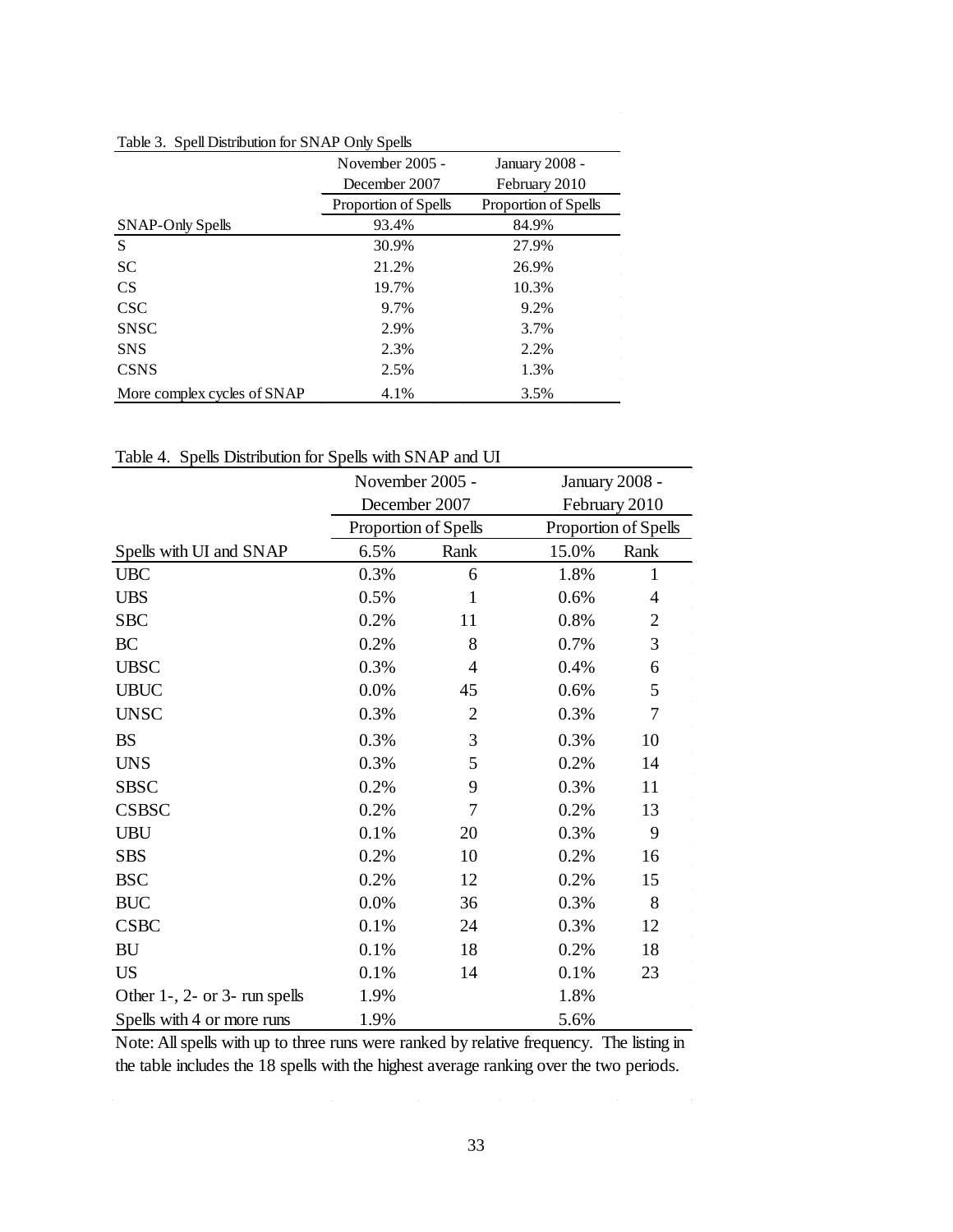|                                                |               | November 2005 -             |               | January 2008 - |
|------------------------------------------------|---------------|-----------------------------|---------------|----------------|
|                                                |               | December 2007               |               | February 2010  |
|                                                |               | Proportion of Proportion of | Proportion of | Proportion of  |
| Spell Description                              | <b>Spells</b> | Spells with UI              | <b>Spells</b> | Spells with UI |
| 1. All Spells with UI Receipt                  | 6.5%          | 100.0%                      | 15.0%         | 100.0%         |
| <b>Spell Categories</b>                        |               |                             |               |                |
| 2. UI with Embedded SNAP                       | 1.1%          | 16.7%                       | 6.3%          | 42.1%          |
| 3. SNAP to UI                                  | 1.2%          | 17.7%                       | 3.2%          | 21.3%          |
| 4. SNAP with Interior UI                       | 1.5%          | 22.9%                       | 1.7%          | 11.0%          |
| 5. UI to SNAP                                  | 2.8%          | 42.7%                       | 3.8%          | 25.6%          |
| Censoring                                      |               |                             |               |                |
| 6. Begin and end in period                     | 2.5%          | 37.9%                       | 3.2%          | 21.4%          |
| 7. Begin prior to period, end in period        | 0.8%          | 12.8%                       | 1.0%          | 6.5%           |
| 8. Begin in period, end following period       | 2.4%          | 37.3%                       | 8.7%          | 58.2%          |
| 9. Begin prior to period, end following period | 0.8%          | 11.9%                       | 2.1%          | 13.9%          |

### Table 5. Spell Type Shifts Between Periods: Summary for Spells with UI Receipt

Spells with UI Reciept

Note: Spell category definitions are provide in Table 2.

|                              | November 2005 - December 2007 |        |                                                           | January 2008 - February 2010              |        |                                  |
|------------------------------|-------------------------------|--------|-----------------------------------------------------------|-------------------------------------------|--------|----------------------------------|
| <b>Spell Categories</b>      | <b>Spells</b>                 | Length | Proportion of Mean Spell Mean Months<br><b>UI</b> Receipt | Proportion of Mean Spell<br><b>Spells</b> | Length | Mean Months<br><b>UI</b> Receipt |
| <b>UI</b> with Embedded SNAP | 1.1%                          | 5.9    | 4.8                                                       | 6.3%                                      | 13.4   | 11.8                             |
| $SNAP$ to $I\overline{I}$    | 1.2%                          | 14.3   | 3.7                                                       | 3.2%                                      | 17.9   | 8.4                              |
| SNAP with Intierior UI       | 1.5%                          | 20.1   | 3.9                                                       | 1.7%                                      | 20.4   | 5.8                              |
| UI to SNAP                   | 2.8%                          | 11.8   | 4.4                                                       | 3.8%                                      | 14.6   | 6.8                              |
| Total SNAP spells with UI    | 6.5%                          | 13.2   | 4.2                                                       | 15.0%                                     | 15.4   | 9.2                              |

# Table 6. Spell Lengths and Months of UI Receipt for Spells with UI Receipt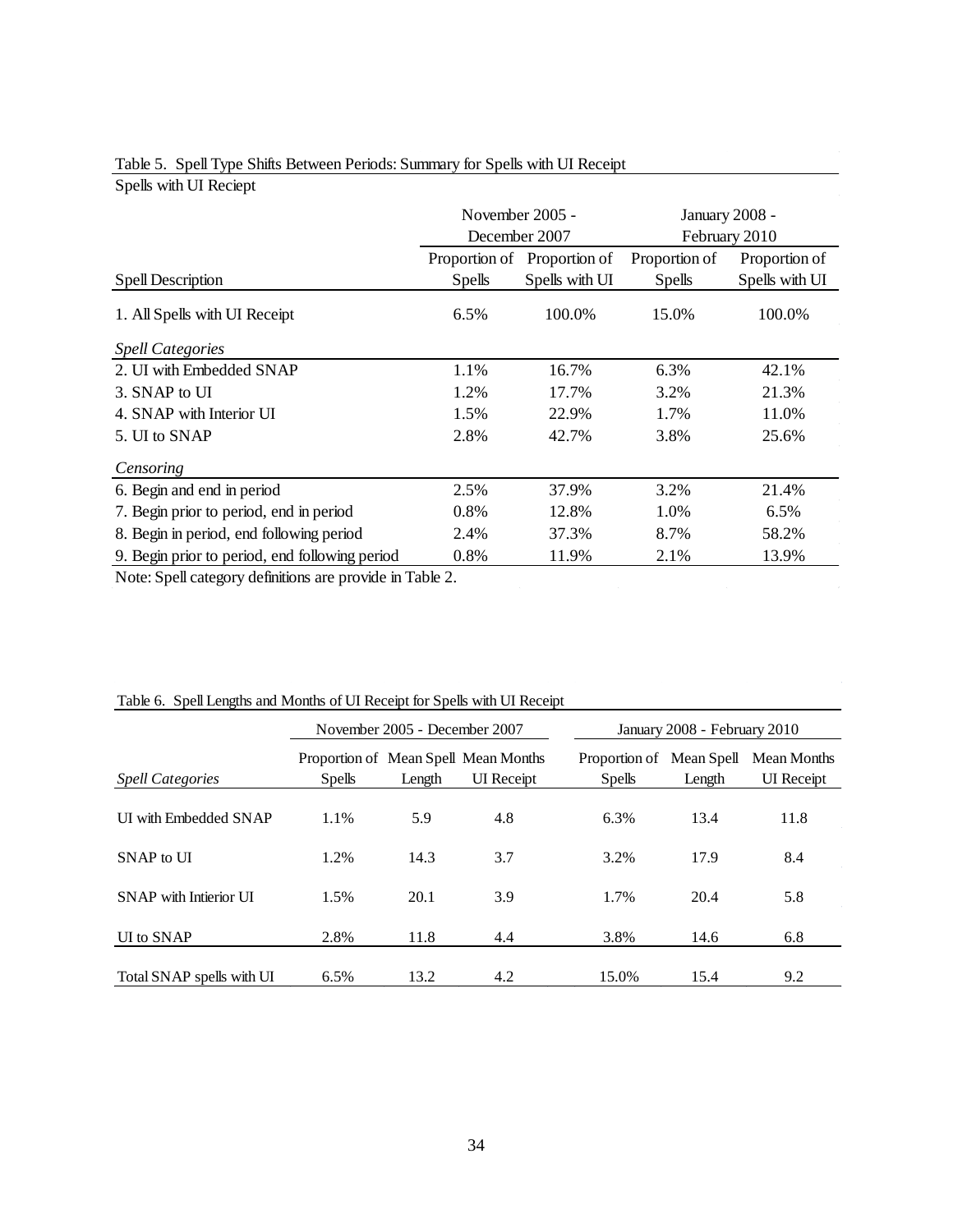|           |                           | November 2005 - December 2007 |        | January 2008 - February 2010         |           |        |                                   |
|-----------|---------------------------|-------------------------------|--------|--------------------------------------|-----------|--------|-----------------------------------|
|           |                           |                               |        | Proportion of Mean Spell Mean Months |           |        | Proportion Mean Spell Mean Months |
|           |                           | <b>Spells</b>                 | Length | <b>UI</b> Receipt                    | of Spells | Length | <b>UI</b> Receipt                 |
| Males     | UI with Embedded SNAP     | 1.3%                          | 5.9    | 4.8                                  | 7.6%      | 13.6   | 11.9                              |
|           | SNAP to UI                | 1.1%                          | 13.5   | 3.7                                  | 3.1%      | 16.9   | 8.3                               |
|           | SNAP with Intierior UI    | 1.1%                          | 19.1   | 3.8                                  | 1.4%      | 19.2   | 5.8                               |
|           | UI to SNAP                | 2.8%                          | 11.5   | 4.4                                  | 4.4%      | 14.3   | 6.9                               |
|           | Total UI Spells with SNAP | 6.3%                          | 12.1   | 4.3                                  | 16.5%     | 14.9   | 9.4                               |
| Females   | UI with Embedded SNAP     | 1.0%                          | 6.1    | 4.8                                  | 5.2%      | 13.2   | 11.7                              |
|           | SNAP to UI                | 1.2%                          | 15.3   | 3.8                                  | 3.3%      | 18.7   | 8.6                               |
|           | SNAP with Intierior UI    | 1.8%                          | 20.7   | 3.9                                  | 1.9%      | 21.1   | 5.8                               |
|           | UI to SNAP                | 2.8%                          | 12.4   | 4.4                                  | 3.4%      | 14.9   | 6.7                               |
|           | Total UI Spells with SNAP | 6.8%                          | 14.1   | 4.2                                  | 13.7%     | 16.0   | 8.9                               |
| Whites    | UI with Embedded SNAP     | 1.1%                          | 5.7    | 4.7                                  | 6.4%      | 13.3   | 11.8                              |
|           | SNAP to UI                | 0.9%                          | 13.1   | 3.6                                  | 2.8%      | 17.3   | 8.2                               |
|           | SNAP with Intierior UI    | 1.1%                          | 19.0   | 3.8                                  | 1.4%      | 19.7   | 5.7                               |
|           | UI to SNAP                | 2.7%                          | 11.4   | 4.5                                  | 3.9%      | 14.3   | 6.8                               |
|           | Total UI Spells with SNAP | 5.8%                          | 12.0   | 4.2                                  | 14.6%     | 15.0   | 9.2                               |
| Nonwhites | UI with Embedded SNAP     | 1.1%                          | 6.3    | 4.8                                  | 5.8%      | 13.9   | 12.1                              |
|           | SNAP to UI                | 1.5%                          | 15.6   | 3.9                                  | 3.9%      | 19.0   | 8.8                               |
|           | SNAP with Intierior UI    | 2.2%                          | 20.9   | 3.9                                  | 2.1%      | 21.3   | $6.0\,$                           |
|           | UI to SNAP                | 3.2%                          | 12.5   | 4.3                                  | 3.7%      | 15.1   | 6.8                               |
|           | Total UI Spells with SNAP | 8.1%                          | 14.5   | 4.2                                  | 15.5%     | 16.5   | 9.2                               |
| Hispanics | UI with Embedded SNAP     | 1.0%                          | 5.9    | 4.7                                  | 6.7%      | 13.2   | 11.7                              |
|           | SNAP to UI                | 1.1%                          | 14.4   | 3.7                                  | 3.1%      | 17.5   | 8.2                               |
|           | SNAP with Intierior UI    | 1.3%                          | 19.8   | 3.9                                  | 1.6%      | 20.0   | 5.6                               |
|           | UI to SNAP                | 2.5%                          | 11.6   | 4.3                                  | 3.8%      | 14.3   | 6.8                               |
|           | Total UI Spells with SNAP | 5.9%                          | 13.0   | 4.2                                  | 15.1%     | 15.0   | 9.1                               |
| Urban     | UI with Embedded SNAP     | 1.0%                          | 6.1    | 4.8                                  | 6.0%      | 14.2   | 12.4                              |
|           | SNAP to UI                | 1.1%                          | 14.7   | 3.7                                  | 3.2%      | 18.0   | 8.5                               |
|           | SNAP with Intierior UI    | 1.6%                          | 20.1   | 3.9                                  | 1.7%      | 20.4   | 5.9                               |
|           | UI to SNAP                | 2.8%                          | 12.2   | 4.4                                  | 3.8%      | 15.0   | 7.0                               |
|           | Total UI Spells with SNAP | 6.5%                          | 13.6   | 4.2                                  | 14.6%     | 15.9   | 9.4                               |
| Rural     | UI with Embedded SNAP     | 0.8%                          | 5.9    | 4.8                                  | 4.1%      | 14.2   | 12.2                              |
|           | SNAP to UI                | 1.1%                          | 15.1   | 3.7                                  | 3.0%      | 19.1   | 8.3                               |
|           | SNAP with Intierior UI    | 1.7%                          | 20.6   | 3.8                                  | 2.0%      | 21.0   | 5.7                               |
|           | UI to SNAP                | 2.3%                          | 12.2   | 4.3                                  | 3.3%      | 15.7   | 6.7                               |
|           | Total UI Spells with SNAP | 5.8%                          | 14.3   | 4.1                                  | 12.4%     | 16.9   | 8.7                               |
| Child     | UI with Embedded SNAP     | 1.2%                          | 6.1    | 4.8                                  | 5.8%      | 13.5   | 11.9                              |
| in        | SNAP to UI                | 1.5%                          | 15.4   | 3.7                                  | 4.1%      | 19.0   | 8.5                               |
| Household | SNAP with Intierior UI    | 2.1%                          | 20.6   | 3.9                                  | 2.4%      | 21.2   | 5.7                               |
|           | UI to SNAP                | 3.0%                          | 12.1   | 4.3                                  | 4.2%      | 14.6   | 6.5                               |
|           | Total UI Spells with SNAP | 7.8%                          | 14.2   | 4.1                                  | 16.4%     | 16.3   | 8.8                               |
| Elderly   | UI with Embedded SNAP     | 0.6%                          | 6.0    | 5.1                                  | 4.9%      | 14.4   | 12.9                              |
| in        | SNAP to UI                | 0.5%                          | 14.4   | 4.0                                  | 1.5%      | 16.9   | 8.9                               |
| Household | SNAP with Intierior UI    | 0.5%                          | 20.0   | 4.3                                  | 0.7%      | 19.7   | $6.0\,$                           |
|           | UI to SNAP                | 1.6%                          | 13.3   | 5.0                                  | 2.5%      | 15.7   | 7.7                               |
|           | Total UI Spells with SNAP | 3.2%                          | 13.2   | 4.7                                  | 9.5%      | 15.5   | 10.4                              |

Table 7. Spell Length and Months of UI Receipt for Spells with UI Receipt, by Recipient Characteristics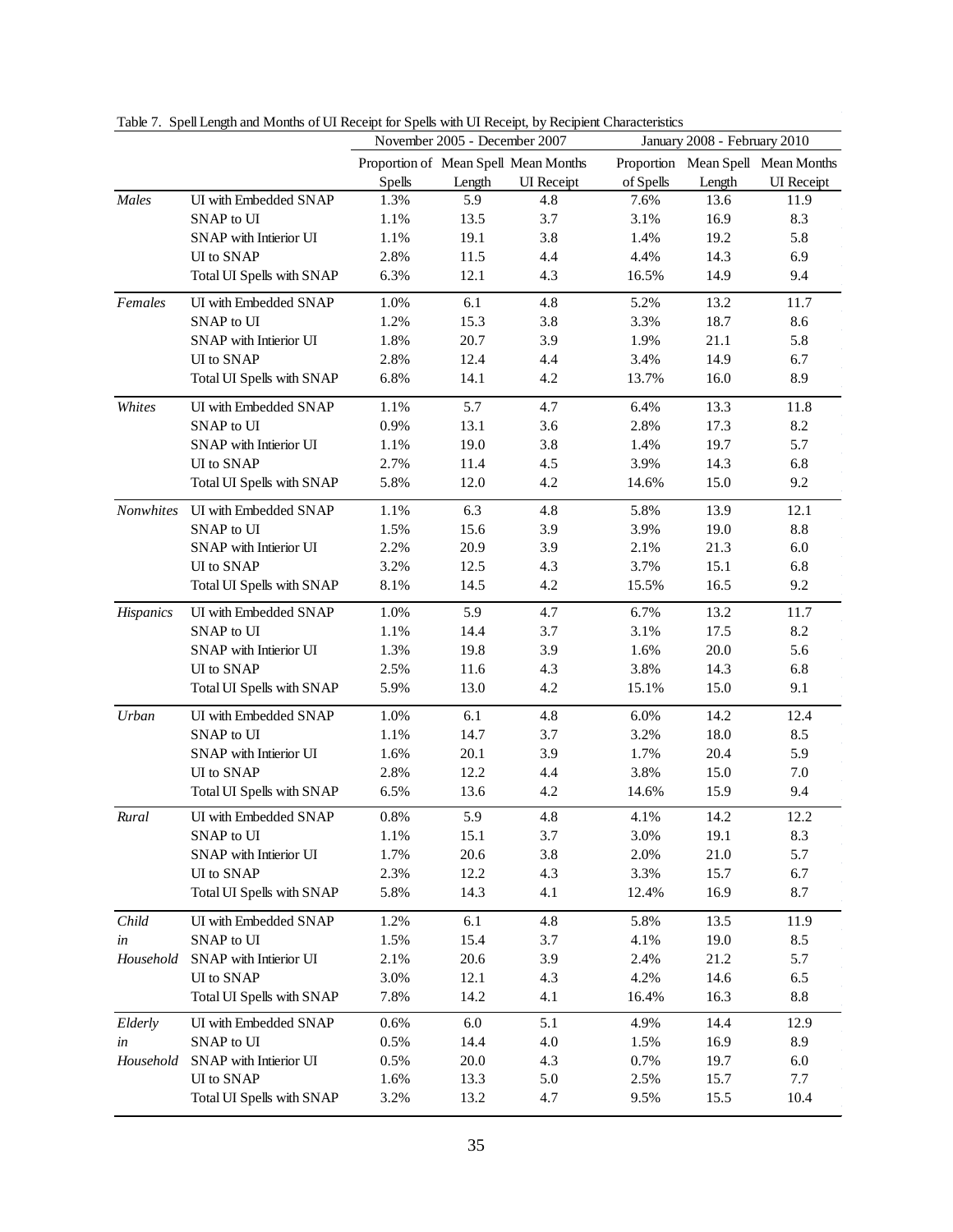|                                               |                   |                 | <b>Spells Extending</b><br>through at least 1st | <b>Spells Extending</b><br>through at least 2nd |
|-----------------------------------------------|-------------------|-----------------|-------------------------------------------------|-------------------------------------------------|
|                                               |                   | All Spells      | Quarter after Entry<br>Quarter                  | Quarter after Entry<br>Quarter                  |
|                                               | Quarter Prior to  | Quarter of SNAP |                                                 |                                                 |
|                                               | <b>SNAP Entry</b> | Entry           |                                                 | 1st Quarter after Entry 2nd Quarter after Entry |
| SNAP Spells beginning April 2006-June 2007    |                   |                 |                                                 |                                                 |
| # Spells                                      | 616,565           | 616,565         | 455,525                                         | 272,251                                         |
| % of All Spells                               | 100.0%            | 100.0%          | 73.9%                                           | 44.2%                                           |
| % with Any Earnings                           | 43.2%             | 44.1%           | 41.1%                                           | 36.0%                                           |
| Average Earnings                              | \$2,291           | \$1,730         | \$1,967                                         | \$1,635                                         |
| Average Earnings for<br>those with Earnings   | \$5,303           | \$3,927         | \$4,785                                         | \$4,541                                         |
| % with UI Benefits                            | 2.7%              | 4.9%            | 4.0%                                            | 2.7%                                            |
| Average UI Benefits                           | \$39              | \$77            | \$69                                            | \$34                                            |
| Average UI Benefit for<br>those with Benefits | \$1,447           | \$1,588         | \$1,722                                         | \$1,266                                         |
| <b>Average SNAP Benefits</b>                  | \$88              | \$421           | \$700                                           | \$689                                           |
| SNAP Spells beginning April 2008-June 2009    |                   |                 |                                                 |                                                 |
| # Spells                                      | 1,103,865         | 1,103,865       | 872,156                                         | 608,146                                         |
| % of All Spells                               | 100.0%            | 100.0%          | 79.0%                                           | 55.1%                                           |
| % with Any Earnings                           | 40.1%             | 37.0%           | 32.5%                                           | 28.9%                                           |
| <b>Average Earnings</b>                       | \$2,533           | \$1,662         | \$1,645                                         | \$1,430                                         |
| Average Earnings for<br>those with Earnings   | \$6,325           | \$4,494         | \$5,066                                         | \$4,942                                         |
| % with UI Benefits                            | 7.1%              | 12.5%           | 12.6%                                           | 12.2%                                           |
| Average UI Benefits                           | \$119             | \$233           | \$274                                           | \$261                                           |
| Average UI Benefit for<br>those with Benefits | \$1,548           | \$1,809         | \$2,139                                         | \$2,130                                         |
| <b>Average SNAP Benefits</b>                  | \$76              | \$491           | \$858                                           | \$897                                           |

# Table 8. Sources of Income for Spells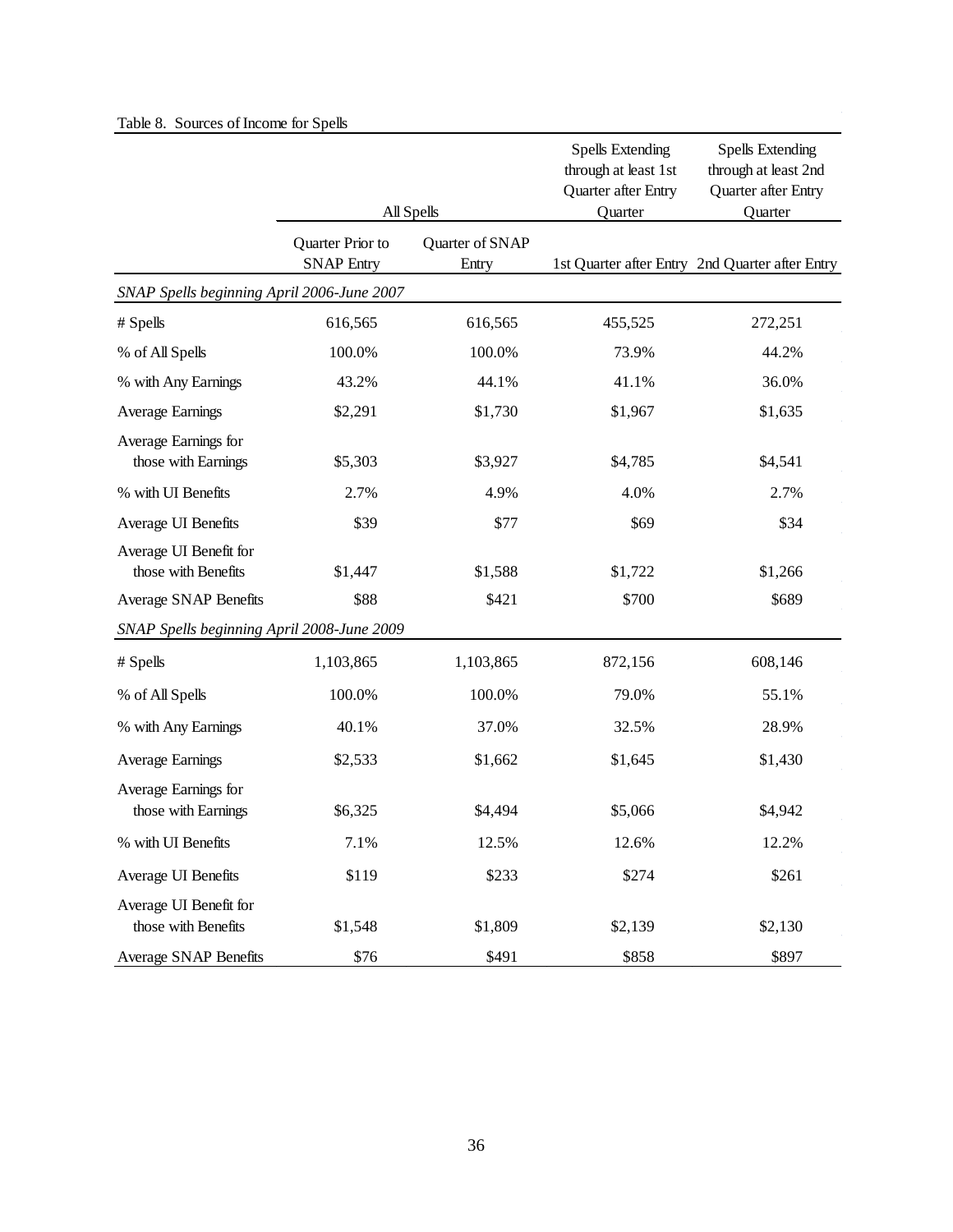|                                                                                                 | Quarter after last Quarter of SNAP |                                             |                                      |  |  |
|-------------------------------------------------------------------------------------------------|------------------------------------|---------------------------------------------|--------------------------------------|--|--|
|                                                                                                 | All Spells                         | Spells Spanning 9 or<br><b>Fewer Months</b> | Spells Spanning 10 or<br>More Months |  |  |
| SNAP Spells ending in January 2006-September 2007                                               |                                    |                                             |                                      |  |  |
| # Spells                                                                                        | 844,429                            | 530,166                                     | 314,263                              |  |  |
| % of All Spells                                                                                 | 100.0%                             | 62.8%                                       | 37.2%                                |  |  |
| % with Any Earnings                                                                             | 47.0%                              | 49.8%                                       | 40.8%                                |  |  |
| <b>Average Earnings</b>                                                                         | \$2,957                            | \$3,145                                     | \$2,595                              |  |  |
| Average for those with<br>Earnings                                                              | \$6,294                            | \$6,312                                     | \$6,367                              |  |  |
| % with UI Benefits                                                                              | 1.8%                               | 2.1%                                        | 1.7%                                 |  |  |
| Average UI Benefits                                                                             | \$25                               | \$31                                        | \$22                                 |  |  |
| Average UI Benefit for<br>those with Benefits<br>SNAP Spells ending in April 2008-December 2009 | \$1,357                            | \$1,452                                     | \$1,246                              |  |  |
| # Spells                                                                                        | 1,070,222                          | 749,699                                     | 320,523                              |  |  |
| % of All Spells                                                                                 | 100.0%                             | 70.1%                                       | 29.9%                                |  |  |
| % with Any Earnings                                                                             | 38.0%                              | 40.1%                                       | 25.7%                                |  |  |
| <b>Average Earnings</b>                                                                         | \$2,630                            | \$2,787                                     | \$2,137                              |  |  |
| Average for those with<br>Earnings                                                              | \$6,927                            | \$6,946                                     | \$6,876                              |  |  |
| % with UI Benefits                                                                              | 8.9%                               | 10.4%                                       | 4.8%                                 |  |  |
| Average UI Benefits                                                                             | \$202                              | \$242                                       | \$105                                |  |  |
| Average UI Benefit for<br>those with Benefits                                                   | \$2,156                            | \$2,244                                     | \$1,762                              |  |  |

# Table 9. Sources of Income After Completion of SNAP Spell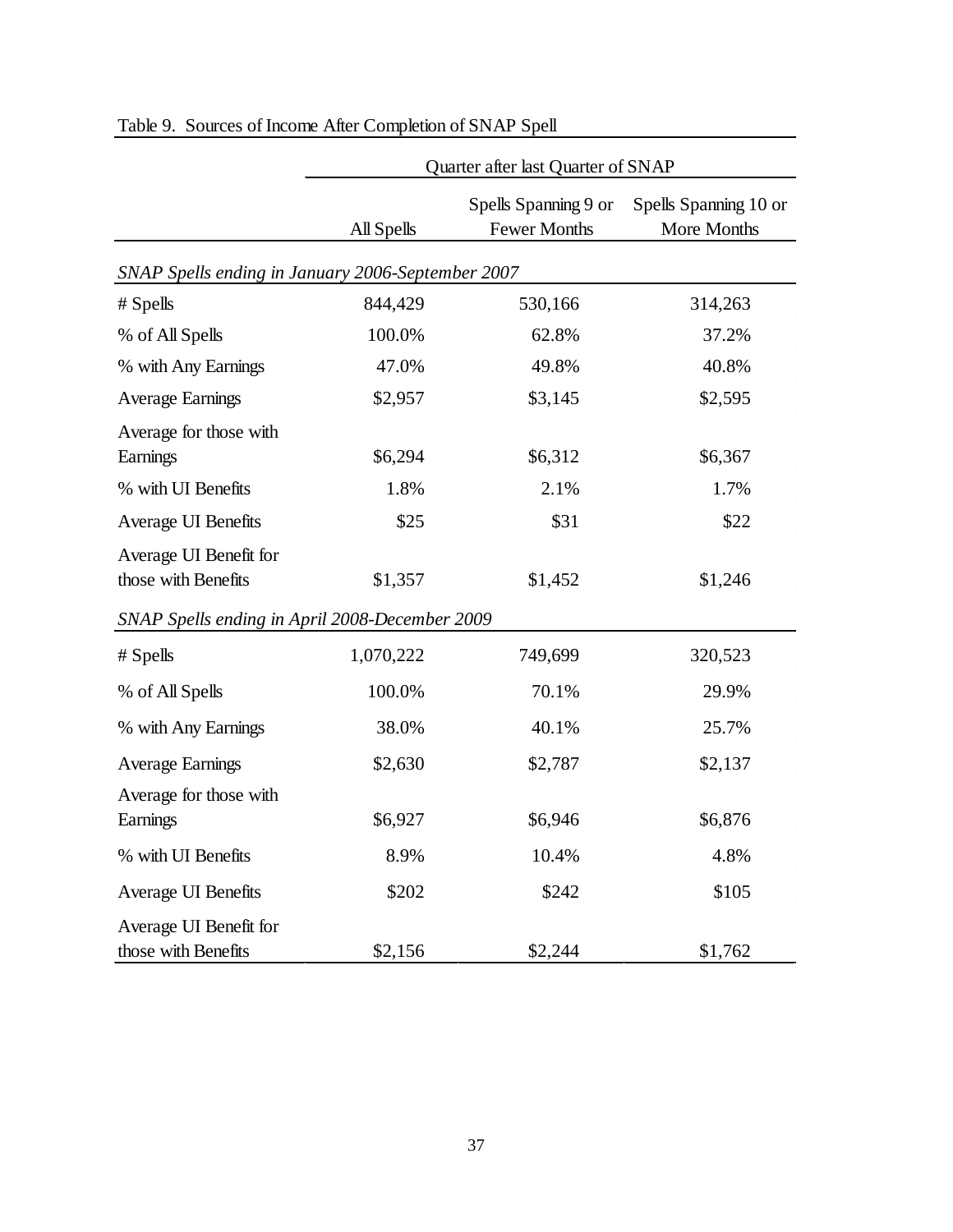| raok Toa. Sources of fileofik During and I ollowing STVT to Spells by Gender |                   |                 | <b>Spells Extending</b>                    | <b>Spells Extending</b> |                           |
|------------------------------------------------------------------------------|-------------------|-----------------|--------------------------------------------|-------------------------|---------------------------|
|                                                                              |                   |                 | through at least 1st                       | through at least 2nd    |                           |
|                                                                              |                   |                 | Quarter after Entry                        | Quarter after Entry     | Quarter After End of      |
|                                                                              | All Spells        |                 | Quarter                                    | Quarter                 | Spell                     |
| Males                                                                        | Quarter Prior to  | Quarter of Snap | 1st Quarter after                          | 2nd Quarter after       |                           |
|                                                                              | <b>SNAP Entry</b> | Entry           | Entry                                      | Entry                   | <b>SNAP Spells Ending</b> |
|                                                                              |                   |                 |                                            |                         | January 2006-             |
|                                                                              |                   |                 | SNAP Spells beginning April 2006-June 2007 |                         | September 2007            |
| % with Any Earnings                                                          | 39.0%             | 41.5%           | 38.1%                                      | 31.8%                   | 43.3%                     |
| Average for those with                                                       |                   |                 |                                            |                         |                           |
| Earnings                                                                     | \$5,824           | \$4,149         | \$5,314                                    | \$4,997                 | \$6,945                   |
| % with UI Benefits                                                           | 2.6%              | 4.7%            | 3.8%                                       | 2.5%                    | 1.8%                      |
| Average UI Benefit for                                                       |                   |                 |                                            |                         |                           |
| those with Benefits                                                          | \$1,524           | \$1,661         | \$1,878                                    | \$1,376                 | \$1,483                   |
| Average SNAP Benefits                                                        |                   | \$390           | \$652                                      | \$629                   |                           |
|                                                                              |                   |                 |                                            |                         |                           |
|                                                                              |                   |                 |                                            |                         | <b>SNAP Spells Ending</b> |
|                                                                              |                   |                 |                                            |                         | April 2008-               |
|                                                                              |                   |                 | SNAP Spells beginning April 2008-June 2009 |                         | December 2009             |
| % with Any Earnings                                                          | 36.9%             | 33.9%           | 29.4%                                      | 25.7%                   | 34.0%                     |
| Average for those with                                                       |                   |                 |                                            |                         |                           |
| Earnings                                                                     | \$6,850           | \$4,549         | \$5,276                                    | \$5,149                 | \$7,286                   |
| % with UI Benefits                                                           | 8.2%              | 14.4%           | 14.3%                                      | 13.6%                   | 10.3%                     |
| Average UI Benefit for                                                       |                   |                 |                                            |                         |                           |
| those with Benefits                                                          | \$1,634           | \$1,895         | \$2,258                                    | \$2,243                 | \$2,280                   |
|                                                                              |                   |                 |                                            |                         |                           |
| Average SNAP Benefits                                                        |                   | \$458           | \$809                                      | \$838                   |                           |
|                                                                              |                   |                 |                                            |                         | <b>SNAP Spells Ending</b> |
| Females                                                                      |                   |                 |                                            |                         | January 2006-             |
|                                                                              |                   |                 | SNAP Spells beginning April 2006-June 2007 |                         | September 2007            |
| % with Any Earnings<br>Average for those with                                | 46.0%             | 45.8%           | 43.0%                                      | 38.5%                   | 49.4%                     |
| Earnings                                                                     | \$5,007           | \$3,792         | \$4,485                                    | \$4,321                 | \$5,922                   |
| % with UI Benefits                                                           | 2.8%              | 5.0%            | 4.2%                                       | 2.8%                    | 1.8%                      |
| Average UI Benefit for                                                       |                   |                 |                                            |                         |                           |
| those with Benefits                                                          | \$1,400           | \$1,541         | \$1,631                                    | \$1,209                 | \$1,279                   |
| <b>Average SNAP Benefits</b>                                                 |                   | \$441           | \$730                                      | \$724                   |                           |
|                                                                              |                   |                 |                                            |                         |                           |
|                                                                              |                   |                 |                                            |                         | <b>SNAP Spells Ending</b> |
|                                                                              |                   |                 |                                            |                         | April 2008-               |
|                                                                              |                   |                 | SNAP Spells beginning April 2008-June 2009 |                         | December 2009             |
| % with Any Earnings                                                          | 42.7%             | 39.6%           | 35.0%                                      | 31.5%                   | 41.1%                     |
| Average for those with                                                       |                   |                 |                                            |                         |                           |
| Earnings                                                                     | \$5,937           | \$4,454         | \$4,919                                    | \$4,808                 | \$6,682                   |
| % with UI Benefits                                                           | 6.2%              | 11.0%           | 11.2%                                      | 11.1%                   | 7.8%                      |
| Average UI Benefit for<br>those with Benefits                                | \$1,453           | \$1,715         | \$2,013                                    | \$2,019                 | \$2,021                   |
| <b>Average SNAP Benefits</b>                                                 |                   | \$519           | \$900                                      | \$944                   |                           |
|                                                                              |                   |                 |                                            |                         |                           |

### Table 10a. Sources of Income During and Following SNAP Spells by Gender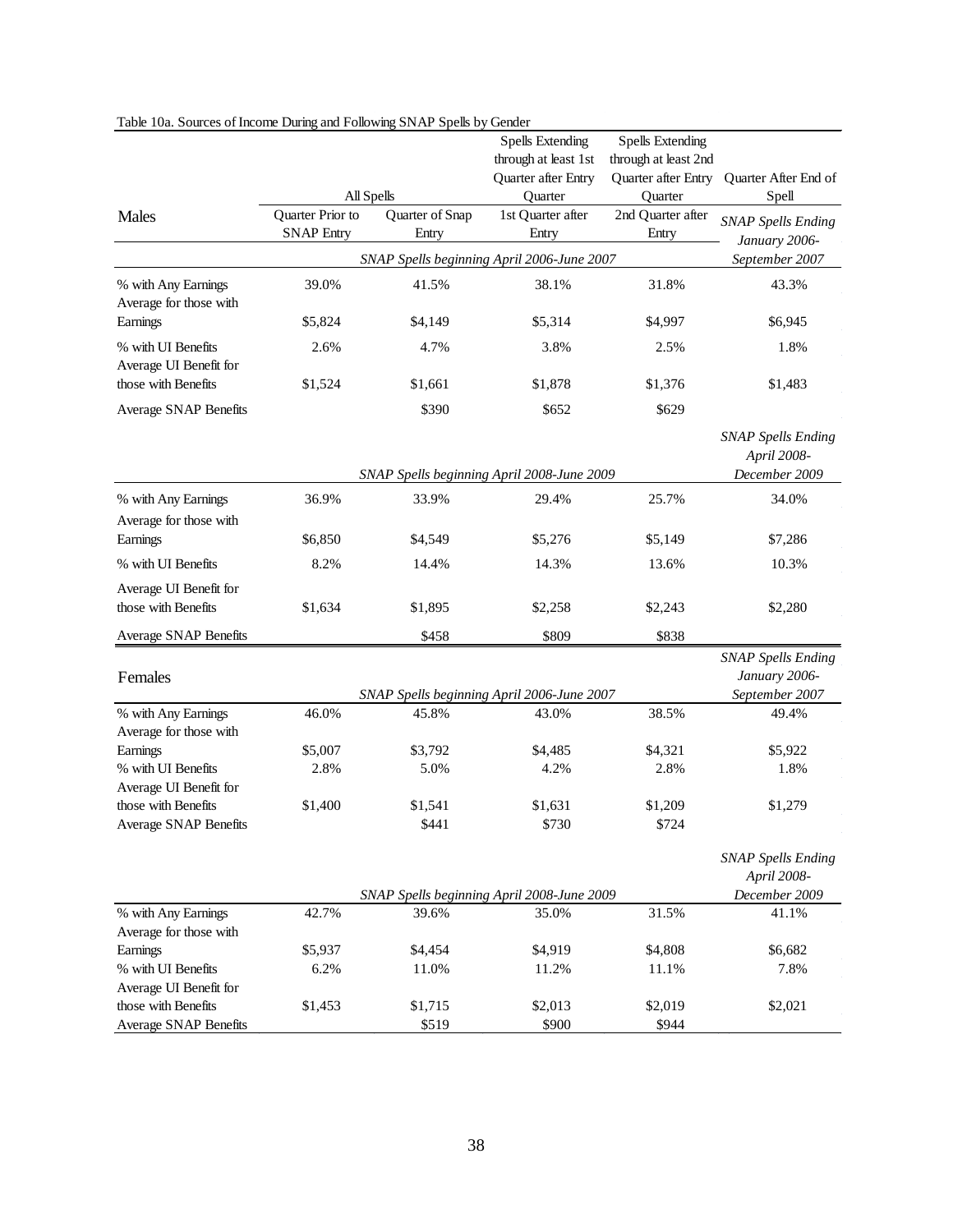| Table 10b. Sources of Income During and Following SNAP Spells by Race |                   |                 |                                                                             |                                                |                                                              |
|-----------------------------------------------------------------------|-------------------|-----------------|-----------------------------------------------------------------------------|------------------------------------------------|--------------------------------------------------------------|
|                                                                       |                   |                 | Spells Extending through through at least 2nd<br>at least 1st Quarter after | Spells Extending<br><b>Ouarter after Entry</b> | Quarter After End of                                         |
|                                                                       |                   | All Spells      | <b>Entry Quarter</b>                                                        | Quarter                                        | Spell                                                        |
| Whites                                                                | Quarter Prior to  | Quarter of Snap |                                                                             | 2nd Ouarter after                              | <b>SNAP Spells Ending</b>                                    |
|                                                                       | <b>SNAP Entry</b> | Entry           | 1st Quarter after Entry<br>SNAP Spells beginning April 2006-June 2007       | Entry                                          | January 2006-                                                |
| % with Any Earnings                                                   | 42.2%             | 42.6%           | 38.4%                                                                       | 31.4%                                          | September 2007<br>42.7%                                      |
| Average for those with                                                |                   |                 |                                                                             |                                                |                                                              |
| Earnings                                                              | \$5,203           | \$3,724         | \$4,690                                                                     | \$4,403                                        | \$6,086                                                      |
| % with UI Benefits                                                    | 2.6%              | 4.5%            | 3.6%                                                                        | 2.3%                                           | 1.6%                                                         |
| Average UI Benefit for                                                |                   |                 |                                                                             |                                                |                                                              |
| those with Benefits                                                   | \$1,521           | \$1.638         | \$1,805                                                                     | \$1,316                                        | \$1,458                                                      |
| Average SNAP Benefits                                                 |                   | \$401           | \$678                                                                       | \$657                                          |                                                              |
|                                                                       |                   |                 |                                                                             |                                                | <b>SNAP Spells Ending</b><br>April 2008-                     |
|                                                                       |                   |                 | SNAP Spells beginning April 2008-June 2009                                  |                                                | December 2009                                                |
| % with Any Earnings<br>Average for those with                         | 39.3%             | 36.2%           | 31.1%                                                                       | 27.1%                                          | 35.1%                                                        |
| Earnings                                                              | \$6,230           | \$4,264         | \$4,929                                                                     | \$4,790                                        | \$6,803                                                      |
| % with UI Benefits                                                    | 7.1%              | 12.4%           | 12.3%                                                                       | 11.7%                                          | 8.7%                                                         |
| Average UI Benefit for                                                |                   |                 |                                                                             |                                                |                                                              |
| those with Benefits                                                   | \$1,610           | \$1,852         | \$2,194                                                                     | \$2,188                                        | \$2,226                                                      |
| Average SNAP Benefits                                                 |                   | \$475           | \$844                                                                       | \$878                                          |                                                              |
|                                                                       |                   |                 |                                                                             |                                                |                                                              |
| Nonwhites                                                             |                   |                 | SNAP Spells beginning April 2006-June 2007                                  |                                                | <b>SNAP Spells Ending</b><br>January 2006-<br>September 2007 |
| % with Any Earnings                                                   | 50.6%             | 51.0%           | 47.6%                                                                       | 41.8%                                          | 52.8%                                                        |
| Average for those with                                                |                   |                 |                                                                             |                                                |                                                              |
| Earnings                                                              | \$5,177           | \$3,871         | \$4,628                                                                     | \$4,418                                        | \$6,119                                                      |
| % with UI Benefits                                                    | 3.1%              | 5.7%            | 5.0%                                                                        | 3.4%                                           | 2.2%                                                         |
| Average UI Benefit for                                                |                   |                 |                                                                             |                                                |                                                              |
| those with Benefits                                                   | \$1,366           | \$1,506         | \$1,614                                                                     | \$1,211                                        | \$1,248                                                      |
| Average SNAP Benefits                                                 |                   | \$428           | \$701                                                                       | \$710                                          |                                                              |
|                                                                       |                   |                 |                                                                             |                                                | <b>SNAP Spells Ending</b><br>April 2008-                     |
|                                                                       |                   |                 | SNAP Spells beginning April 2008-June 2009                                  |                                                | December 2009                                                |
| % with Any Earnings<br>Average for those with                         | 42.8%             | 39.3%           | 34.3%                                                                       | 30.3%                                          | 40.3%                                                        |
| Earnings                                                              | \$6,150           | \$4,528         | \$5,055                                                                     | \$4,920                                        | \$7,015                                                      |
| % with UI Benefits                                                    | 7.1%              | 12.4%           | 13.0%                                                                       | 12.8%                                          | 9.2%                                                         |
| Average UI Benefit for                                                |                   |                 |                                                                             |                                                |                                                              |
| those with Benefits                                                   | \$1,452           | \$1,685         | \$1,982                                                                     | \$1,962                                        | \$2,014                                                      |
| <b>Average SNAP Benefits</b>                                          |                   | \$479           | \$820                                                                       | \$866                                          |                                                              |
|                                                                       |                   |                 |                                                                             |                                                | SNAP Spells Ending                                           |
| Hispanics                                                             |                   |                 |                                                                             |                                                | January 2007-<br>September 2007                              |
| % with Any Earnings                                                   | 35.6%             | 37.7%           | SNAP Spells beginning April 2006-June 2007<br>37.7%                         | 36.0%                                          | 46.7%                                                        |
| Average for those with                                                |                   |                 |                                                                             |                                                |                                                              |
| Earnings                                                              | \$5,725           | \$4,388         | \$5,146                                                                     | \$4,929                                        | \$6,807                                                      |
| % with UI Benefits                                                    | 2.4%              | 4.4%            | 3.5%                                                                        | 2.4%                                           | 1.7%                                                         |
| Average UI Benefit for                                                |                   |                 |                                                                             |                                                |                                                              |
| those with Benefits                                                   | \$1,451           | \$1,627         | \$1,774                                                                     | \$1,296                                        | \$1,391                                                      |
| Average SNAP Benefits                                                 |                   | \$445           | \$733                                                                       | \$715                                          |                                                              |
|                                                                       |                   |                 |                                                                             |                                                | <b>SNAP Spells Ending</b><br>April 2008-                     |
|                                                                       |                   |                 | SNAP Spells beginning April 2008-June 2009                                  |                                                | December 2009                                                |
| % with Any Earnings<br>Average for those with                         | 38.3%             | 35.8%           | 32.8%                                                                       | 30.6%                                          | 40.3%                                                        |
| Earnings                                                              | \$6,689           | \$4,842         | \$5,286                                                                     | \$5,190                                        | \$6,962                                                      |
| % with UI Benefits                                                    | 7.3%              | 13.0%           | 12.9%                                                                       | 12.4%                                          | 9.0%                                                         |
| Average UI Benefit for                                                |                   |                 |                                                                             |                                                |                                                              |
| those with Benefits                                                   | \$1,549           | \$1,869         | \$2,223                                                                     | \$2,237                                        | \$2,190                                                      |
| <b>Average SNAP Benefits</b>                                          |                   | \$531           | \$924                                                                       | \$963                                          |                                                              |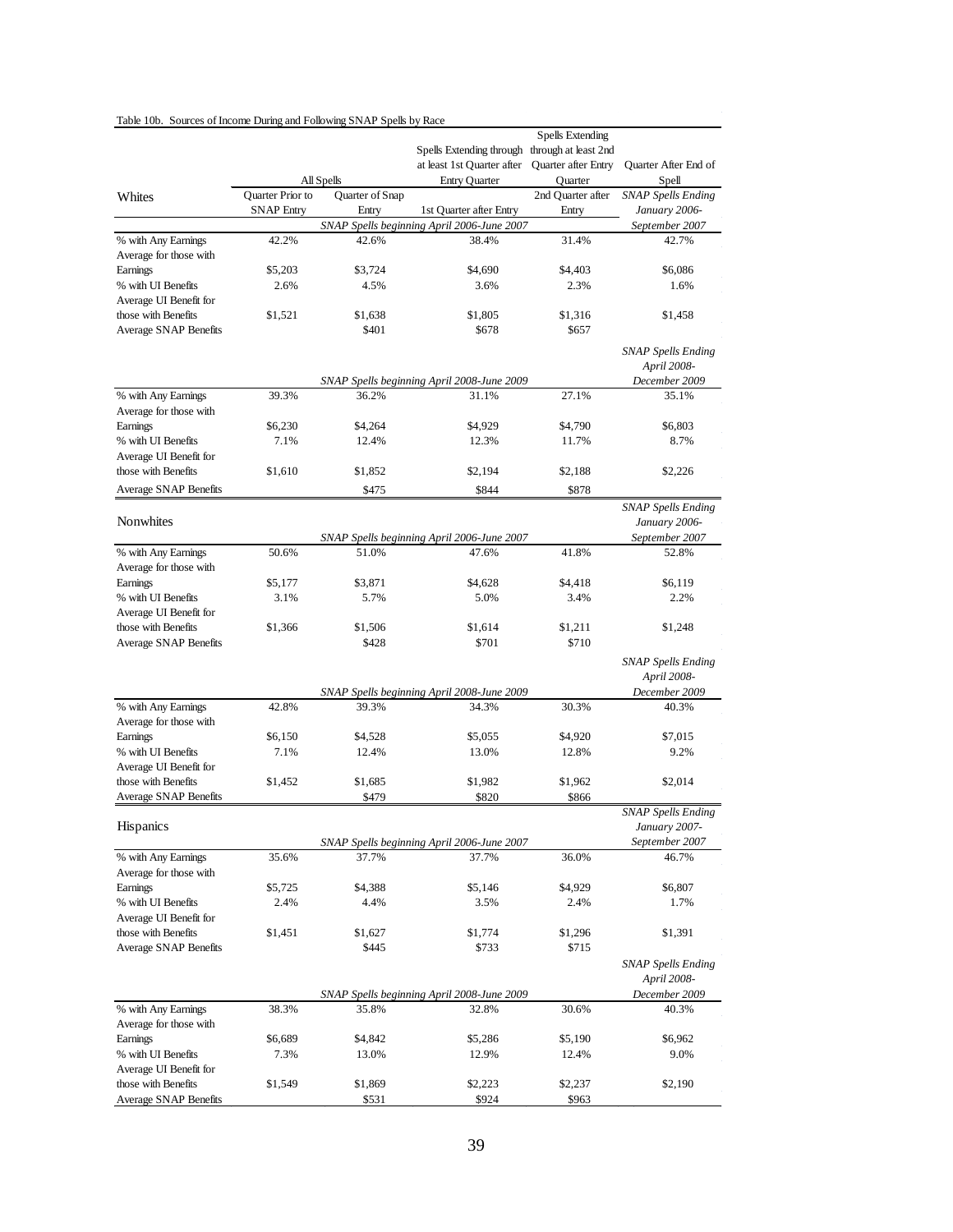|                              |                   |                 |                                                | <b>Spells Extending</b> |                                      |
|------------------------------|-------------------|-----------------|------------------------------------------------|-------------------------|--------------------------------------|
|                              |                   |                 | Spells Extending through through at least 2nd  |                         |                                      |
|                              |                   |                 | at least 1st Quarter after Quarter after Entry |                         | Quarter After End of                 |
|                              |                   | All Spells      | <b>Entry Quarter</b>                           | Quarter                 | Spell                                |
| Urban                        | Quarter Prior to  | Quarter of Snap |                                                |                         | 2nd Quarter after SNAP Spells Ending |
|                              | <b>SNAP Entry</b> | Entry           | 1st Quarter after Entry                        | Entry                   | January 2006-                        |
|                              |                   |                 | SNAP Spells beginning April 2006-June 2007     |                         | September 2007                       |
| % with Any Earnings          | 42.4%             | 43.3%           | 40.5%                                          | 35.4%                   | 46.5%                                |
| Average for those with       |                   |                 |                                                |                         |                                      |
| Earnings                     | \$5,215           | \$3,847         | \$4,718                                        | \$4,484                 | \$6,238                              |
| % with UI Benefits           | 2.7%              | 4.8%            | 3.9%                                           | 2.6%                    | 1.8%                                 |
| Average UI Benefit for       |                   |                 |                                                |                         |                                      |
| those with Benefits          | \$1,443           | \$1,579         | \$1,712                                        | \$1,255                 | \$1,345                              |
| Average SNAP Benefits        |                   | \$410           | \$678                                          | \$667                   |                                      |
|                              |                   |                 |                                                |                         |                                      |
|                              |                   |                 |                                                |                         | <b>SNAP Spells Ending</b>            |
|                              |                   |                 |                                                |                         | April 2008-                          |
|                              |                   |                 | SNAP Spells beginning April 2008-June 2009     |                         | December 2009                        |
| % with Any Earnings          | 38.1%             | 35.1%           | 30.7%                                          | 27.5%                   | 35.7%                                |
| Average for those with       |                   |                 |                                                |                         |                                      |
| Earnings                     | \$6,124           | \$4,244         | \$4,821                                        | \$4,727                 | \$6,614                              |
| % with UI Benefits           | 7.1%              | 12.5%           | 12.6%                                          | 11.9%                   | 9.1%                                 |
| Average UI Benefit for       |                   |                 |                                                |                         |                                      |
| those with Benefits          | \$1,545           | \$1,798         | \$2,130                                        | \$2,104                 | \$2,176                              |
| <b>Average SNAP Benefits</b> |                   | \$461           | \$803                                          | \$838                   |                                      |
|                              |                   |                 |                                                |                         | <b>SNAP Spells Ending</b>            |
| Rural                        |                   |                 |                                                |                         | January 2006-                        |
|                              |                   |                 | SNAP Spells beginning April 2006-June 2007     |                         | September 2007                       |
| % with Any Earnings          | 43.8%             | 44.0%           | 40.0%                                          | 34.9%                   | 45.3%                                |
| Average for those with       |                   |                 |                                                |                         |                                      |
| Earnings                     | \$4,973           | \$3,761         | \$4,569                                        | \$4,252                 | \$5,880                              |
| % with UI Benefits           | 2.3%              | 4.1%            | 3.5%                                           | 2.3%                    | 1.6%                                 |
| Average UI Benefit for       |                   |                 |                                                |                         |                                      |
| those with Benefits          | \$1,412           | \$1,435         | \$1,527                                        | \$1,246                 | \$1,218                              |
| <b>Average SNAP Benefits</b> |                   | \$439           | \$718                                          | \$713                   |                                      |
|                              |                   |                 |                                                |                         |                                      |
|                              |                   |                 |                                                |                         | <b>SNAP Spells Ending</b>            |
|                              |                   |                 |                                                |                         | April 2008-                          |
|                              |                   |                 | SNAP Spells beginning April 2008-June 2009     |                         | December 2009                        |
| % with Any Earnings          | 38.6%             | 35.2%           | 30.9%                                          | 27.2%                   | 35.4%                                |
| Average for those with       |                   |                 |                                                |                         |                                      |
| Earnings                     | \$5,876           | \$4,260         | \$4,774                                        | \$4,659                 | \$6,647                              |
| % with UI Benefits           | 5.3%              | 10.0%           | 10.0%                                          | 9.6%                    | 6.9%                                 |
| Average UI Benefit for       |                   |                 |                                                |                         |                                      |
| those with Benefits          | \$1,486           | \$1,680         | \$1,999                                        | \$1,990                 | \$1,996                              |
| <b>Average SNAP Benefits</b> |                   | \$485           | \$831                                          | \$869                   |                                      |

#### Table 10c. Sources of Income During and Following SNAP Spells by Urbanization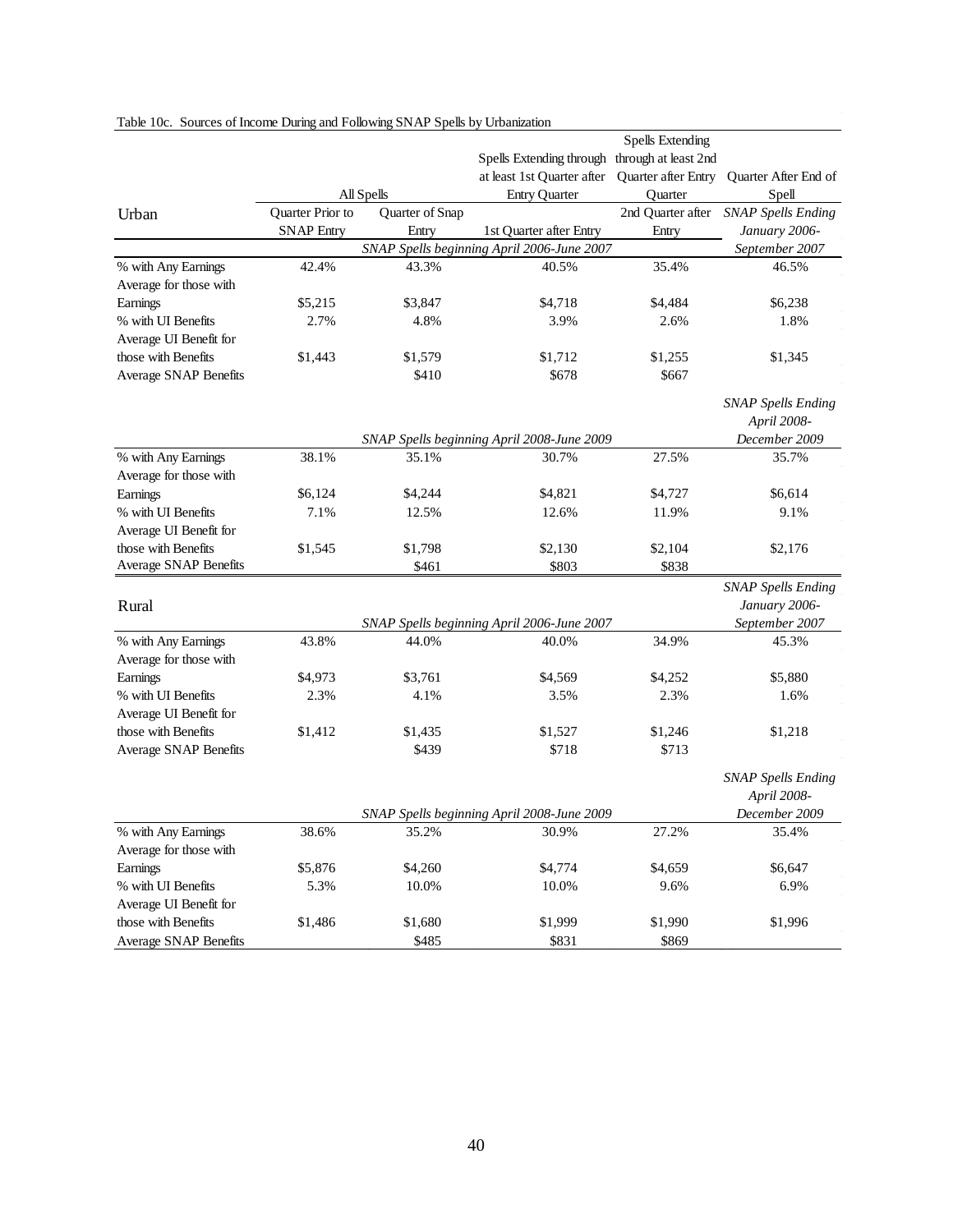|                        |                                            |               | Spells Extending through through at least 2nd       | <b>Spells Extending</b> |                           |  |  |
|------------------------|--------------------------------------------|---------------|-----------------------------------------------------|-------------------------|---------------------------|--|--|
|                        |                                            |               | at least 1st Quarter after                          | Quarter after Entry     | Quarter After End of      |  |  |
|                        | All Spells                                 |               | <b>Entry Quarter</b>                                | <b>Ouarter</b>          | Spell                     |  |  |
| Households with        | Quarter Prior to<br>Quarter of Snap        |               |                                                     | 2nd Quarter after       | <b>SNAP Spells Ending</b> |  |  |
| Children               | <b>SNAP Entry</b>                          | Entry         | 1st Quarter after Entry                             | Entry                   | January 2006-             |  |  |
|                        |                                            |               | SNAP Spells beginning April 2006-June 2007          |                         | September 2007            |  |  |
| % with Any Earnings    | 51.8%                                      | 52.6%         | 51.1%                                               | 48.2%                   | 55.0%                     |  |  |
| Average for those with |                                            |               |                                                     |                         |                           |  |  |
| Earnings               | \$5,879                                    | \$4,604       | \$5,342                                             | \$5,094                 | \$6,830                   |  |  |
| % with UI Benefits     | 2.9%                                       | 5.4%          | 4.6%                                                | 3.4%                    | 2.0%                      |  |  |
| Average UI Benefit for |                                            |               |                                                     |                         |                           |  |  |
| those with Benefits    | \$1,434                                    | \$1,677       | \$1,790                                             | \$1,332                 | \$1,340                   |  |  |
| Average SNAP Benefits  |                                            | \$580         | \$948                                               | \$957                   |                           |  |  |
|                        |                                            |               |                                                     |                         | <b>SNAP Spells Ending</b> |  |  |
|                        |                                            |               |                                                     |                         | April 2008-               |  |  |
|                        | SNAP Spells beginning April 2008-June 2009 |               |                                                     |                         |                           |  |  |
| % with Any Earnings    | 47.1%                                      | 44.6%         | 40.8%                                               | 38.0%                   | December 2009<br>46.1%    |  |  |
| Average for those with |                                            |               |                                                     |                         |                           |  |  |
| Earnings               | \$7,055                                    | \$5,372       | \$5,860                                             | \$5,707                 | \$7,661                   |  |  |
| % with UI Benefits     | 6.9%                                       | 12.3%         | 12.7%                                               | 12.9%                   | 8.4%                      |  |  |
| Average UI Benefit for |                                            |               |                                                     |                         |                           |  |  |
| those with Benefits    | \$1,549                                    | \$1,901       | \$2,241                                             | \$2,299                 | \$2,115                   |  |  |
| Average SNAP Benefits  |                                            | \$704         | \$1,207                                             | \$1,267                 |                           |  |  |
|                        |                                            |               |                                                     |                         | <b>SNAP Spells Ending</b> |  |  |
| Households with        |                                            |               |                                                     |                         | January 2006-             |  |  |
| <b>Elderly Members</b> |                                            |               | SNAP Spells beginning April 2006-June 2007          |                         | September 2007            |  |  |
| % with Any Earnings    | 22.9%                                      | 20.8%         | 16.9%                                               | 13.2%                   | 19.3%                     |  |  |
| Average for those with |                                            |               |                                                     |                         |                           |  |  |
| Earnings               | \$4,496                                    | \$3,378       | \$4,078                                             | \$3,546                 | \$5,057                   |  |  |
| % with UI Benefits     | 2.4%                                       | 3.5%          | 2.6%                                                | 1.3%                    | 1.1%                      |  |  |
| Average UI Benefit for |                                            |               |                                                     |                         |                           |  |  |
| those with Benefits    | \$1,575                                    | \$1,517       | \$1,740                                             | \$1,234                 | \$1,295                   |  |  |
| Average SNAP Benefits  |                                            | \$275         | \$443                                               | \$411                   |                           |  |  |
|                        |                                            |               |                                                     |                         | <b>SNAP Spells Ending</b> |  |  |
|                        |                                            |               |                                                     |                         | April 2008-               |  |  |
|                        |                                            | December 2009 |                                                     |                         |                           |  |  |
| % with Any Earnings    | 25.7%                                      | 21.6%         | SNAP Spells beginning April 2008-June 2009<br>16.5% | 13.0%                   | 17.2%                     |  |  |
| Average for those with |                                            |               |                                                     |                         |                           |  |  |
| Earnings               | \$5,739                                    | \$4,071       | \$4,505                                             | \$4,277                 | \$5,839                   |  |  |
| % with UI Benefits     | 7.1%                                       | 11.3%         | 11.0%                                               | 9.4%                    | 7.0%                      |  |  |
| Average UI Benefit for |                                            |               |                                                     |                         |                           |  |  |
| those with Benefits    | \$1,630                                    | \$1,888       | \$2,230                                             | \$2,234                 | \$2,277                   |  |  |
| Average SNAP Benefits  |                                            | \$350         | \$602                                               | \$606                   |                           |  |  |

### Table 10d. Sources of Income During and Following SNAP Spells by Household Type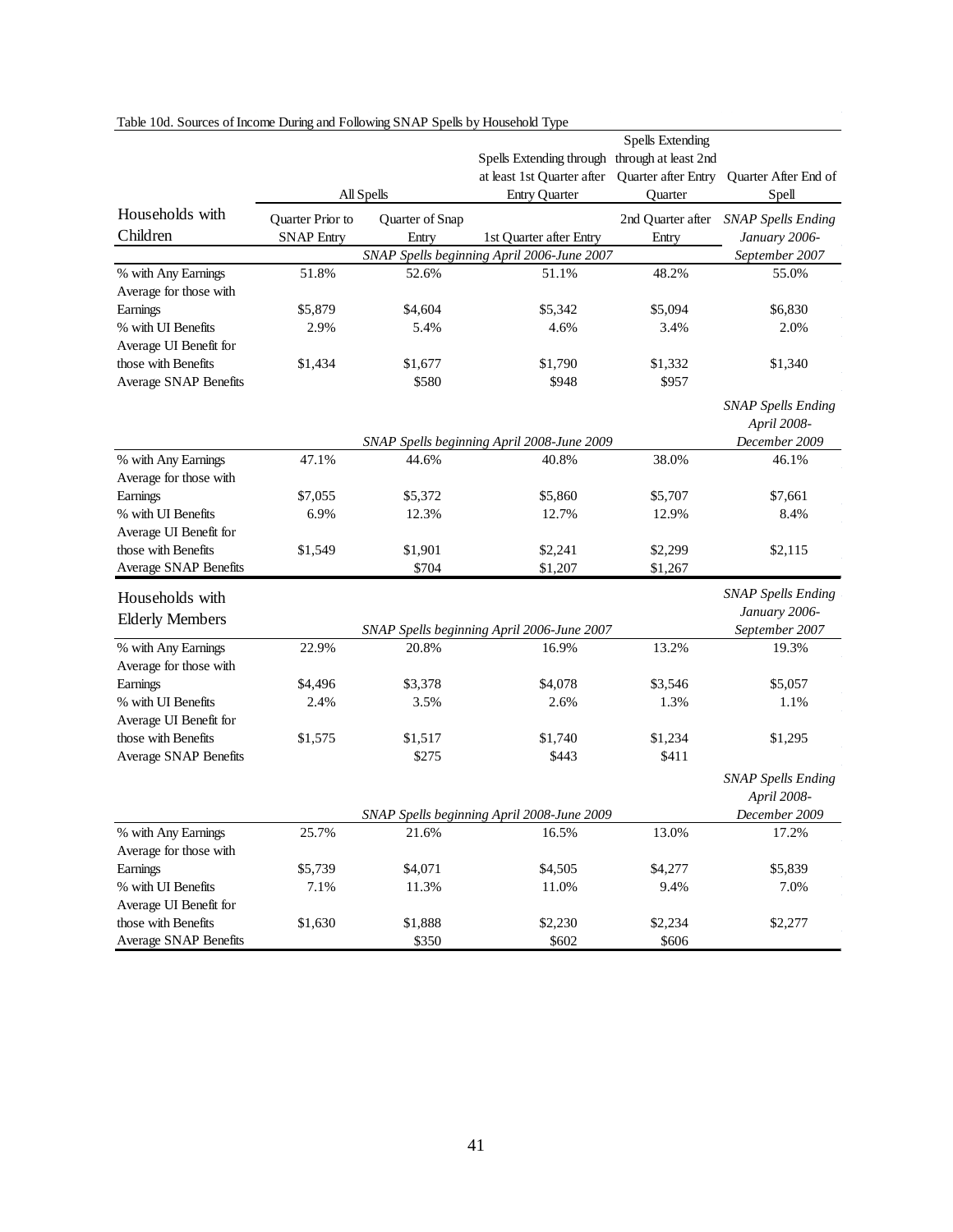|                               | <b>UI</b> Receipt |                      | <b>UI</b> Receipt      |                      |  |
|-------------------------------|-------------------|----------------------|------------------------|----------------------|--|
|                               | Coded as          |                      | <b>Without Benefit</b> |                      |  |
|                               |                   | Observed             |                        | Extensions           |  |
|                               |                   | Proportion of Spells |                        | Proportion of Spells |  |
| Spells with UI and SNAP       | 15.0%             | Rank                 | 14.4%                  | Rank                 |  |
| <b>UBC</b>                    | 1.8%              | $\mathbf{1}$         | 0.6%                   | 4                    |  |
| <b>UBS</b>                    | 0.6%              | $\overline{4}$       | 0.9%                   | $\overline{2}$       |  |
| <b>SBC</b>                    | 0.8%              | $\overline{2}$       | 0.5%                   | 6                    |  |
| <b>BC</b>                     | 0.7%              | 3                    | 0.4%                   | 10                   |  |
| <b>UBSC</b>                   | 0.4%              | 6                    | 1.1%                   | $\mathbf{1}$         |  |
| <b>UBUC</b>                   | 0.6%              | 5                    | 0.0%                   | 36                   |  |
| <b>UNSC</b>                   | 0.3%              | 7                    | 0.7%                   | $\mathfrak{Z}$       |  |
| <b>BS</b>                     | 0.3%              | 10                   | 0.4%                   | 11                   |  |
| <b>UNS</b>                    | 0.2%              | 14                   | 0.4%                   | 9                    |  |
| <b>SBSC</b>                   | 0.3%              | 11                   | 0.6%                   | 5                    |  |
| <b>CSBSC</b>                  | 0.2%              | 13                   | 0.4%                   | 8                    |  |
| <b>UBU</b>                    | 0.3%              | 9                    | 0.3%                   | 13                   |  |
| <b>SBS</b>                    | 0.2%              | 16                   | 0.3%                   | 14                   |  |
| <b>BSC</b>                    | 0.2%              | 15                   | 0.5%                   | 7                    |  |
| <b>BUC</b>                    | 0.3%              | 8                    | 0.1%                   | 31                   |  |
| <b>CSBC</b>                   | 0.3%              | 12                   | 0.1%                   | 24                   |  |
| <b>BU</b>                     | 0.2%              | 18                   | 0.4%                   | 12                   |  |
| <b>US</b>                     | 0.1%              | 23                   | 0.2%                   | 18                   |  |
| Other 1-, 2- or 3- run spells | 1.8%              |                      | 4.6%                   |                      |  |
| Spells with 4 or more runs    | 5.6%              |                      | 2.1%                   |                      |  |

Appendix Table A1. Spells Distribution for Spells with SNAP and UI, January 2008 - February 2010

Note: All spells with up to three runs were ranked by relative frequency. The spells reported here are correspond to those in Table 4.